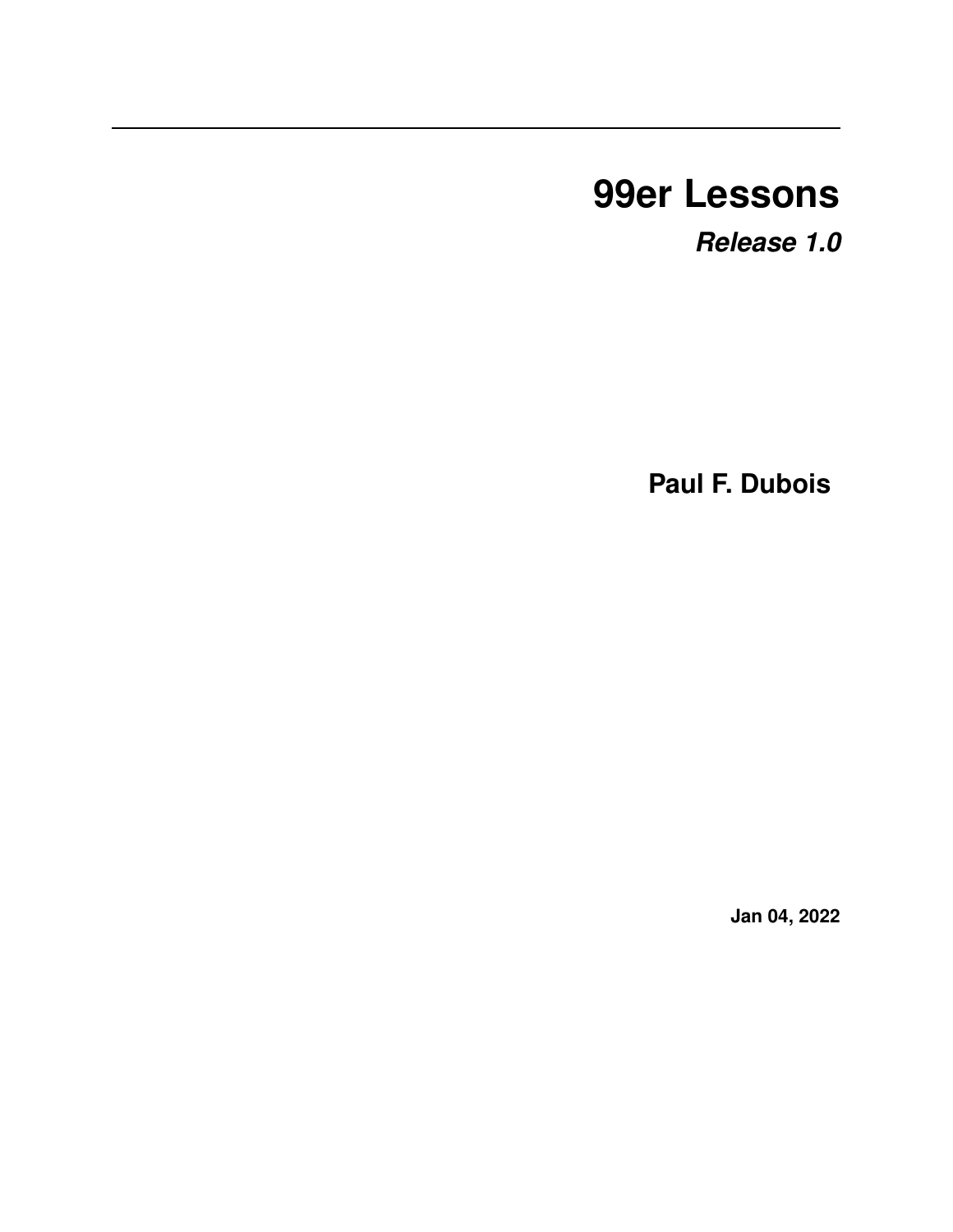### **CONTENTS**

| 1              | <b>Preliminaries</b><br>$\mathbf{1}$                                                                                                                                                             |                                                                                                       |  |  |  |  |
|----------------|--------------------------------------------------------------------------------------------------------------------------------------------------------------------------------------------------|-------------------------------------------------------------------------------------------------------|--|--|--|--|
| $\overline{2}$ | <b>Playing At A Duplicate Club</b><br>2.1<br>2.2<br>2.3<br>When should I call the director? $\ldots \ldots \ldots \ldots \ldots \ldots \ldots \ldots \ldots$<br>2.3.1<br>2.3.2<br>2.3.3<br>2.3.4 | $\overline{2}$<br>$\overline{2}$<br>$\overline{2}$<br>$\overline{2}$<br>$\overline{2}$<br>3<br>3<br>3 |  |  |  |  |
| $\mathbf{3}$   | <b>Claiming</b><br>3.1<br>3.2<br>3.3                                                                                                                                                             | $\overline{\mathbf{4}}$<br>$\overline{4}$<br>$\overline{4}$<br>$\overline{4}$                         |  |  |  |  |
| 4              | <b>Which Suit To Bid</b><br>4.1<br>4.2                                                                                                                                                           | 5<br>5<br>5                                                                                           |  |  |  |  |
| 5              | <b>Lie About Your Shape?</b>                                                                                                                                                                     | 7                                                                                                     |  |  |  |  |
| 6              | <b>Common Bidding Mistakes</b><br>6.1<br>6.2<br>6.3<br>6.4                                                                                                                                       | 8<br>8<br>8<br>8<br>9                                                                                 |  |  |  |  |
| 7              | <b>Overcalls</b>                                                                                                                                                                                 | 10                                                                                                    |  |  |  |  |
| 8              | <b>Listening to The Bidding</b>                                                                                                                                                                  | 11                                                                                                    |  |  |  |  |
| 9              | <b>Help-Suit Game Tries</b><br>9.1                                                                                                                                                               | 13<br>13                                                                                              |  |  |  |  |
|                | 10 Misfits and Rescuing                                                                                                                                                                          | 14<br>14                                                                                              |  |  |  |  |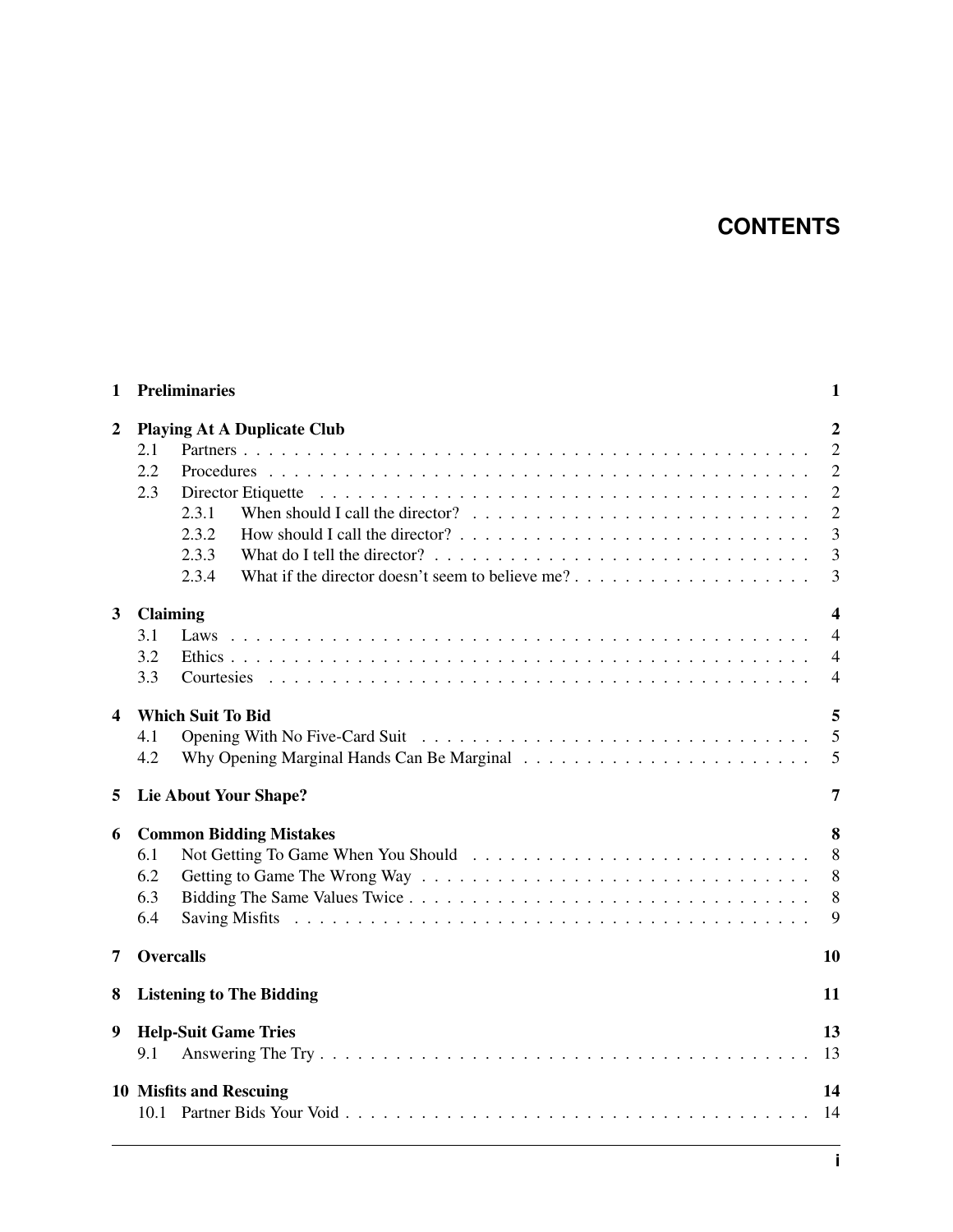| 10.2<br>10.3<br>10.4<br>10.5<br>10.6 |                                                                   | 15<br>15<br>15<br>15        |
|--------------------------------------|-------------------------------------------------------------------|-----------------------------|
|                                      | 11 Drop Dead, Partner                                             | 16                          |
|                                      | 12 ESP, or the Rule of Seven                                      | 17                          |
| 13.1<br>13.2<br>13.3<br>13.4         | <b>13 Know The Whole Convention</b>                               | 18<br>18<br>19<br>-19<br>20 |
|                                      | 14 When Not To Ask For Aces / Keycards                            | 21                          |
| 15.2                                 | 15 Slam Bidding: Examples<br>15.1.1<br>15.1.2<br>15.2.1<br>15.2.2 | 22<br>22<br>23<br>23        |
| 16.2<br>16.3                         | <b>16 Introduction to Cue Bids</b>                                | 25<br>25<br>25<br>25        |
|                                      | <b>17 Bidding Controls</b>                                        | 26                          |
| 18.2                                 | <b>18 Defensive Basics</b>                                        | 27<br>28                    |
|                                      | 19 The Dummy is on LSD?                                           | 29                          |
| 20.1                                 | 20 Interfering With Their Notrump                                 | 30<br>30<br>30<br>30        |
| 21 Leads<br>21.1                     |                                                                   | 31<br>31<br>31              |
| 22 Signals                           |                                                                   | 32                          |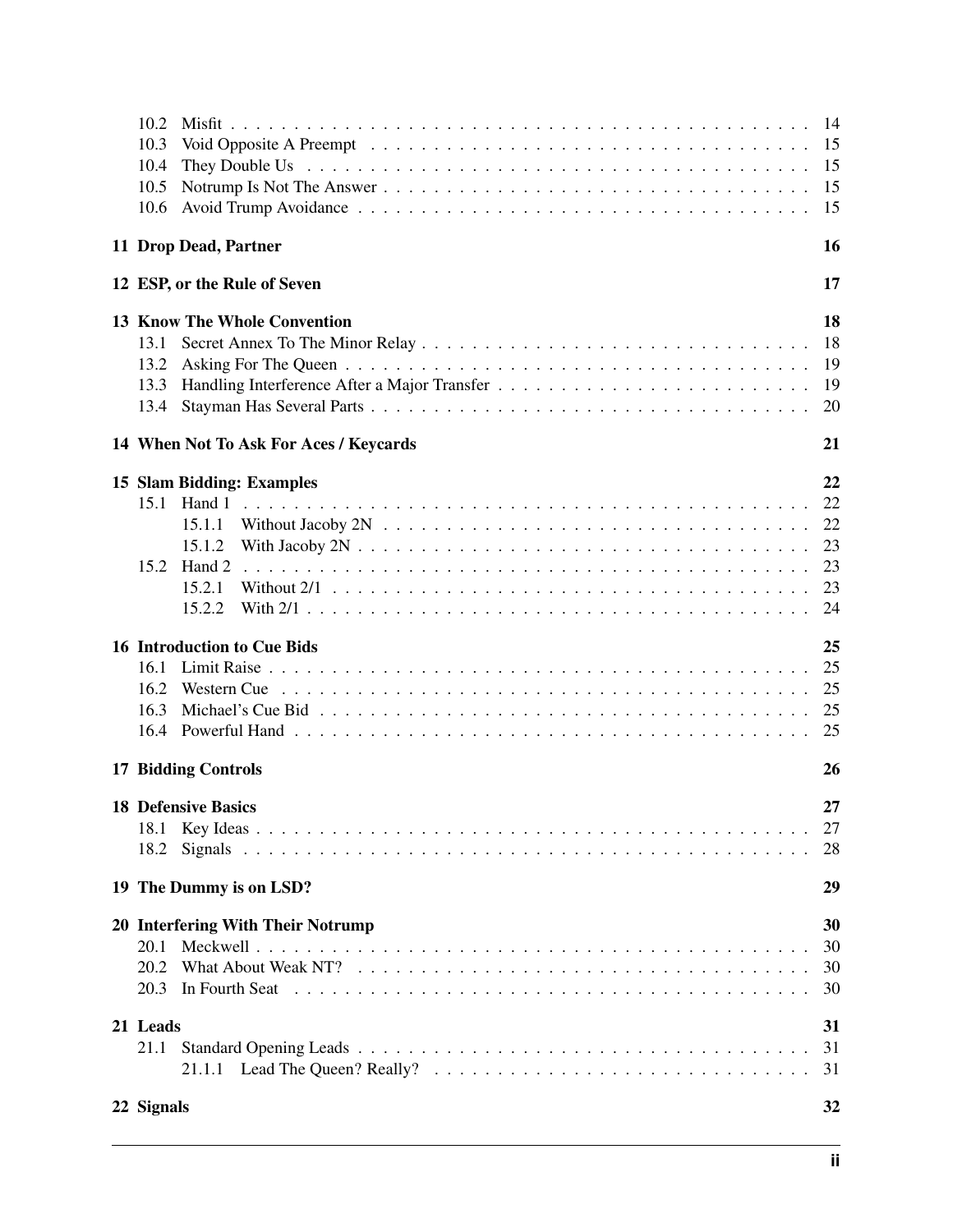| 23 Count, count, count | 34 |
|------------------------|----|
| 24 Leading Aces        | 35 |
| 25 The Laws            | 36 |
| <b>Index</b>           | 38 |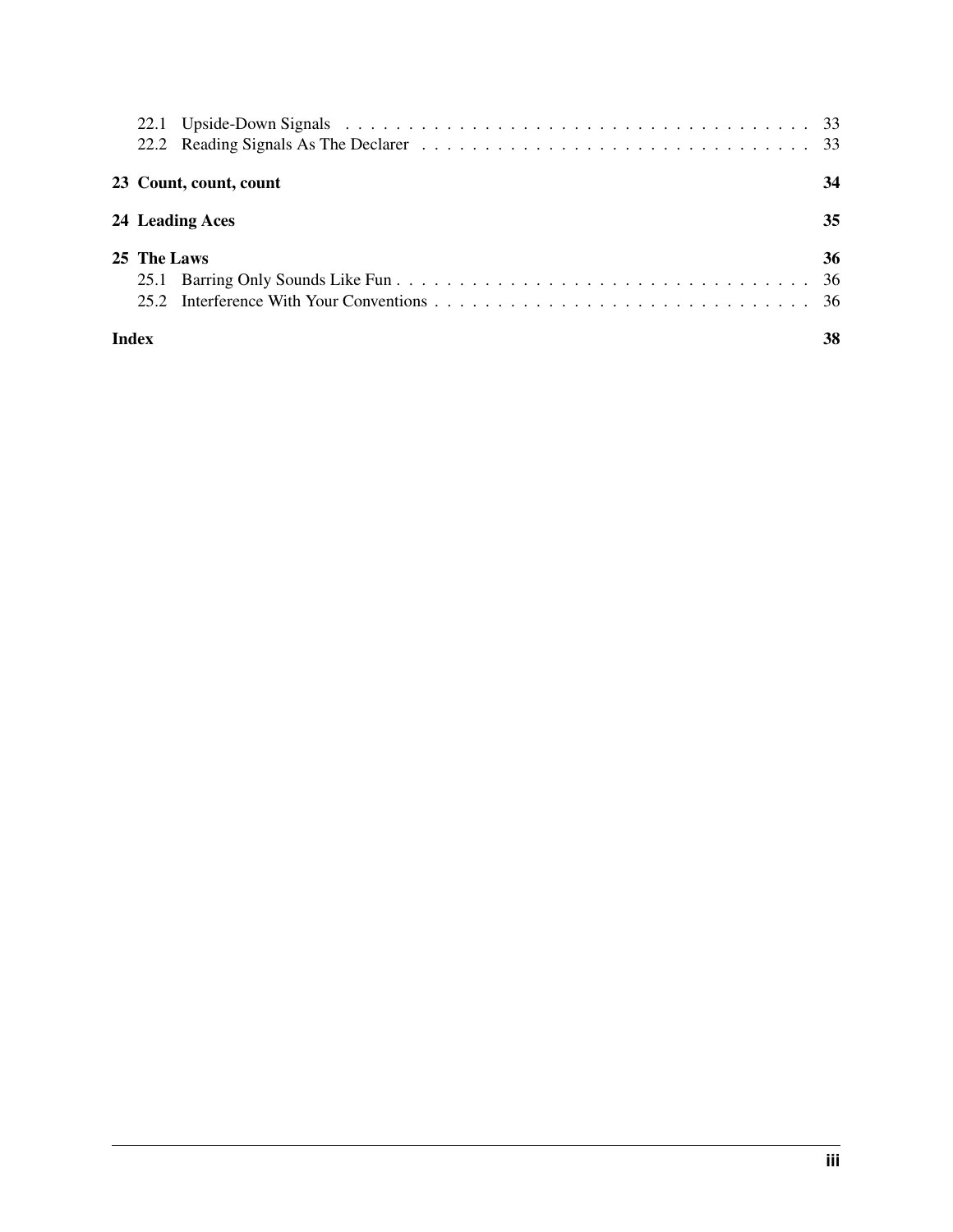#### **PRELIMINARIES**

<span id="page-4-0"></span>This book is one of a series. It is free, and you can give it to your friends. See the copyright description in the first book, *Bidding Notes*, and a description of the other books in the series, and how to contribute corrections and new material.

All the books are available at [http://pfdubois.com.](http://pfdubois.com)

This book is designed for newcomers to duplicate bridge, as a supplement to *BiddingNotes*. This book has small lessons on a diverse set of topics. If you do not know a term, such as "a reverse", read about it in *Bidding Notes*, which has a Glossary as well.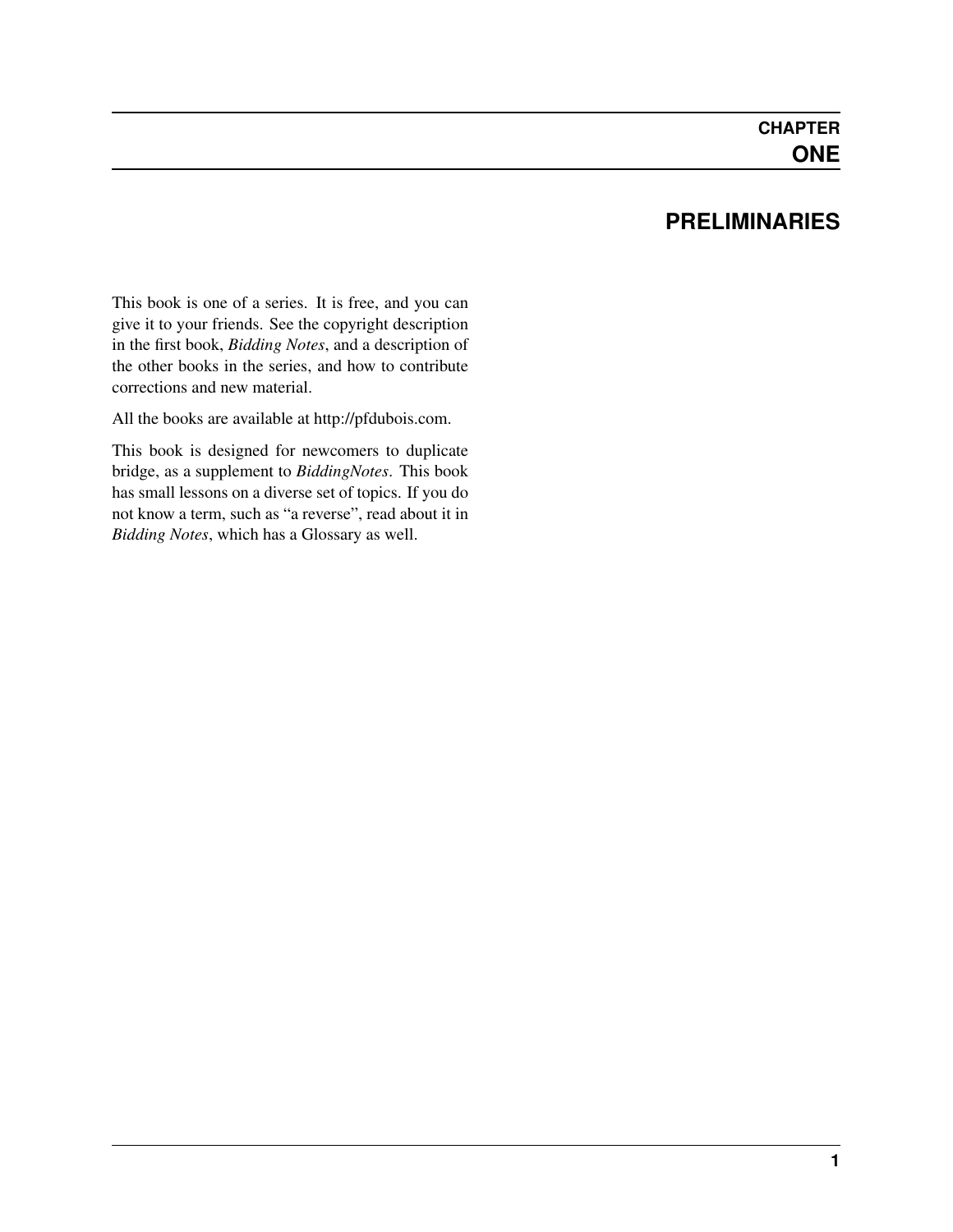#### **PLAYING AT A DUPLICATE CLUB**

#### <span id="page-5-0"></span>**2.1 Partners**

Contact the manager or partnership chair at a club to help find a partner if you need one. The ACBL has a club finder at acbl.org, and contact information and the web site for each club is described. You can phone them for help.

In most clubs, you just show up, but it is helpful to the management to know you're coming. Some clubs are not open to the public, such as ones in senior retirement communities, so be sure to check.

After each round of two to four hands, some or all of the players at the table will move to another table, and the boards containing the hands will move. Just ask if you don't know what to do.

It is a bit scary at first, but you'll have fun. You can also get started online at bridgebase.com.

#### <span id="page-5-1"></span>**2.2 Procedures**

When it is your lead, make your lead first before writing anything in your score sheet. Everybody is waiting for you.

When there are two minutes or less left in the round, and you have finished, leave your seats so the next people can get started. Don't stay in your seat until your landing spot is clear. Move to the side or get a snack, and don't talk while people nearby are playing.

Don't discuss the hands. If you say "Wow, makes six!" in a loud voice, the next pair to play that board may take advantage of it. Even the best case is bad: they are ethical, report the fact to the Director, and have to skip the board.

Don't start a board when there are less than two minutes left. Call the Director and ask if you should take a "no-play". A no-play DOES NOT CHANGE YOUR SCORE. It just makes sure everyone can begin the next round in a timely manner.

The rules require you and your partner to have two identical convention cards. There are "Standard American" pre-printed cards available. Most clubs will accept one card. There is a series on the ACBL web site that explains how to fill out a card.

#### <span id="page-5-2"></span>**2.3 Director Etiquette**

Remember Dubois' Rule: Never mistake incompetence for ill intention. There is a lot more of the former than the latter in the world. Try to assume your opponents have not intentionally broken the rules.

#### <span id="page-5-3"></span>**2.3.1 When should I call the director?**

Call the director whenever there is an irregularity. You aren't being mean — often you are protecting everyone else in the room.

If your side has made an improper explanation of a bid, call the director at the end of the auction if your side is declaring, and at the end of the hand if you're on defense.

If, on the other hand, you made a bid that your partner explained correctly according to your agreement, but that you made in error, then you just goofed, and no explanation is needed. If asked, you can say, "My partner's explanation of our agreement was correct."

After an opponent seriously hesitates ("breaks tempo") in a competitive auction, especially if they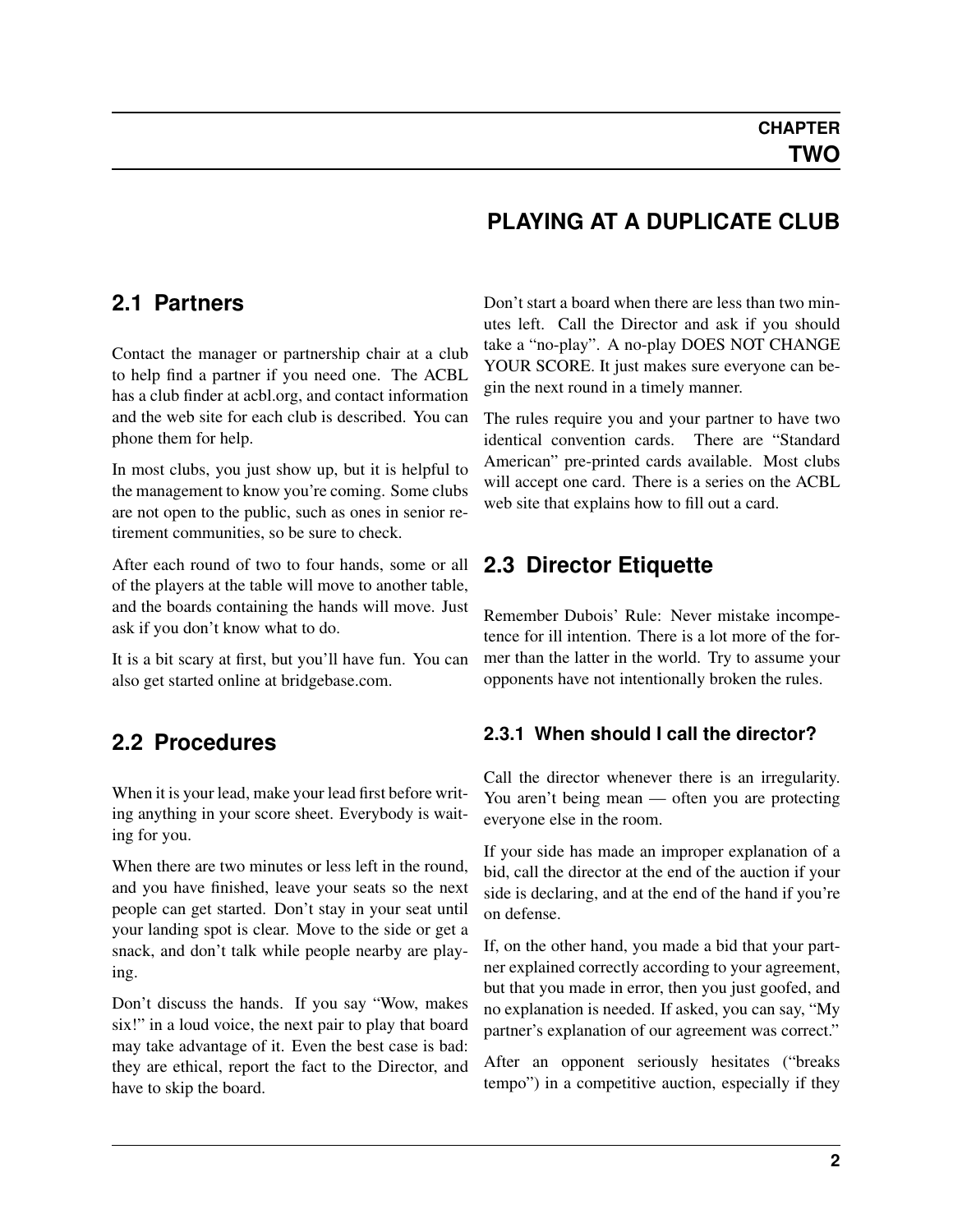then pass, you may call the director before that op-**2.3.3 What do I tell the director?** ponent's partner bids. The issue is, the pause told his partner that he had something to think about. The Director can explain to that partner that his choices are constrained by that knowledge. At the very least, seek agreement that there was a long hesitation right then. When in doubt, call immediately. This is not a big issue in newcomer games – we're all hesitating! But as you move on it will matter.

If you notice a revoke by the opponents, call the Director at the end of the hand. Say "Please leave your cards on the table, I think there was a revoke", as the last trick is played, and call the director. DO NOT TURN OVER ANY QUITTED TRICKS. When you see a revoke, just make a mental note of which trick, and which hand won the trick; do not interrupt play. For purposes of the ruling, the director needs to know if the revoking hand won that trick by trumping, or not. Extra credit for remembering that for him.

DUMMY cannot be the person who points out an irregularity or calls the director until the hand is over. Dummy can call the director after someone else points it out.

Do not call if you made the wrong bid and suddenly realize it. You're allowed to mess up, but you are not allowed to enlighten your partner about the mistake.

#### <span id="page-6-0"></span>**2.3.2 How should I call the director?**

Raise your hand, keep it raised, and say "Director, please" in a normal tone. Don't forget the please. Other methods are not so good:

- Using the director's name can raise a concern that he's a friend of yours and won't be impartial.
- Using a loud voice similar to yelling "Fire" or "Stop Thief". The director's job is to deal with irregularities. Anger is inappropriate.
- Leaving the table and asking to speak to the director privately is not proper.

<span id="page-6-1"></span>The person who called should go first, stating FIRST the reason for the call: "Lead out of turn"; "Insufficient bid."; "I inadvertently used the wrong bid card". The director may ask for some context, like reviewing the bidding (it is harder than it looks to accurately look at all those cards on the table). The director may ask to speak to you or others in private. Otherwise, do not leave the table or ask to speak privately.

The director will give others at the table a chance to explain what they saw or said. Wait your turn to speak. The Director will not want to see your hand.

#### <span id="page-6-2"></span>**2.3.4 What if the director doesn't seem to believe me?**

The director has instructions from the ACBL about being skeptical in certain common situations, or even instructions to not allow certain things. It may also be true that what you said is true but doesn't affect the ruling.

Directors do make errors; a polite question citing the law you think applies is o.k.; arguing a judgement call is rude. As in baseball: point out the umpire forgot the infield fly rule; don't argue a called strike.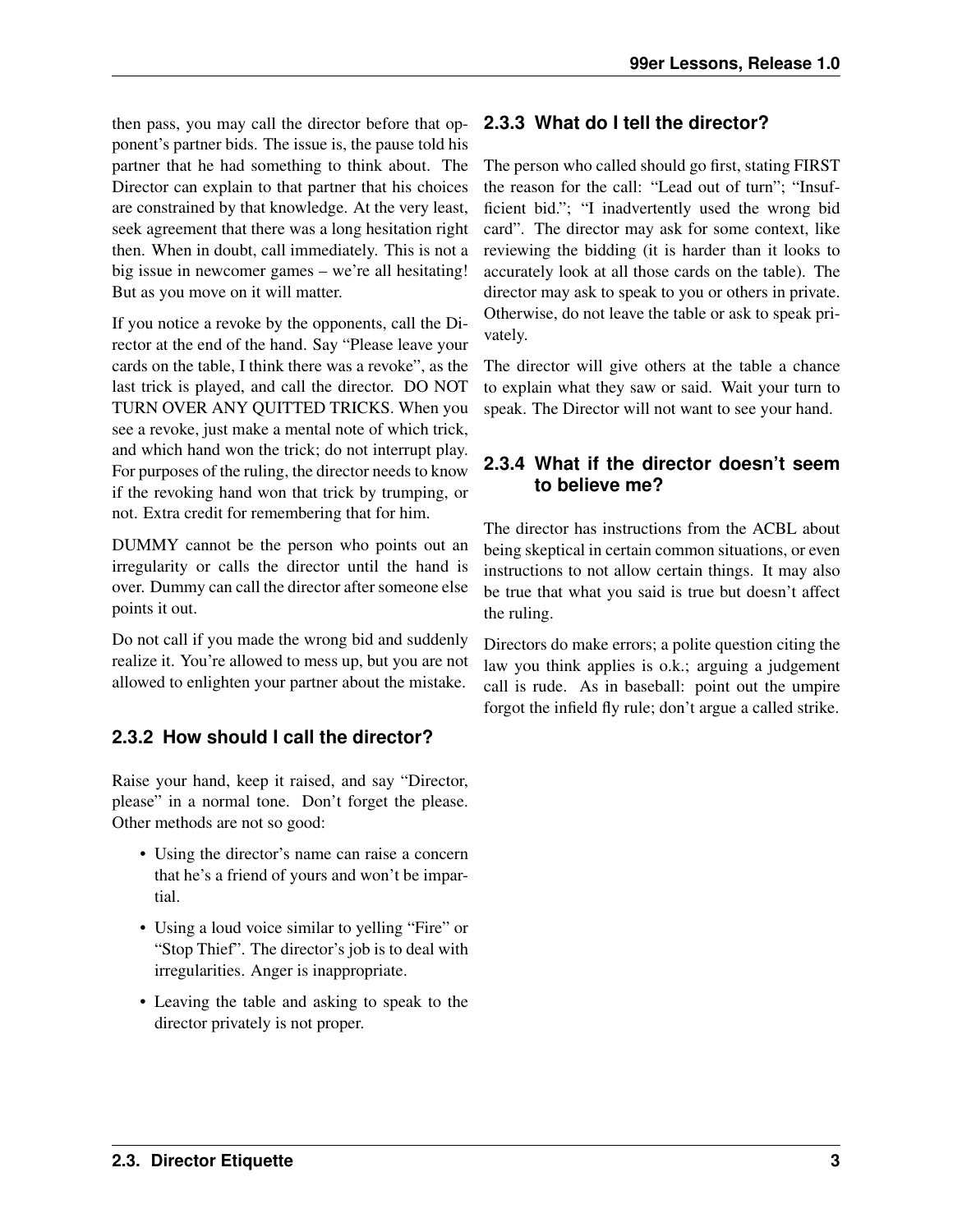#### **CLAIMING**

<span id="page-7-0"></span>One of the components of playing quickly is to claim once you are sure how many tricks you're going to make. There are, however, laws, ethics, and courtesies connected with it.

#### <span id="page-7-1"></span>**3.1 Laws**

To claim, you face your hand and state how many tricks you will take. State your line of play, that is, how the remaining cards will be played ("I'll draw the last trump, cross to the Ace of Diamonds and throw my Heart loser on the good Club.")

While anyone can make a claim at any time, I strongly recommend you only do it in these circumstances:

- You are declaring, not defending. Exception: you're in NT, you have all high cards and are taking the current trick.
- You have the lead in your hand or the dummy.
- Your opponents have no trump left.
- You have the statement of play in mind.
- You are utterly sure. It isn't going to save time if you're wrong.

The laws used to say that once someone made a claim, play stops. If someone said they didn't think the claim was right, you could not play it out. You had to call the Director. Now you can play it out if you wish and everyone agrees. However, although there will be some social pressure to the contrary, I recommend you do not agree if you are on defense. You've just told the Declarer he has a problem, which may enable him to succeed in getting around it.

If you think a claim is not valid, call the Director. The rules about evaluating claims are complicated.

Lots of good players do not know those rules or think they know them but are wrong. Do not allow another player to make the decision. If someone tries to bully you into continuing, tell the Director that too.

#### <span id="page-7-2"></span>**3.2 Ethics**

You cannot claim a trick you won't win, but you also cannot claim too few tricks. Everyone should cooperate on getting it right, since in duplicate your score affects everyone in the game, not just your table.

### <span id="page-7-3"></span>**3.3 Courtesies**

When you make a claim, try to make one that is not too complicated for the other pair's skill level. You can play a few more cards before you claim in order to make it obvious.

If the opponents do not understand your claim, say it again more slowly and above all do not act annoyed. If they still don't get it, call the Director, and say, "Let me call the Director so we can be sure I am not making a mistake."

As a newcomer, this caution is more directed toward the experienced players who are playing against you, and you may well have occasion to feel insulted by their impatience. That's on them. A *really* good player knows better. The ACBL policy of Zero Tolerance includes no tolerance for intimidation. Call the Director for repeat offenders. The first time, just say, "Sorry, I'm a newbie, I don't get it."

If you claim with a trump out and don't mention it or how you intend to pull it, there is no automatic penalty and you must let the Director decide, but you're in danger of losing a trick or more.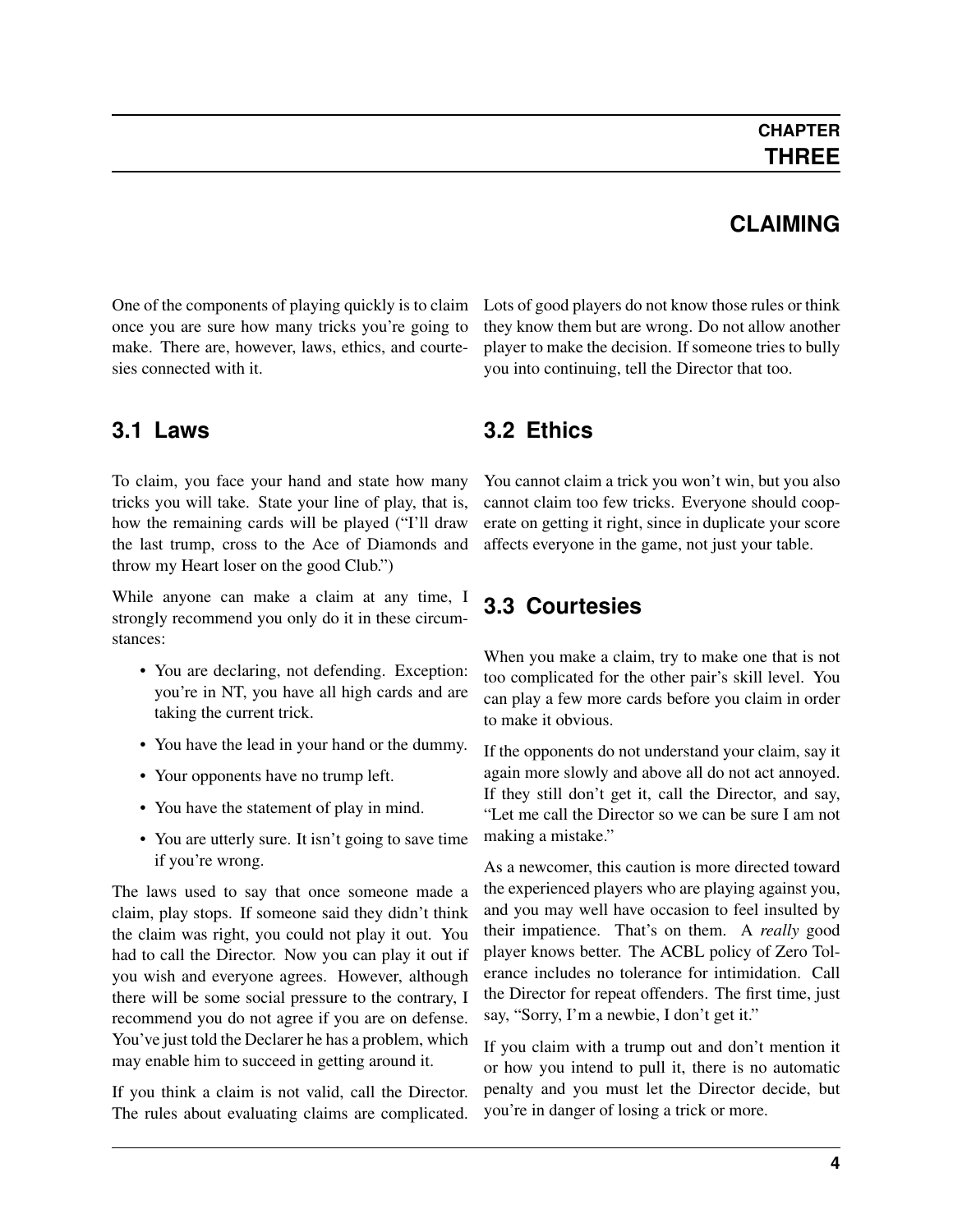#### **WHICH SUIT TO BID**

<span id="page-8-0"></span>When choosing a suit to bid, these are [almost] the rules. More about the [almost] below.

First, make sure you do not have 15-17 points (or 20- 21) and a balanced hand (shape 4333, 4432, or 5322). In that case bid no-trump. With 18-19 balanced, open a suit (using the rules below) then jump in notrump. E.g.,  $1\diamond$  - 1 $\triangle$  - 2N.

While you can evaluate hand strength using any of the methods outlined in *Bidding Notes*, you should subtract a point for a 4333 shape, and subtract a point for no Aces when considering a marginal notrump opener.

If you have one suit longer than the others, and it is five or more cards long, bid it.

If you have two suits of the same length and that length is five or more, bid the highest ranking one. For example, 5 spades and 5 hearts, bid the spades.

With no five-card suit, see below.

#### <span id="page-8-1"></span>**4.1 Opening With No Five-Card Suit**

Without a five-card suit or the right hand for opening notrump:

- When you are exactly 4=4=3=2 (spades, hearts, diamonds, clubs) then open a diamond.
- When you are exactly  $4=4=2=3$  or  $(43)=3=3$ , open a club.
- With a 4441 hand, open a diamond, or if that's the singleton, a club.
- There is a big controversy about what to open when you have four diamonds and five clubs and not enough to reverse. If you open 1♣ and

your partner bids a major, a bid of  $2\diamondsuit$  needs at least 16 points. So you are going to have to rebid 2♣. While you are a 99er, I recommend opening a diamond unless your clubs are great and you would be willing to rebid 2♣. See *[Lying About Your Shape](#page-10-0)* (page 7) for further discussion. There is a section in my "Bidding Notes" explaining reverses. You do play reverses. Do not submit to partners who say, "I don't do reverses yet." There is no point in learning everything incorrectly.

That said, reverse auctions are very difficult even for experienced players. That's why I recommend playing this way for now, and then switching to opening 1♣ when you have more experience. You will hear good players say they don't open a diamond usually because they "do not want to distort the shape of my hand". When you really understand why they feel that way, it is time to switch.

• Opening 1↓ with a 4=4=3=2 distribution is called the "short club". Do not use this agreement; it is mathematically unsound. The argument for a short club is that  $1\diamondsuit$  openings then promise four diamonds, but they do that 95% of the time anyway. When partner opens  $1\diamondsuit$ , assume four.

#### <span id="page-8-2"></span>**4.2 Why Opening Marginal Hands Can Be Marginal**

Modern theory and practice has led to weaker and weaker openings. Charles Goren is probably spinning in his grave. He wanted 13 HCP and two quicktricks! But the down side is that bidding yourself makes it easier for your opponents to bid.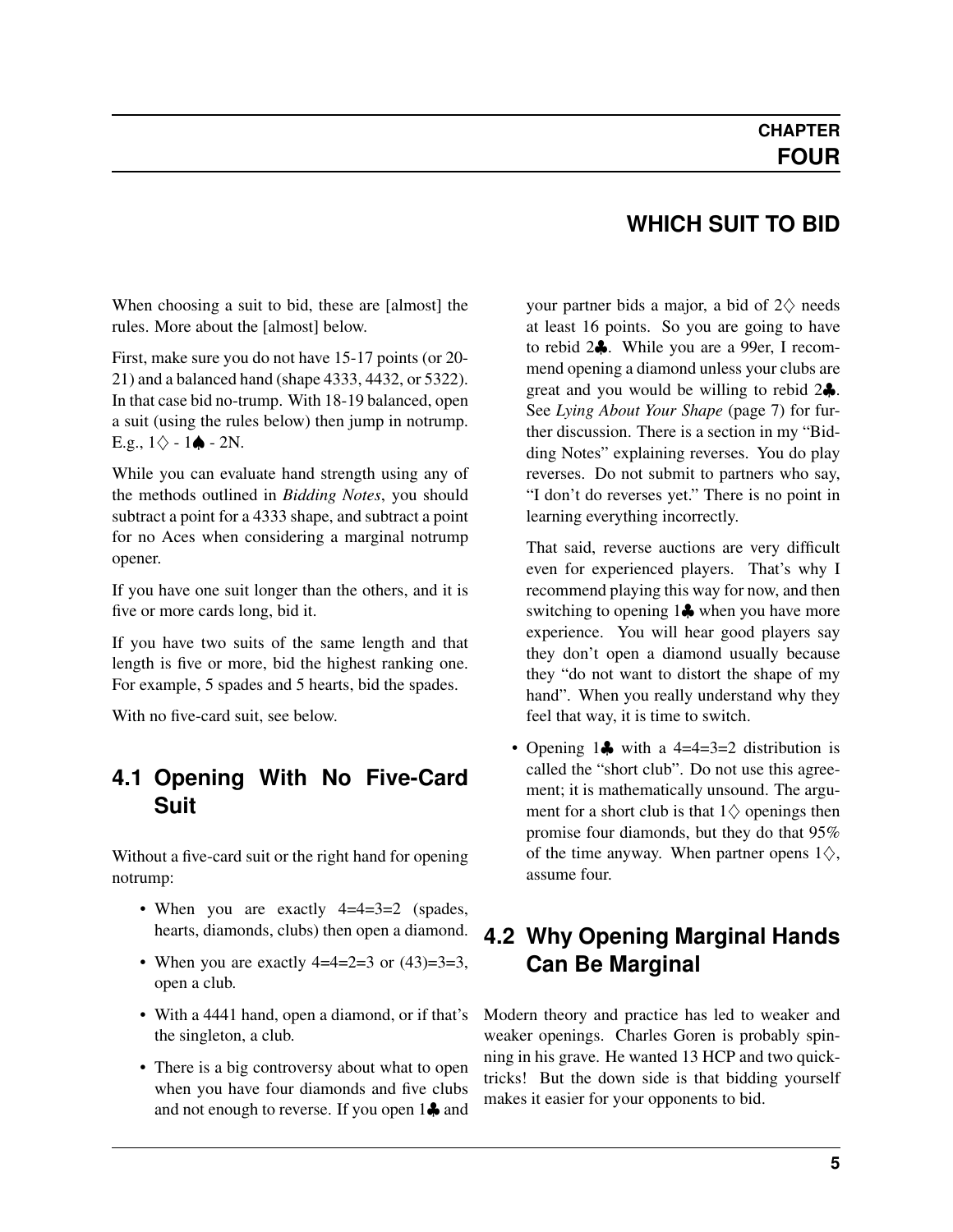If you open a sketchy  $1\diamondsuit$ , for example, the next player can overcall  $1\heartsuit$  or  $1\spadesuit$  with a mere 8 HCP. He would have needed 12 HCP otherwise to bid. You may have enabled your opponents to find their major fit.

If your suit is spades, they'd still need a near-opener to bid at the 2-level, so you aren't giving them so much.

Therefore, the lower-ranking your suit is, the less anxious you should be to open it. While I'm all for sub-par one-level openings in 3rd and 4th seat, it has to be a major.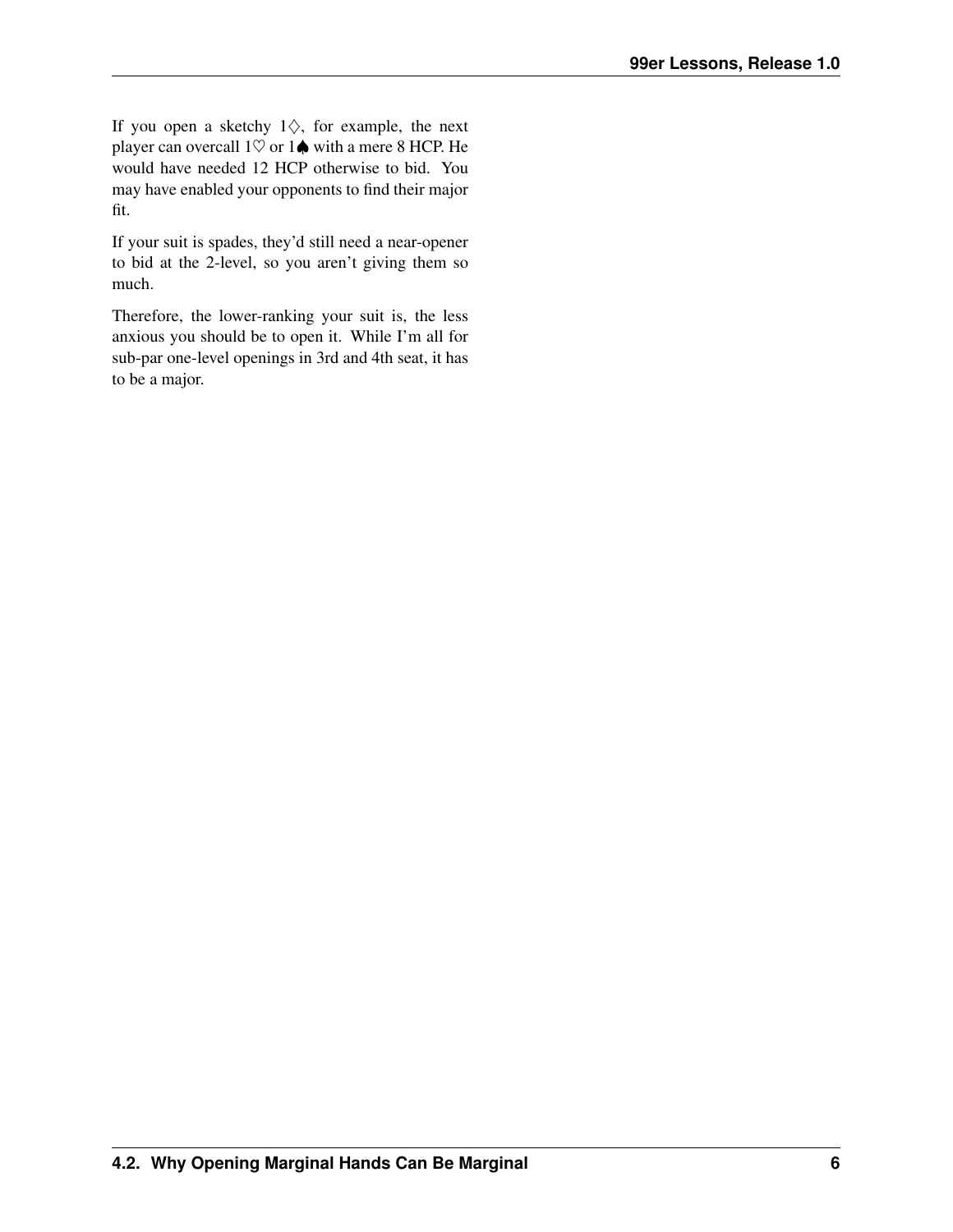#### **LIE ABOUT YOUR SHAPE?**

<span id="page-10-0"></span>Suppose you pick up a hand like this:

#### ♠J9732 ♡A7 ♢4 ♣AKJT3

You definitely want to open this hand, with its 13 HCP and two five-card suits.

But, one of those suits is much better than the other. Should you open 1♣? You know the rule is that with two five card suits you open the higher-ranked one, but with this big a difference, should you lie?

You have three choices with this hand. You can open 1♠; you can open 1♢; or you can open 1♠. It isn't how good, it is how many.

Suppose we make the hand better so that it is good enough to reverse, by adding the  $\heartsuit K$  or  $\Diamond A$ . Should we lie now?

#### Answer: no.

The problem is, once you open 1♣, if you later bid 1♠, you partner will never understand that you have five spades. Best case, you get a chance to bid spades twice, which will convince partner you have SIX clubs and five spades. Lying about your shape is a bad idea.

The danger is real, too. With our original hand, after 1♣ partner may answer 1N, even though he has three spades. You have no decent second bid and will have to bid 2♣, losing your spade fit, or lie again by bidding 1N without a balanced hand, in which case that whistling sound will be a diamond lead blowing through your dummy.

The one case where a case can be made for lying is a 12-15 point opener with four diamonds and five clubs, such as:

> ♠K84 ♡5 ♢KQ54 ♣AQ985 or ♠K8 ♡95 ♢KQ54 ♣AQ985

If you open 1♣ there is a high chance that partner will bid a major or 1N and you will be unable to mention your diamonds because to do so is a reverse. You don't have enough points to reverse. And in the hand with a singleton, you can't bid 1N even if you somehow convinced yourself it is a good idea. You'll have to bid 2♣ with just five of them.

Some players will open that hand with  $1\diamondsuit$  so they can bid 2♣ next if necessary. The lie is not extreme, either, as you would open  $1\diamondsuit$  with a (23)44 hand as well, so partner will not assume you have five diamonds for sure.

Many experts say they won't lie about their shape even in that case. Your call. You can also do both, choosing the better suit. As mentioned previously, I recommend opening 1♣ when you have enough experience and your partner has discussed it with you.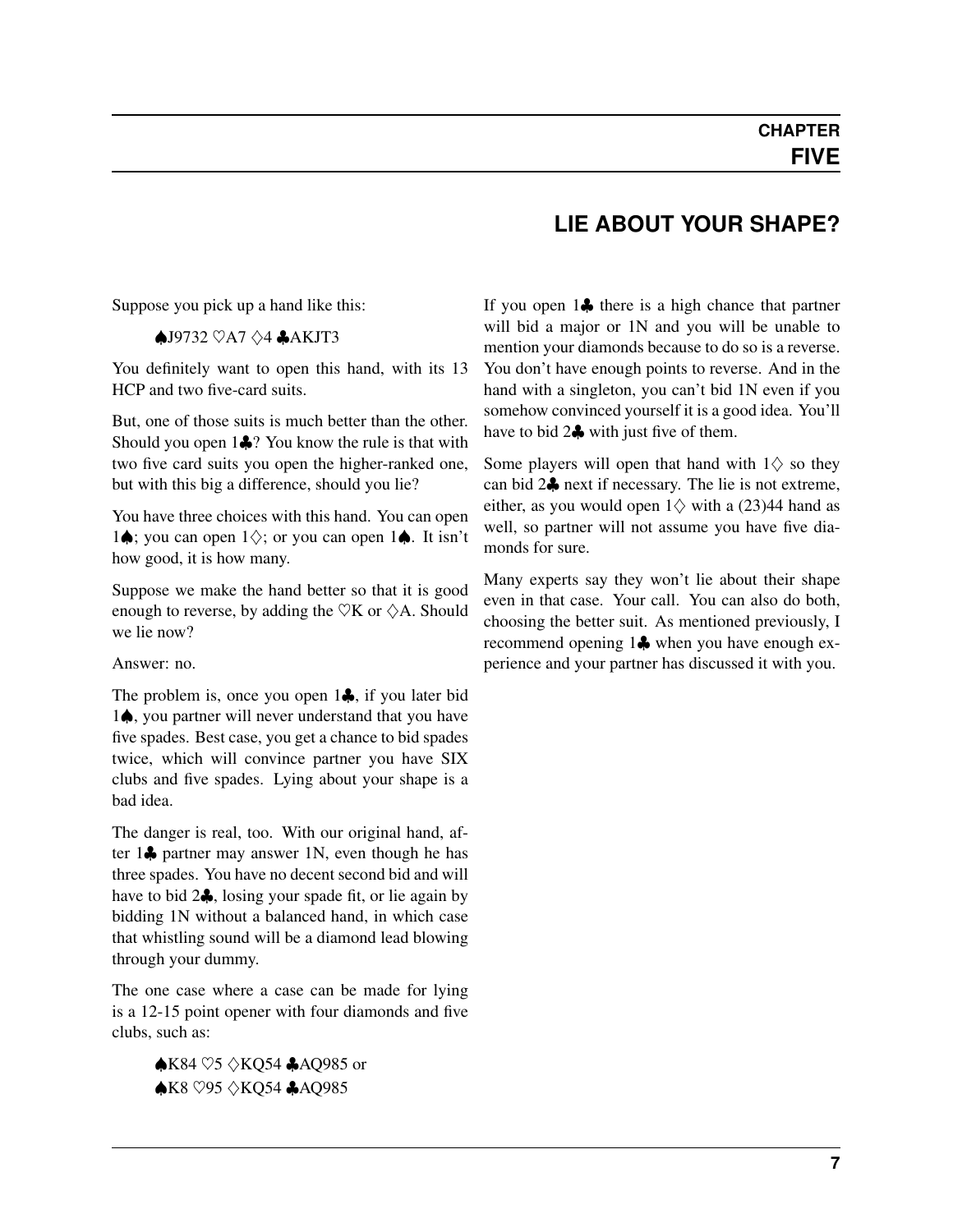#### <span id="page-11-0"></span>Here are four of the most common bidding mistakes.

#### <span id="page-11-1"></span>**6.1 Not Getting To Game When You Should**

Partner opens one of a major and you have 13 or more points. You need to make sure the auction ends in game. To that end, you must never make a bid partner can pass until you get there. It's that simple. Whenever you bid a new suit as an unpassed responder, it is forcing. No-trump isn't.

What do we mean by "game"? Your goal is 3N or 4 of a major. Your goal is not five of a minor, although sometimes fate will dictate stopping at four or five of the minor.

A reason to go past 3N when you have a minor suit fit is either that you are POSITIVE (not merely fearful) that they have a suit we can't stop, or that you have strong interest in a minor suit slam. If you go past a making 3N out of fear and end up stopping in five of a minor, you'll get a bad score at matchpoints.

So, for example, suppose you have a game forcing hand and your partner opens  $1\heartsuit$ , you bid  $2\clubsuit$  and he rebids 2♢. If you can't support hearts or diamonds, the issue is, do you have a spade stopper? If you do, you cannot bid 2N — partner could pass. You must jump to 3N. If you do not, you can't say, "These are really good clubs" by bidding 3♣. That's just an invitational bid and partner could pass.

Fourth suit forcing (2♠! here) forces to game, but implies you do NOT have the spade stopper. If you did, you'd just bid 3N, in most cases. An exception might be an extremely distributional hand.

Some 99ers do not want to play fourth suit forcing out of fear of not recognizing it. But you really

# **COMMON BIDDING MISTAKES**

must. If you are not playing it you are in a bit of a fix with no stopper. Opener might have four spades  $(4=5=3=1$  or 4=5=4=0 say). So if you bid 2♠ with less than four spades, you may find yourself in four spades.

#### <span id="page-11-2"></span>**6.2 Getting to Game The Wrong Way**

Partner opens one of a major and you have 13 or more points AND you have 3 of partner's suit. You must not immediately bid four of his major. You think that's where we are going but maybe he has a big hand, or a void or something juicy, and there is now slam potential, but we're too high to talk about it. Solution: bid a new suit, a 3-card minor if you have to, and then show support on the next bid. You won't miss so many slams that way.

#### <span id="page-11-3"></span>**6.3 Bidding The Same Values Twice**

You open a Heart, and this is the auction:

$$
1\heartsuit - (1\spadesuit) - 2\heartsuit - (2\spadesuit)
$$

It's your turn. Do you bid 3♡?

Answer: only if you have something significant to tell your partner about YOUR hand that you haven't already told her. You've promised five hearts and 12- 13 points or more. Do you have more?

How much extra above the 12-13 HCP you already promised would you need to conclude that you had not told your story? The three level takes about 23 points between you, so subtracting the six you've been promised, you'll need about 17 to be sure. Extra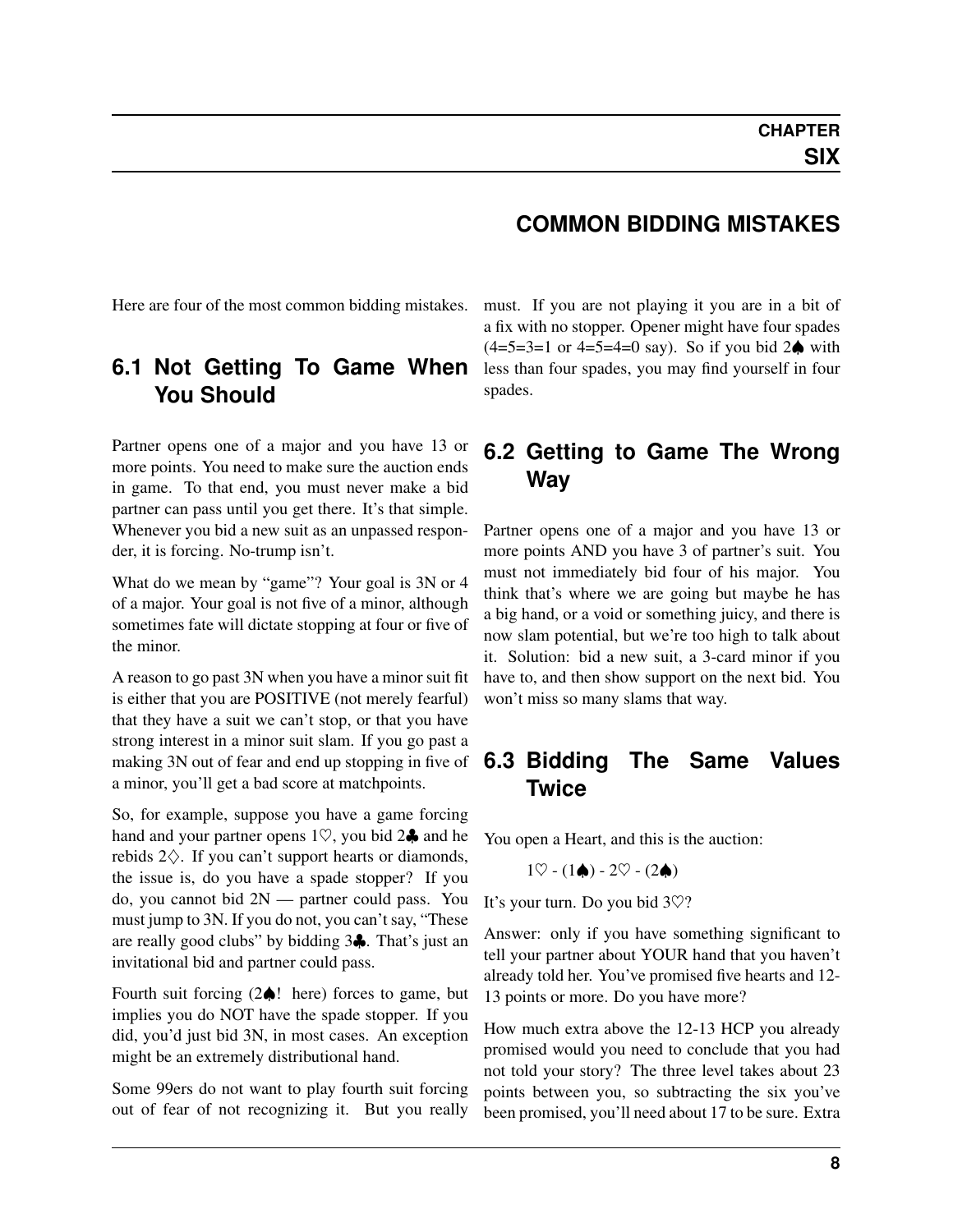trump or shortness counts — you might enjoy reading about hand evaluation in my Bidding Notes.

It is partner's job to bid  $3\heartsuit$  if they have significantly more than the 3 trump and 8-10 points she has promised so far (counting distribution). A fourth trump alone is enough to make it relatively safe. At matchpoints, letting them play two of a major they agree on is usually a bad idea. Still, as opener you have done your job by passing – your partner makes the decision with pretty accurate information, knowing you don't have extras.

### <span id="page-12-0"></span>**6.4 Saving Misfits**

They deal and open 1♣, and your partner makes a weak jump overcall, say 2♡. She has a weak hand and six hearts. You look at your hand and of course you see that you have only one heart and ten points. You have six Spades. They aren't fabulous, but you do have six of them. Should you bid 2 Spades and hope to "save" partner?

No: Your side has less than twenty total points and you're in over your heads. Don't make it worse by groping in the dark for a better suit and ending higher.

Something often forgotten is that a new suit by responder is forcing. If partner opens  $2\heartsuit$  then if you bid 2 $\spadesuit$  immediately it is forcing. Prepare to hear 3 $\heartsuit$ !

If you pass, and they double, then you can consider bidding your six spades if it passes around to you.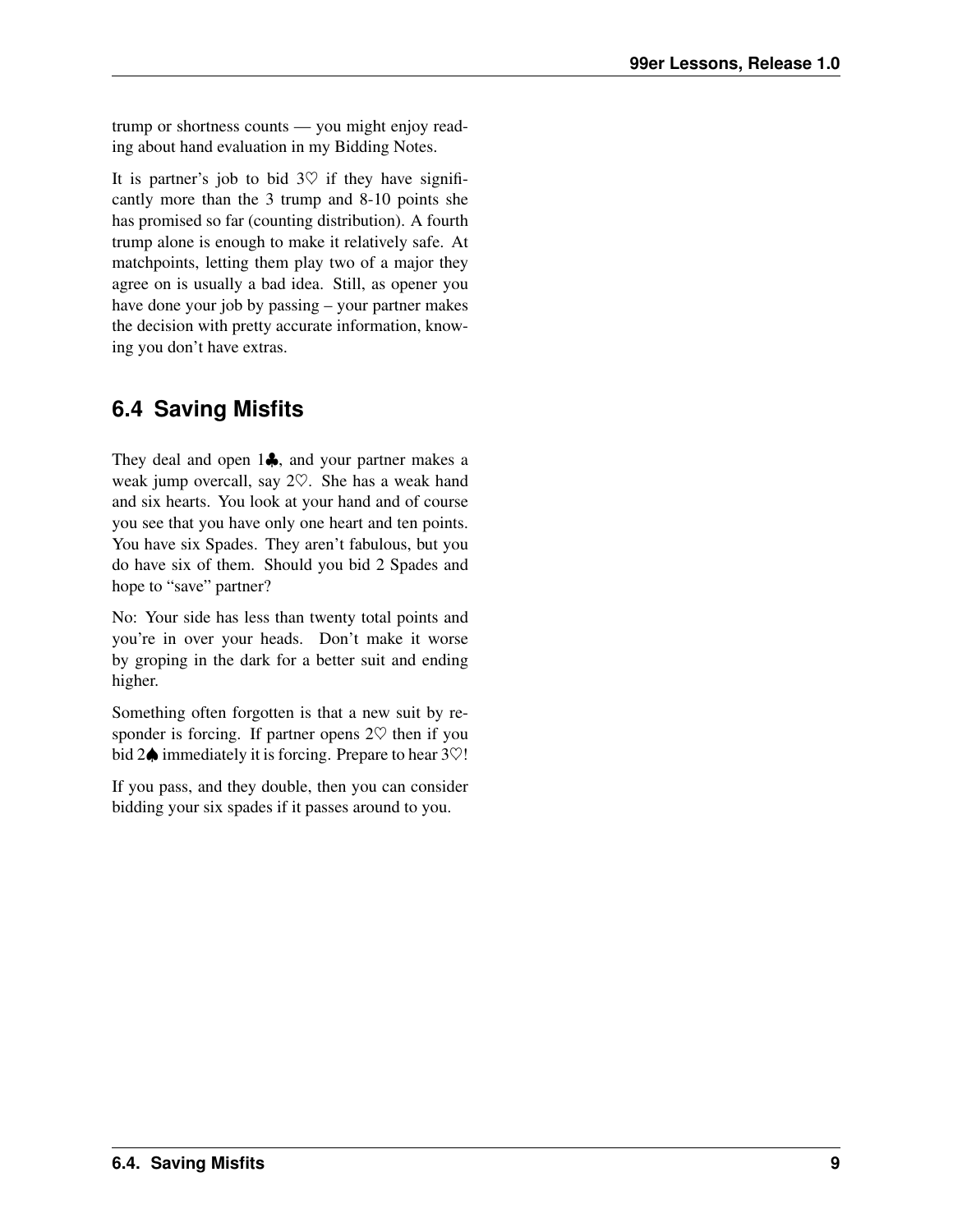#### **CHAPTER SEVEN**

### **OVERCALLS**

<span id="page-13-0"></span>Contract Law is one of the most important creations of our civilization. Contract Bridge centers about the contract in which a declarer promises to take a certain number of tricks in return for being able to name the trump suit. But in fact, the game is one giant series of contracts between partners when played correctly.

What goes into making a contract, in general? The key point is that it is an agreement between two parties with this special property:

- Both sides have benefits
- Both sides have responsibilities

If you have responsibilities but no benefits you're a slave. If you have benefits but no responsibilities you are receiving a gift.

Say I overcall a suit at the one level, not vulnerable. I promise my partner 8-16 points and a decent suit (Qxxxx or better). (If vulnerable, a better suit is desired.)

My responsibility to my partner is to have my bid as promised. Since we are a team we have a shared benefit:

- Partner will know when it is safe to raise me or to compete.
- Partner will know what suit to lead if he ends up on lead.

Partner's responsibility is to act accordingly.

Suppose my RHO opens a club, and I bid a heart with 9 points, and five hearts to the Jack.

I'm not keeping my promise to have a Queen or better, and while I might get away with a hedge on that part if I had a near max on points, I am essentially minimal.

If my partner ends up on lead he'll lead my suit. Meanwhile, the natural lead he would have made if I had just shut up doesn't get made, and Declarer probably gets an extra trick in hearts.

Or, on another day, it gets passes around and the opener reopens with a double. His partner with AKQxx in hearts leaves it in. Chalk up a bottom. Or, the auction gets competitive and my partner raises, thinking that his four little hearts are a big asset. They double and we lose three heart tricks off the top on our way to the basement again.

One of the problems with learning bridge is that against beginners you will not get doubled for penalty enough. You will note the disruptive joy of making an overcall and start making them on garbage hands. When you get into this habit, you'll soon be off to the school of hard knocks as you play against better players.

When you made an overcall, you were taking a risk. The benefit was partly to get the suit led when partner gets on lead. If your partner forgets the auction and just leads what looks good in his hand, that risk was for nothing. He doesn't have to lead your suit, but he has to remember that you have it.

The other problem that arises if you do not have your bids, partner will misinterpret the play early on. He puts good cards in a suit in your hand, and that limits what he expects elsewhere.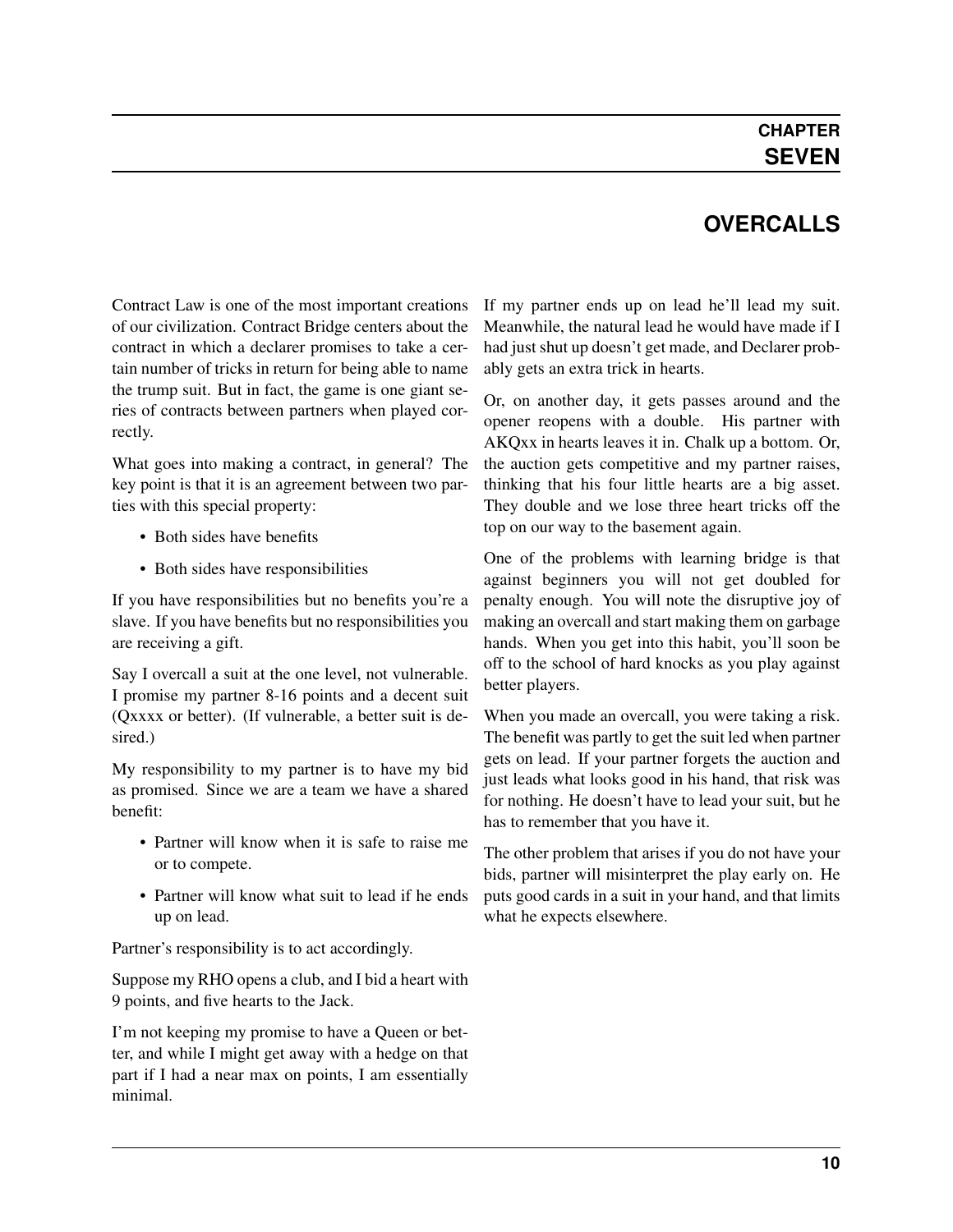<span id="page-14-0"></span>The bidding speaks to you. Be sure to listen. Listen to what happened and what did not happen.

Suppose the auction begins with you opening a diamond, and partner bidding a spade:

 $1\diamond - 1\spadesuit$ 

What do we know after  $1\spadesuit$ ?

- Partner has at least four Spades.
- If Partner has four or more Hearts, he has more Spades than Hearts. If he had four of each, he would have bid 1♡.
- Partner has a good five to six or more points.
- You, the opener, have three (more probably 4 or more) diamonds and 12-21 HCP. (You didn't open 2♣).

If you (Opener) also have four Spades, we have an eight-card or greater fit. You can revalue your hand and raise Spades immediately by an appropriate amount:

- Bid 2♠, with an ordinary opener; or
- Bid 3♠ if 16-18, or
- Bid 4♠ if 19+.

We raise to 2♠ even with 12 points because partner's hand could get bigger once a fit is established, so that 6-9 could turn into 12-14. We have to give Partner a chance to revalue, too. DO NOT BE CHEAP. Besides, it keeps them out of the auction.

If you can't raise Spades it is possible partner has five or more so you should not yet conclude that we don't have a fit if you have three of them. What do you do in the meantime? Let's assume you do not have a big hand, just 12-14 points.

- **LISTENING TO THE BIDDING**
- If you have a singleton or a void, you cannot bid 1N. This is a big point: when responder bids 1N over your opener, it says they don't have a four-card suit above your opening bid but does not promise a balanced shape. When you REBID 1N, it does promise a balanced shape.

That matters: for example, if responder had SIX spades, over your 1N rebid he knows he has at least a 6-2 fit. He can revalue.

• If not balanced, bid your second suit, if you can, or repeat the diamonds. You need about 16 points to bid hearts (a reverse, see *Bidding Notes*). You can't jump shift into your second suit without a good 18 HCP. Let's assume you don't.

Assume we've started  $1\diamondsuit - 1\spadesuit - 2\diamondsuit$ . If Partner bids 2♠ next, it shows five or more Spades and a minimum 6-9 point hand. This bid is what we call "drop dead" – the opener should pass. With only four Spades and a minimum, Partner can pass or make a suit preference back to diamonds.

So now assume Partner is invitational or better and we've bid  $1\diamondsuit - 1\spadesuit - 1N$ . If Partner had six Spades and they were pretty good ones, Partner could declare spades trump by bidding 3 Spades (invitational) or 4 Spades (game). But with just five, what to do?

The answer is, bid a new suit. A new suit by an unpassed responder is 100% forcing. Opener must never, never, ever pass it. If Partner bids 2N it shows a balanced invitational hand and that can be passed, which is ok if that is what they have. With four Diamonds it would be ok to raise Diamonds, and if with four Hearts we can show Hearts, and otherwise it would have to be 2 Clubs or 2N and none of those promises five Spades.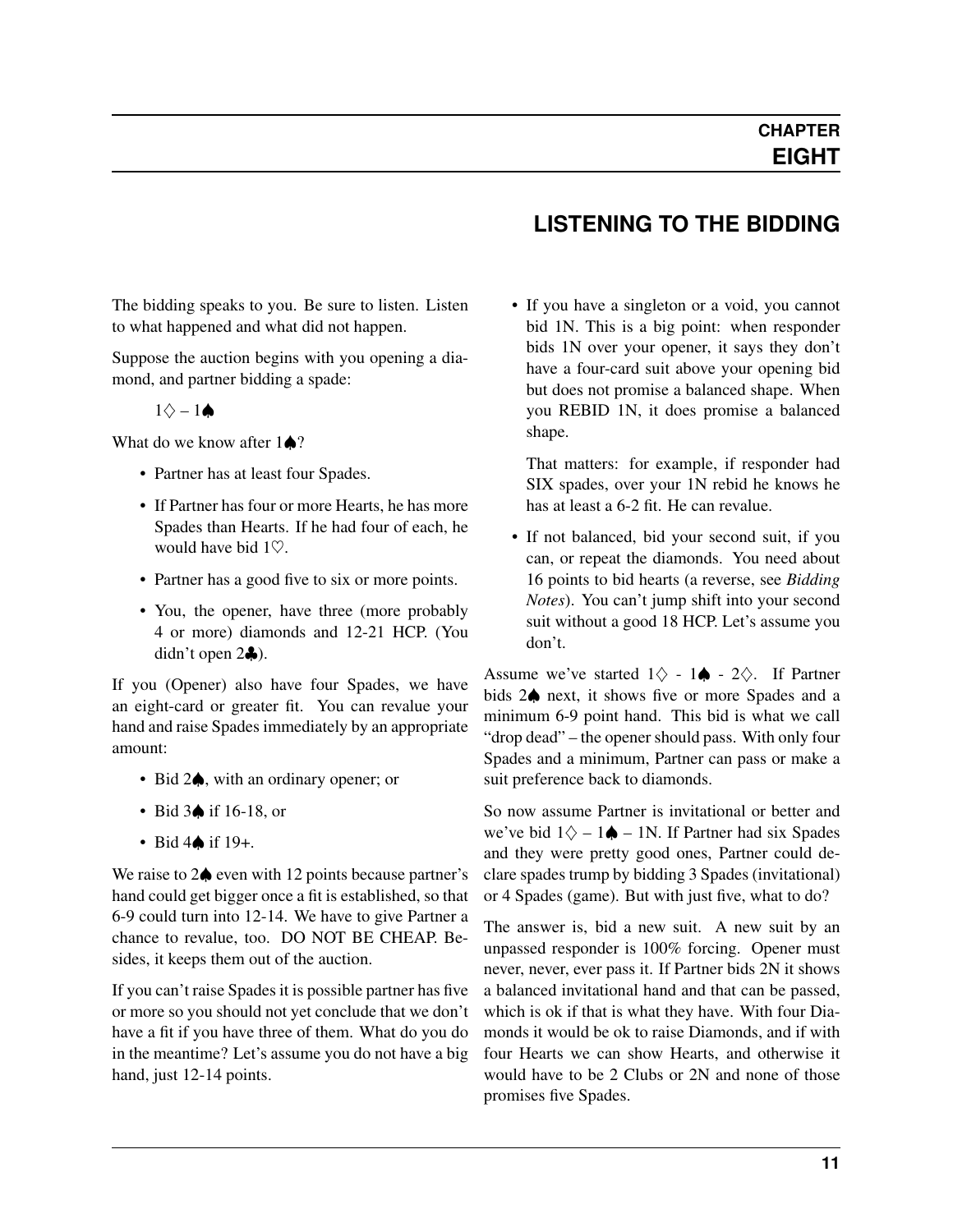So, is there a way for Partner to show five Spades? Sadly, no, not if we stick to natural bids. So most players will early-on want to learn New Minor Forcing (NMF). Many conventions are not really worth learning, but New Minor Forcing is essential.

With NMF,  $2\clubsuit$  (alert!) becomes a purely artificial bid telling opener that responder has invitational or better values, and either five Spades or four Hearts or both. It doesn't promise Clubs although sometimes that's the case. Things work in a similar way when Responder has bid 1 Heart rather than One Spade, but opener would bid 1S if they had four spades.

<span id="page-15-0"></span>We heard a lot when we listened, didn't we?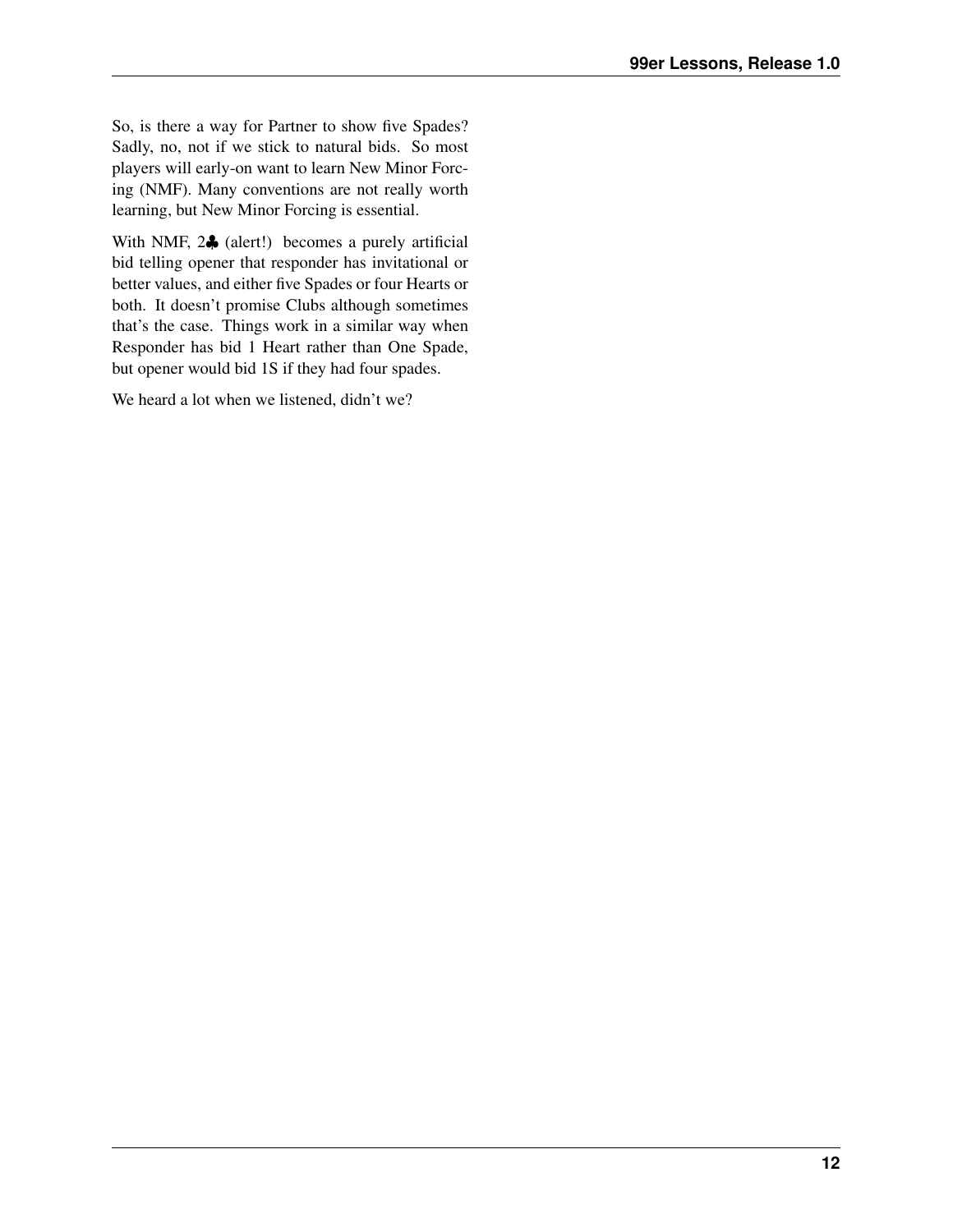#### **HELP-SUIT GAME TRIES**

<span id="page-16-0"></span>Suppose you open a heart, and partner raises you to two hearts. We now know partner has at least 3 hearts, and 6-9 or a bad ten points.

First, we re-evaluate our hand. Now we can count shortness. We can add for extra trump length. Methods of evaluating hands vary, but which ever method you use, now's the time to remember to use it!

#### "When you find a fit, stop and smell the roses" Help is defined as having the Ace, the King, a single-– Mike Moss, my teacher

Having stopped to revalue our hand, we know if bidding  $4\heartsuit$  is possible or not depending on partner's hand. It takes roughly 25-26 points for a major game. So:

- Subtract the six partner has for sure, and we see that we need around 19 to bid game.
- If partner has 8-9 points, or even a bad 10, then we might need only 16-17 points.
- If partner has less than that, we probably don't have a game.

It is hard to be strict about this, since many things matter: do you have lots of 9s and 10s? are your honors together or scattered? are your points where they will help set up tricks or are they in a short suit? Perhaps you can use an advanced technique, Losing Trick Count, to get a clue.

So, we might know the answer is yes, I can bid game, or we might know it is no, I cannot. But what if the answer is "Maybe?" For example, you hold:

#### ♠A3 ♡AKJ54 ♢432 ♣KT9

You're up to 16 declarer points, but those three small diamonds are a big worry. If partner has three small diamonds too, that could be three losers off the top, making the heart game quite a problem. We need to ask partner for help in making the decision.

Answer: bid  $3\diamondsuit$ . This is called a help-suit game try. Diamonds are the "help-suit". You usually have at least three of this suit, but they don't all have to be small cards.

#### <span id="page-16-1"></span>**9.1 Answering The Try**

ton, a void, or five cards in the help-suit.

Your partner should answer your question as follows:

- With a minimum, do not bid game. Stop at the three-level.
- With a maximum, bid game, even with no help in the help-suit.
- Otherwise, bid game if you have help in the help-suit.

In a different situation it is also ok to bid a suit between the "help-suit" and trump. This means, "Partner, I don't have a maximum and I don't have a minimum and I can't help you in your Help-Suit, but I could help you in this other suit."

For example, you have raised 1♠ to 2♠ and partner mades a help suit try with  $3\clubsuit$ . You can bid  $3\heartsuit$  to say, I can't help you in Clubs, but we might have a game if help in Hearts is useful to you. We're still below 3♠ so opener can stop.

Note that some people also extend help-suit game tries to trump itself: raising responder to  $3\heartsuit$  says, partner, we might have game, but my trumps are poor. Can you help me there?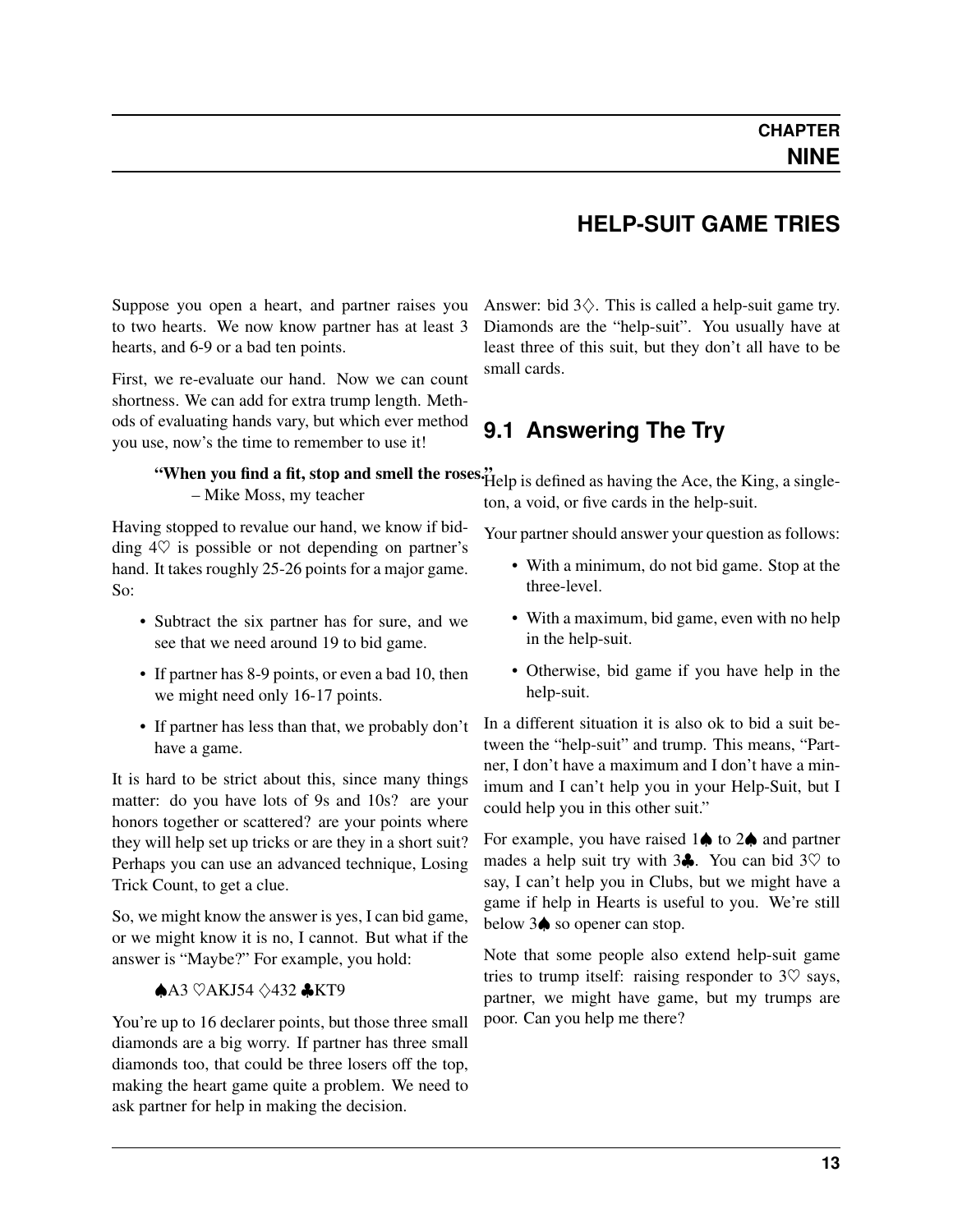<span id="page-17-0"></span>At the risk of being offensive to devout people, let me suggest a motto:

#### Only Jesus Saves

Saving partner is not your job unless you can do it safely.

Your partner opens a Spade, and you don't have any. You open a diamond, partner says a spade, and your shape is 1=4=5=3. Partner opens 2 Diamonds, and you're looking at a void. What to do?

Ask yourself these questions:

- "How many points do we have for sure?"
	- The answer will determine if you should try for game or not. If there is no prospect of a game, your goal is to find a place to stop.
- What do my various bid choices mean? Which ones are forcing?

#### <span id="page-17-1"></span>**10.1 Partner Bids Your Void**

Partner opens a spade, and you don't have any. How many points do we have?

• If you have less than six, Pass. That's the right bid. Don't worry that partner is going to be stuck there. Either he has a big hand and / or the opponents will bid.

If you make any normal bid, it is forcing.

If you have agreed on weak jump shifts, and have 4 or 5 points in a good six card major, you might be able to bid over a minor opener, but not over 1♠. A cheap drop-dead bid at the two level is the most you could venture.

#### **MISFITS AND RESCUING**

• If you have six or more points, you must bid. But unless you have ten points or more your only choice is 1N. Over a major that may be forcing, if you are playing 2/1. Remember, a response of 1N does not promise a balanced or semi-balanced hand. (A rebid of 1N by the opener does!). The 1N bid is there precisely to say, 6 to a bad 10 HCP, no fit for your suit, no higher suit at the one level.

#### <span id="page-17-2"></span>**10.2 Misfit**

The auction begins with your bid of one diamond, partner says one spade. You have a 1=4=5=3 shape with 13 HCP:

#### ♠4 ♡KQ32 ♢AK965 ♣J72

Game is possible. But we can't bid  $2\heartsuit$  because that would show 16 HCP+ (it is a reverse). We cannot rebid 1N because that promises a balanced hand.

Should we lie about that? It is dangerous. If your partner has six Spades, for example, and 12 points, you may well hear a 4♠ bid. Partner thinks we have an 8-card Spade fit so is entitled to revalue his hand. It might take a miracle to make it.

So, since we cannot lie to partner about our points or shape, we can choose between  $2\clubsuit$  or  $2\diamondsuit$ . Partner should be aware that your Club bid could be only 3 cards and with a weakish hand bid  $2\diamondsuit$  if his diamonds are better than his clubs. That's called "correcting" and you will Pass. The 2♣ bid confirms four diamonds at least. (You could be 1=4=4=4).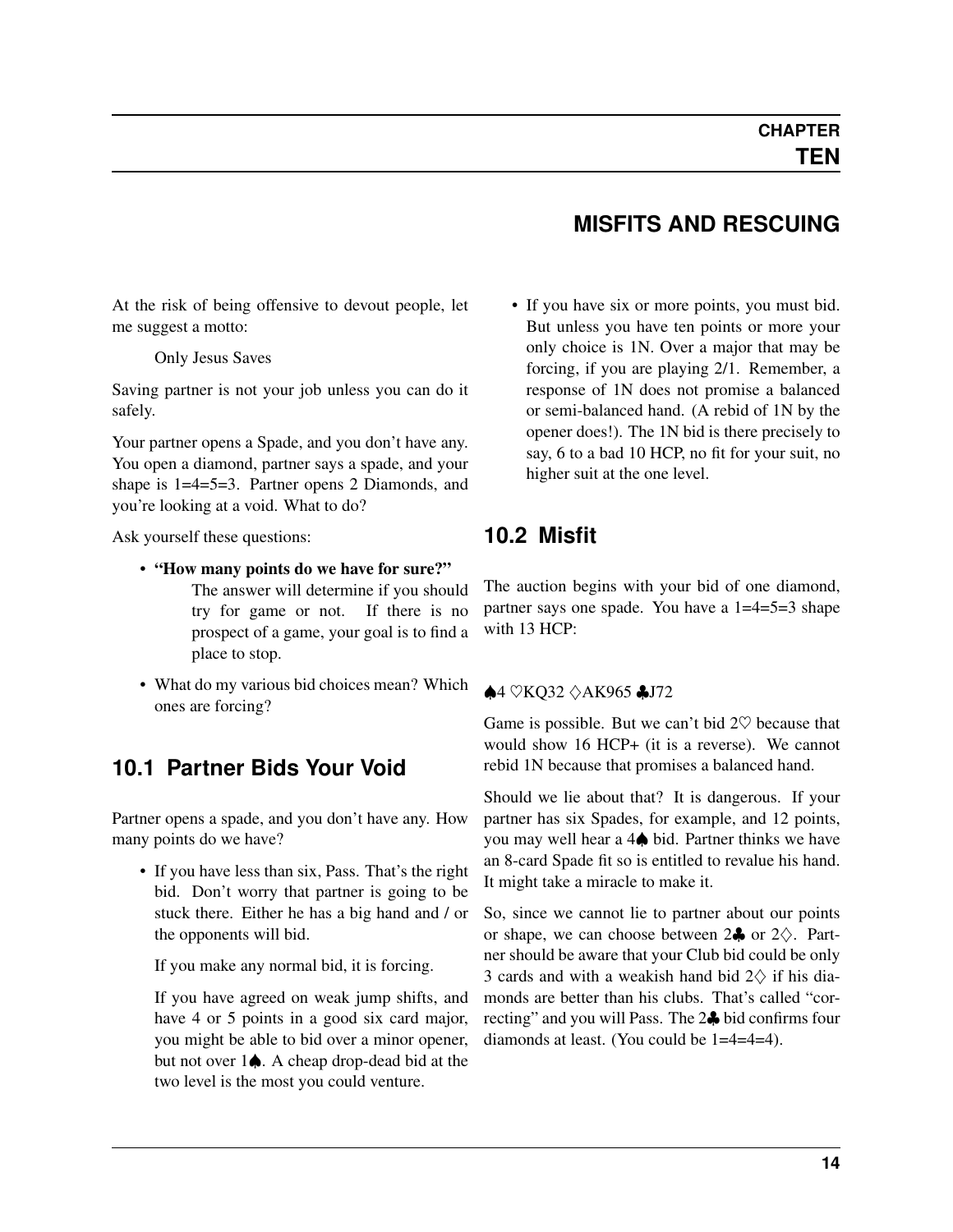### <span id="page-18-0"></span>**10.3 Void Opposite A Preempt**

Partner opens 2♢. You have a minimal opening hand but no diamonds.

Do not try to rescue him! He's got six of them; he'll live. Any bid you make except  $3\diamondsuit$  is forcing. If you force him, and partner has nothing else to say, he will answer 3♢; you will be sad.

If I have one or two cards in partner's suit, I use the rule of 17: add how many HCP you have and how many of partner's suit together, and if it is 17 or more you might have a 3N game.

You'll need the other 3 suits well stopped, of course. But the main problem is that with zero or one in partner's suit, you may not be able to get to his winners. That is one reason the "feature-asking" 2N reply is popular. You can find out if the preempting hand has an outside entry.

### <span id="page-18-1"></span>**10.4 They Double Us**

Usually, their double is for takeout. Should the partner of the doubler pass, however, we know the reason: there is a bad trump split. Should we rescue now?

If the double was from the fourth seat after you passed your partner's opener, and two passes takes the auction back to you, something has changed: your bids are no longer forcing or telling partner a lie about your points. So if you had a good suit you could consider bidding it. But you have no assurance that partner has any more of your suit than you do of his.

If the double was from the direct seat, the opener can redouble to ask you for a rescue. The old meaning of redouble was to redouble the stakes in a money game. In duplicate, if you can make the doubled game you are already going to get a good score, so the vast majority of the time, a "redouble is for rescue".

When asked for a rescue, if you don't have a good suit, bid your cheapest four-card suit. Your partner may crawl up if that is bad for him. Both of you are anxious to pass. Maybe it is only a 4-2 fit, but that's likely better than a 6-0 fit with 5-2 against you.

### <span id="page-18-2"></span>**10.5 Notrump Is Not The Answer**

If you find yourself in a misfit, it is not a reason to bid notrump. Notrump bids need more HCP than suit bids, and misfits guarantee communication problems compared to suit bids. A bad fit is not the end of the world.

### <span id="page-18-3"></span>**10.6 Avoid Trump Avoidance**

When you do have to play in a bad fit, be sure to beware of what my teacher calls, "Trump Avoidance". Trump Avoidance is not playing the trump suit because yours if awful. If you can get in a ruff in the short hand, great, otherwise it is important to draw trump because you'll be pulling two of theirs for every one of yours. If they get a cross-ruff going with all those trump they have, that's when you go down four or five.

One way to make do is to discover that you did have a side suit after all. If you can play winners in that suit after drawing some trump, you may be able to force them to ruff a time or two until you do have more trump left than they do and are back in control.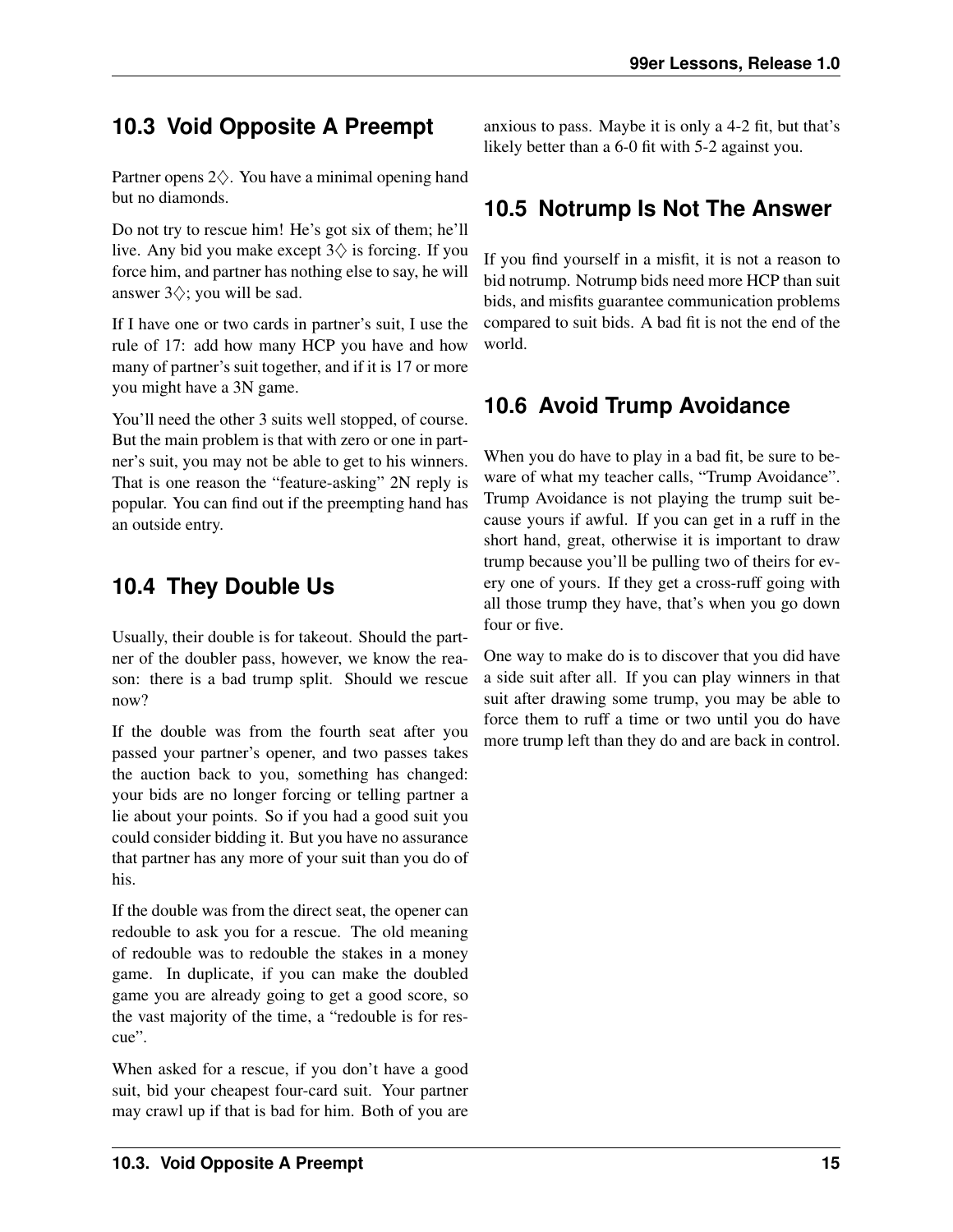<span id="page-19-0"></span>It is vitally important to learn when bids are forcing. It is also important to learn when a bid virtually forces partner to pass. Such a bid is called a "drop dead" bid.

Even after you make a discouraging reply to your partner's opening, they may bid again because they have a big hand. Opener may bid a second suit, for example. It is a weakness of the standard system that after two suit bids, the point range of the opener is very wide, up to 21 points, in auctions such as:

> $1$  $\diamond$  -  $1$  $\heartsuit$  -  $2$ ♣ 1♠ - 1N - 2♣  $1 - 10 - 1N$

What can a responder with a minimum hand do to stop this train before it leaves the realm of reasonable contracts? The answer is to place the contract with a "drop dead" bid.

Having support for the first suit and a minimum hand, you would have given a minimum raise. But suppose you don't like the second suit but have 2 cards in the first suit. You can rebid 2 of that suit. For example,  $1\heartsuit - 1\spadesuit - 2\heartsuit - 2\heartsuit$ . That is called a suit preference and it tells partner to pass. The opener did not have enough to jump to  $3\diamondsuit$ , so doesn't have 19 HCP. We just want off this bus.

Having 3 or more of the second suit but a dead minimum, you can pass. That is a very effective drop dead bid! However, be careful about passing if you have a real raise with four cards in a major suit, such as  $1\spadesuit$  - 1N - 2 $\heartsuit$  when you have four hearts. Partner cannot revalue his hand until he knows about the fit.

If you bid a five-card or longer suit the first time, in a context that only showed four cards, you can bid

### **DROP DEAD, PARTNER**

it again to suggest a drop dead. The opener did not raise you, so he does not have four of your suit. In a lot of cases partner might even raise you with just three of them if he has an outside singleton.

Yet, playing in your suit may be right. In some ways it is the same scenario as when partner opened 1N and you would transfer to your major and pass with a bad hand. You're putting the contract in your suit because your hand is worthless unless that is the trump suit.

An example is  $1\diamondsuit - 1\nabla - 1N - 2\nabla$ , or  $1\clubsuit - 1\nabla - 1\spadesuit$ -2♡. When he sees a bid like that, an alarm bell should go off in opener's brain. He already told his partner he does not like hearts; in the second case might even have something like six clubs and four spades and hence not many hearts at all. Yet partner insists on repeating his suit and he is not jumping and not using a forcing bid. Time to pass.

An opener who is asked to pass can disobey with some unrevealed power but is on notice about the situation.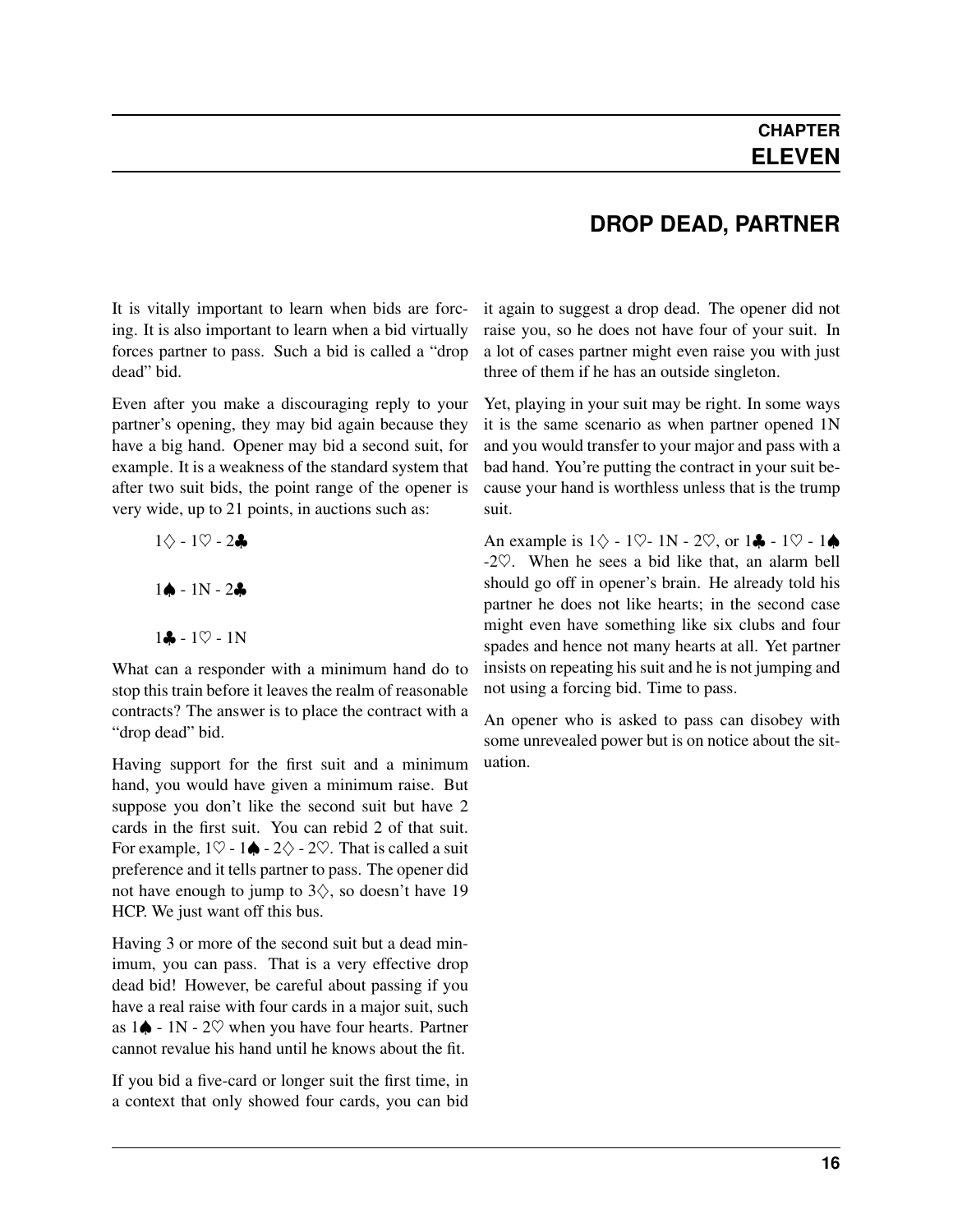#### **ESP, OR THE RULE OF SEVEN**

<span id="page-20-0"></span>ESP stands for "Expect Seven Points". It is a great guideline to help you decide what to do, or what to expect from partner, in the face of an opponent's preemptive 2- or 3-level bid.

Mike Lawrence explains this principle in his article, "Bidding Over Preempts". You may be able to find this article in pamphlet form or online at fifthchair.org. Since it is out of print, we summarize it here.

Your LHO opens  $2\diamondsuit$ , and your partner bids  $2\heartsuit$ . RHO passes. Your partner should have a good opening hand (not a minimum) and of course at least five hearts. When he makes this bid, he should expect that you have about seven points, ESP.

Lawrence gives these three hands to consider:

- 1. ♠Q8763 ♡62 ♢Q72 ♣T94
- 2. ♠873 ♡J43 ♢J3 ♣KQ763
- 3. ♠A7543 ♡T94 ♢A7 ♣JT4

Hand 1 has less than the seven points partner expected.

Hand 2 is about what partner expected. Hand 3 has more than partner expected, nine points plus support, so you can add a point for the doubleton to get 10 points.

The Rule of Seven says that you should base your bidding on whether you meet or exceed the expectation that you'll have seven points.

With #1 you should pass. You're under expectation. Just hope your partner has extras or the opponents enter the auction.

With #2 you should also pass, but you can expect  $2\heartsuit$ ought to make.

With #3 you should raise to  $3\degree$ . If partner is at the top of his bid you have enough for game, and if not you should still be in the "around 23 points" safe zone for the three level.

ESP also works the other way, helping you decide about making an overcall or takeout double.

Suppose your RHO opens  $2\heartsuit$  and you have:

#### ♠KT84 ♡83 ♢AJ8 ♣AQ98

You have a 14 points. If partner has seven you can feel reasonably safe in  $2\spadesuit$ ,  $3\clubsuit$ , or  $3\diamondsuit$ . You cannot bid 2N without good heart stoppers, and you can't bid a suit, but you do have the right shape to make a takeout double.

Suppose we change the hand to take away one of the spades and add a diamond. Should you still double? Lawrence says, yes:

> "Look at the good things that can happen. Your partner may have a five card Spade suit. He may have four good ones. He may bid Clubs, Diamonds, or Notrump. Perhaps if the opponents compete, your partner can double them.

> At the least, your side may be able to push them one trick too high. Look for reasons to bid, not reasons to pass."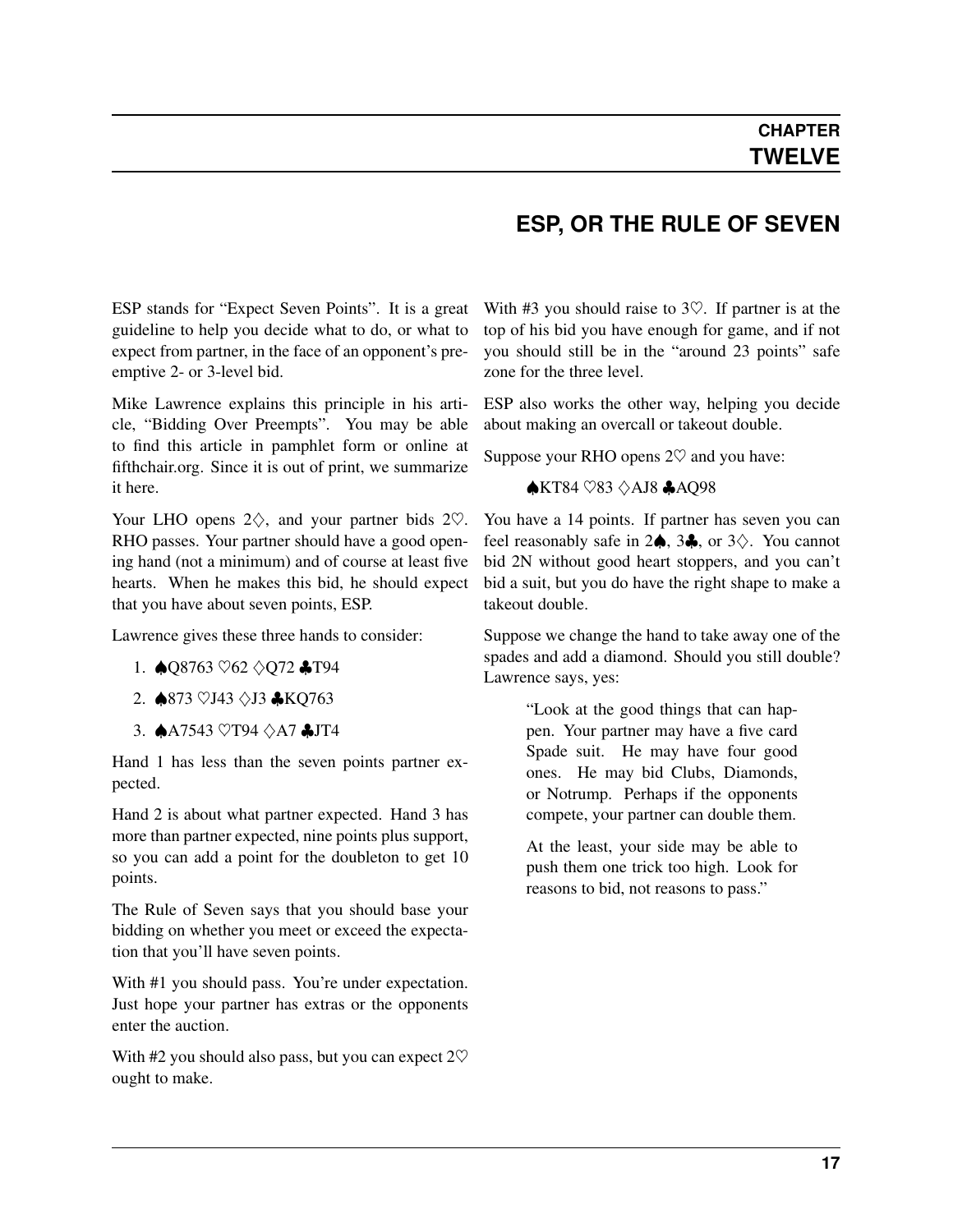#### **KNOW THE WHOLE CONVENTION**

<span id="page-21-0"></span>In *Bidding Notes*, I introduce a large number of conventions, but first I mention that learning too many conventions too soon is a bad idea. Here, I'd like emphasize that you should not agree to play just part of a convention, or say that you do play it when there are parts of it you're not sure about. What follows are some examples.

#### <span id="page-21-1"></span>**13.1 Secret Annex To The Minor Relay**

The Minor Relay goes like this: Over 1N, bid 2♠! to show a SIX card or longer minor and a hand not good enough for game. Opener must reply 3♣!, and you then either pass or bid  $3\diamondsuit$ , which partner must pass. This is one of the first conventions you learned after Stayman and Jacoby transfers. But did you really learn it?

Note: 2♠! is alerted; you don't say transfer. A transfer is a bid that promises a definite suit, while a relay promises SOME suit, or even just asks a question.

You probably have some agreement about how to show such a suit with an invitational hand. With a game-going hand you have to do something stronger, such as bidding 3N or doing Stayman and then 3 of your minor. Agreements about these things vary. The standard is that just bidding 3 of the minor is invitational, but Stayman first makes it game forcing.

But what about a really good hand, like this one:

 $\bigtriangleup$ 2  $\heartsuit$ KQ  $\Diamond$ T84  $\bigtriangleup$ AQJT742

When partner opens 1N, a club slam is a real possibility. We have probably six or seven tricks in clubs alone, and partner must have at least 12 points in the other 3 suits. However, we are nowhere near the 33 HCP we'd want for 6N. If there is a slam here, 6 $\clubsuit$  is the place to be.

You should not go beyond 3N unless you think a slam is a good possibility. 5♣ will probably score badly. Here 6♣ clearly is possible.

So what do you do over 1N? These bids won't do:

- 3.<sup>9</sup>? Nope, that is invitational and can be passed.
- 4.<sup>9</sup>? Nope, that's Gerber.
- 5.<sup>9</sup>. Nope, that's to play.
- 4N? Nope, that's quantitative.

What we need is to know the rest of the convention. After the relay, and opener bids 3♣!(forced):

- 3 $\heartsuit$ ! is a slam try in clubs.
- 3 $\spadesuit$ ! is a slam try in diamonds.

Surprising but logical! If you really had 5 hearts or spades, you would have transferred to them first; and if you had 4 of them you would have used Stayman first. So these bids must be artificial, and we correspond the lower one (hearts) to the lower minor (clubs) and the higher one (spades) to diamonds.

Opener can bid 3N or 4♣ or 6♣, or show a suit for example. 4♣ would express interest in the slam but concern about Aces; responder should cue-bid. Then we can stop at 5♣ if missing one we need. For example, with  $\triangle$ AKJ5  $\heartsuit$ A986  $\diamondsuit$ 87  $\clubsuit$ K96, we could find out if responder had  $A\diamondsuit$ .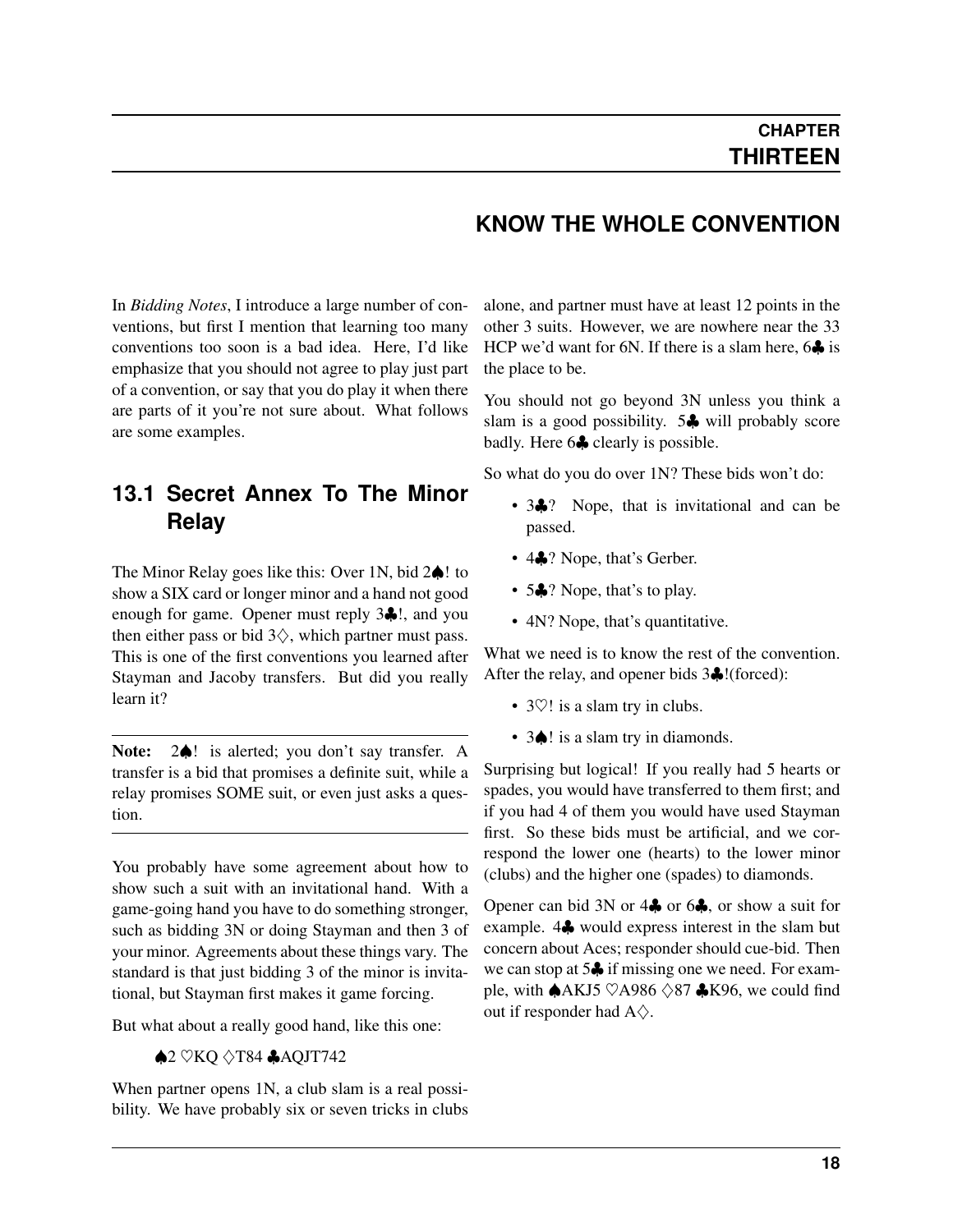#### <span id="page-22-0"></span>**13.2 Asking For The Queen**

You've learned Roman Keycard Blackwood. You ask partner for Aces, and partner replies with one of the minor suits, showing either zero or three keycards, or one or four keycards. You may find that you have a slam if partner has the trump Queen. Or perhaps you're even looking for a Grand Slam in that case. Unfortunately, only a holding of two keycards gives partner the chance to affirm or deny the trump Queen.

Did you learn the whole convention? Such as how to answer with a useful void, or how to ask for the Queen?

Here's a deal from a club game where I had a chance to use the Queen Ask. I held:

#### ♠AKJ83 ♡KQ ♢A ♣AKQ63

26 HCP! I started 2♣ of course. My partner bid  $2\diamondsuit$ waiting, and I rebid 2♠, and my partner raised me to 3♠. Partner probably has extras or he would have just bid 4♠. Do we have slam? Or maybe we have a Grand? Maybe we can find out about the Heart Ace and the trump Queen.

First step: I *[cue bid](#page-28-5)* (page 25) 4♣ to show the Ace of Clubs. I know partner won't be able to cue-bid the Ace of Diamonds but maybe he shows the Ace of Hearts.

 $4\heartsuit$  hits the table! We have an 8 card fit so the Queen of Spades is a big concern.

Here's an odd twist: you can ask for keycards EVEN THOUGH YOU ALREADY KNOW THE ANSWER! Doing this is useful when you plan to ask for Kings, too.

We're playing 1430 so my 4N gets the expected 5♣, which I already know is the heart Ace.

Now I ask for the Queen: I bid up one step,  $5\diamondsuit$  here. (You can't ask for the Queen if the next step up is trump, such as after a  $5\diamondsuit$  response when Hearts are trump.) That says, partner, do you have the trump Queen? And your partner answers as follows:

• 5 trump — no Queen, sorry. You can pass or bid 6, depending on the situation, but never 7.

- 6 of a suit below trump: yes, and I also have this King, which is my lowest King below 6 trump.
- 6 trump yes, Queen, but no additional kings below trump.

A funny case: your partner can say "yes" even though the real answer is "no" if he is positive you have a ten card fit between you, such as when you open and he had five card support. Chances are pretty good of a drop or a marked finesse.

I this case, partner bid 6♠, yes I have it, and I bid 7♠ with some confidence. Only two of the club's 10 pairs that day bid 7♠. The other successful bidder confirmed, "Yes, the Queen Ask. Wasn't that great?".

#### <span id="page-22-1"></span>**13.3 Handling Interference After a Major Transfer**

I was watching an expert game and saw this auction:

1N - (P) -  $2\diamondsuit$ (transfer) - (X)

 $2\heartsuit$  - (P) - 4N

Is that 4N bid Ace-asking, or is it quantitative, asking for 6N if opener is at a maximum?

First we should clarify that without the double, 4N is 100% quantitative. No suit has been agreed upon. The opener might have only two hearts.

What does the double mean, anyway? It is called a "lead-directing" double. The person in fourth seat wants a diamond lead, assuming the 1N bidder ends up as declarer.

You'll also see a double of 2♣ Stayman asking for a club lead, or the double of an artifical reply to an Ace-asking bid. These are part of a general rule.

Note: A double of any artificial bid is leaddirecting.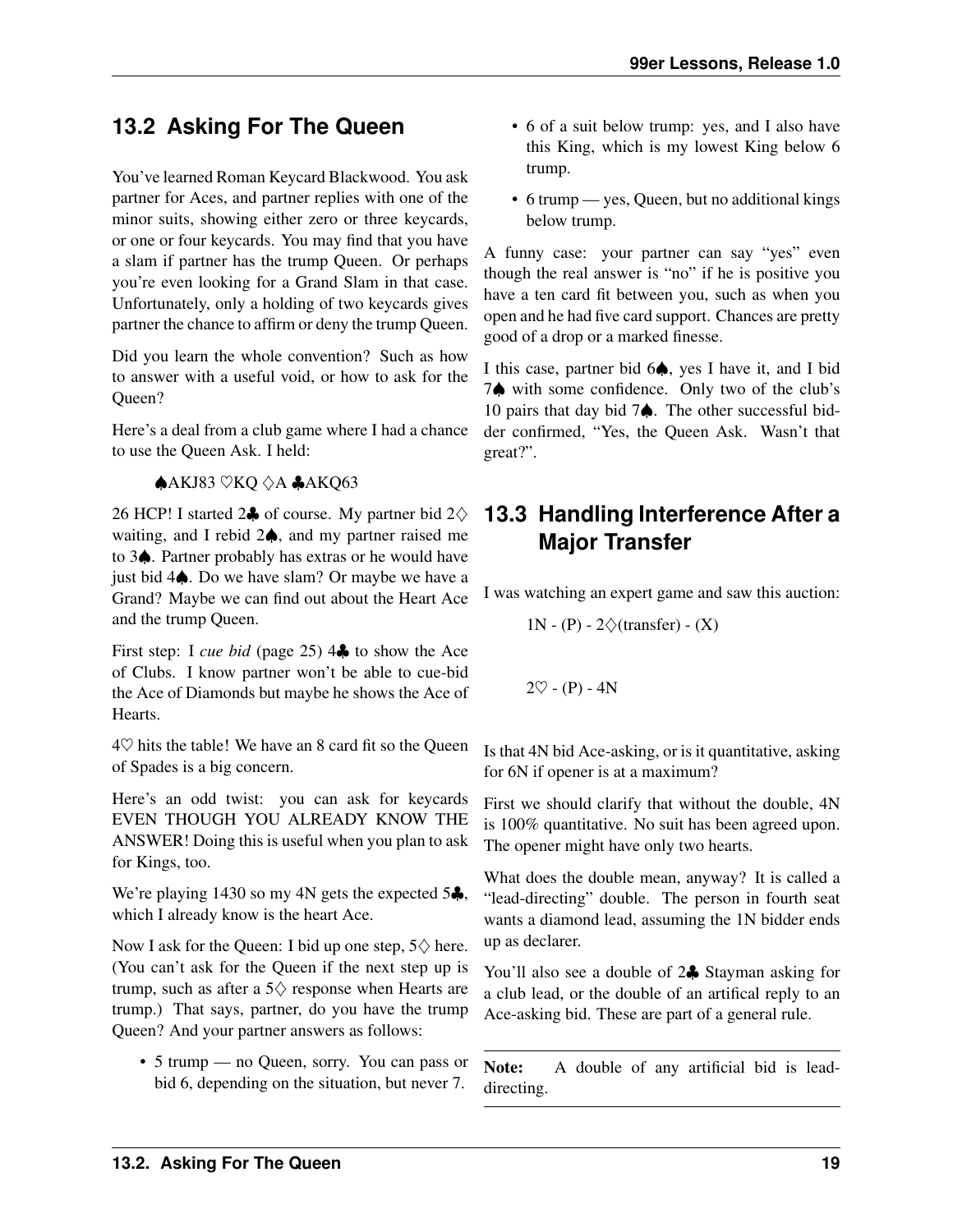are the choices:

- Pass with only two hearts.
- Accept with  $2\heartsuit$  the transfer with three or more hearts.
- Redouble with a penalty holding in diamonds (five good ones, because responder might not have any points or any diamonds). This is rare.

Hence, in the expert auction I saw, 4N was Aceasking with Hearts as trump. By completing the transfer, opener has confirmed holding 3 or more hearts, and hearts is agreed as trump. The leaddirecting double helped the defense communicate, but it also game the offense more ways to communicate.

You might wonder what happens if the double is passed back to the responder:

> $1N - (P) - 2\diamondsuit - (X)$ Pass - Pass - ?

There are these choices:

- Responder redoubles asking opener to complete the transfer anyway, if he has either a six card suit or a weak hand.
- Responder can bid the transfer suit again to show game values, exactly five hearts, and asking for a bid of 3N if opener has a diamond stopper.
- Any other bid is natural, describing hand shape, and not a weak hand.

#### <span id="page-23-0"></span>**13.4 Stayman Has Several Parts**

Here is a quiz: You open 1N, and partner bids 2♣. What do you know about his hand?

Here is one possible answer: invitational or better, has a four-card major, but not a five-card major.

The buzzer goes off! Wrong!

Uh, ok, that no five-card major part isn't right. If partner is 5-4 in the majors and weak, yes, he would

What should the opener do after the double? Here transfer; but if he is invitational or better, he will do Stayman first.

> OK, let's change our answer: invitational or better, has a four-card major.

Darn, there goes that buzzer again. Wrong!

Partner might have this hand: ♠8732 ♡8732 ♢9873  $\clubsuit$ 

Whatever answer you make, partner plans to pass. Stayman promises nothing about points. If partner bids a second time, then yes, he's invitational or better.

Let's try again: partner has a four-card major.

The buzzer isn't quite so loud this time, but yes, there is a case where even this is wrong. Suppose your partner has a game-forcing but not slam-going hand dominated by a six- or seven-card diamond suit, but no four-card major. Using standard methods,  $3\diamondsuit$  is invitational, and partner cannot stand the idea that you might pass.

A solution is to do Stayman and then bid 3♢. That's game forcing. A bid of 3♣ can be used in the same way for clubs.

This awkward case is one of the reasons people use Four Way Transfers instead of the Minor Relay. Another way out is just to blast out 3N and hope you don't have an open major. They should always try to lead a major after a 1N - 3N auction, so having some help in the majors is important, even if not full stoppers.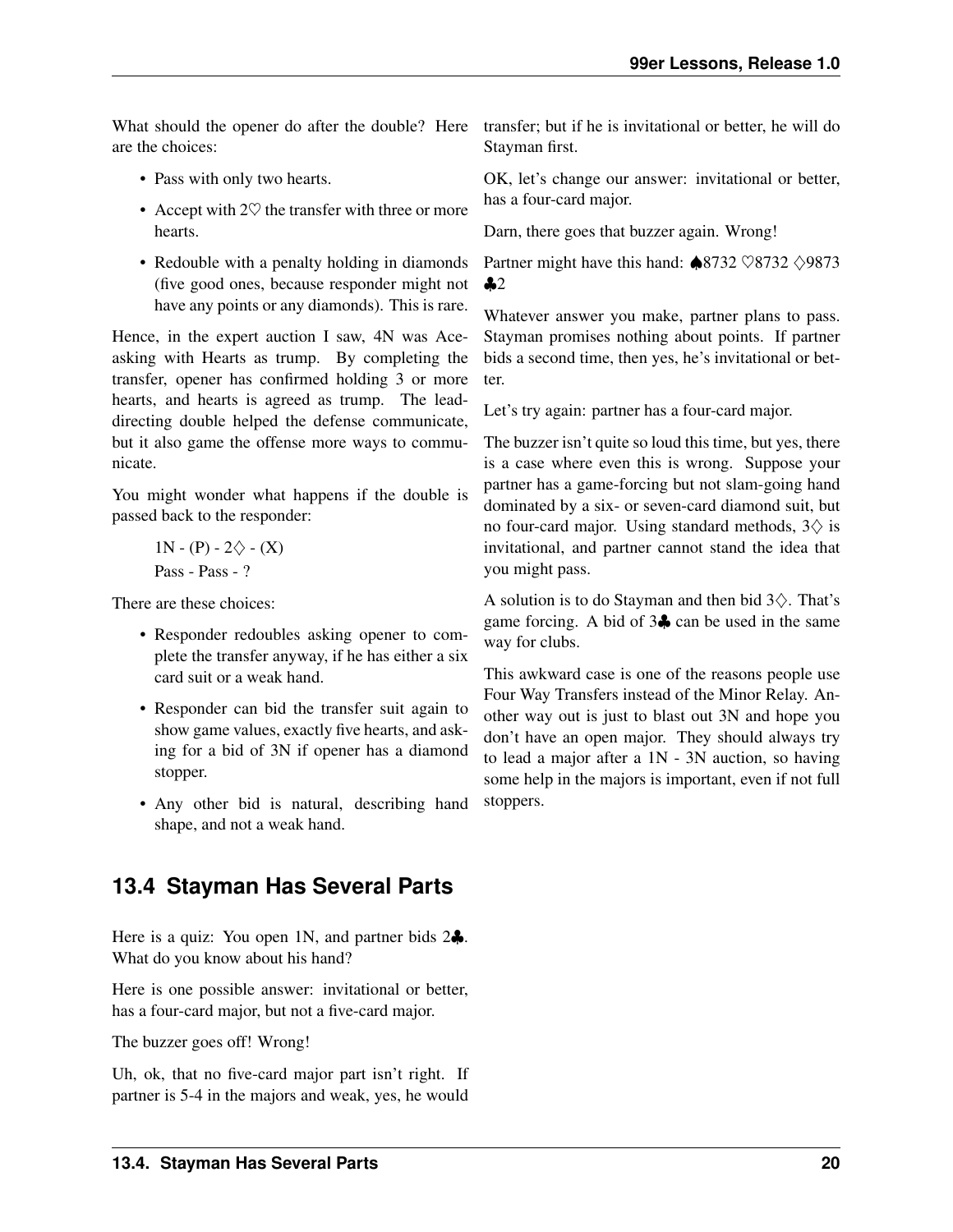#### **WHEN NOT TO ASK FOR ACES / KEYCARDS**

<span id="page-24-0"></span>Blackwood, or its more sophisticated cousin Roman Keycard Blackwood (RKC), is frequently overused. It is a tool to keep us out of BAD slams, not a tool that discovers slams for us. Here is when NOT to explore for slam at all:

- You do not have enough points. If you do not think we have 33 or more points, the only reason to explore for slam is if you have a highly distributional hand and have found a suit fit. If you have an affirmative misfit even 33 HCP may not be enough for 6N; you need a source of tricks.
- If you'd need the "perfect" cards in partner's hand.
- You only have an 8 card fit but no overwhelming HCP strength.

Specifically, here are two cases in which not to ask for Aces / keycards using Blackwood or RKC:

1. If the "wrong" answer will leave you too high. This is OFTEN the case in the minor suits think of the possible answers one at a time, and ascertain you're going to be safe with each one.

If you usually play RKC 1430, you'll need to switch to 0314 when clubs is trump. We cannot stand having the answer "zero" be too high!

2. You hold a side suit with two "fast" losers, such as a small doubleton, you usually can't use RKC. "Fast" means the opponents can win two tricks in that suit on the opening lead unless partner has the right cards.

The problem is, you're needing a certain Ace, not just the number of Aces. For example, you open  $1\heartsuit$  and partner bids  $3\heartsuit$  (limit raise or better). You hold:

♠62 ♡AKQJT ♢AKQJT ♣8

The hand evaluates to at least 24 declarer points so with 10+ from partner we're golden. But notice the two little spades. If you bid 4N and partner shows one Ace, you don't know which one. If it is **◆A**, you have a good chance for slam. If it is the  $\clubsuit$ A, however, slam might be down one off the top. For example, partner might hold:

#### $\bigcirc$ QJ5  $\heartsuit$ 8765  $\diamondsuit$  94  $\bigcirc$ AQJ5.

See *[Bidding Controls](#page-28-5)* (page 25) for the cure.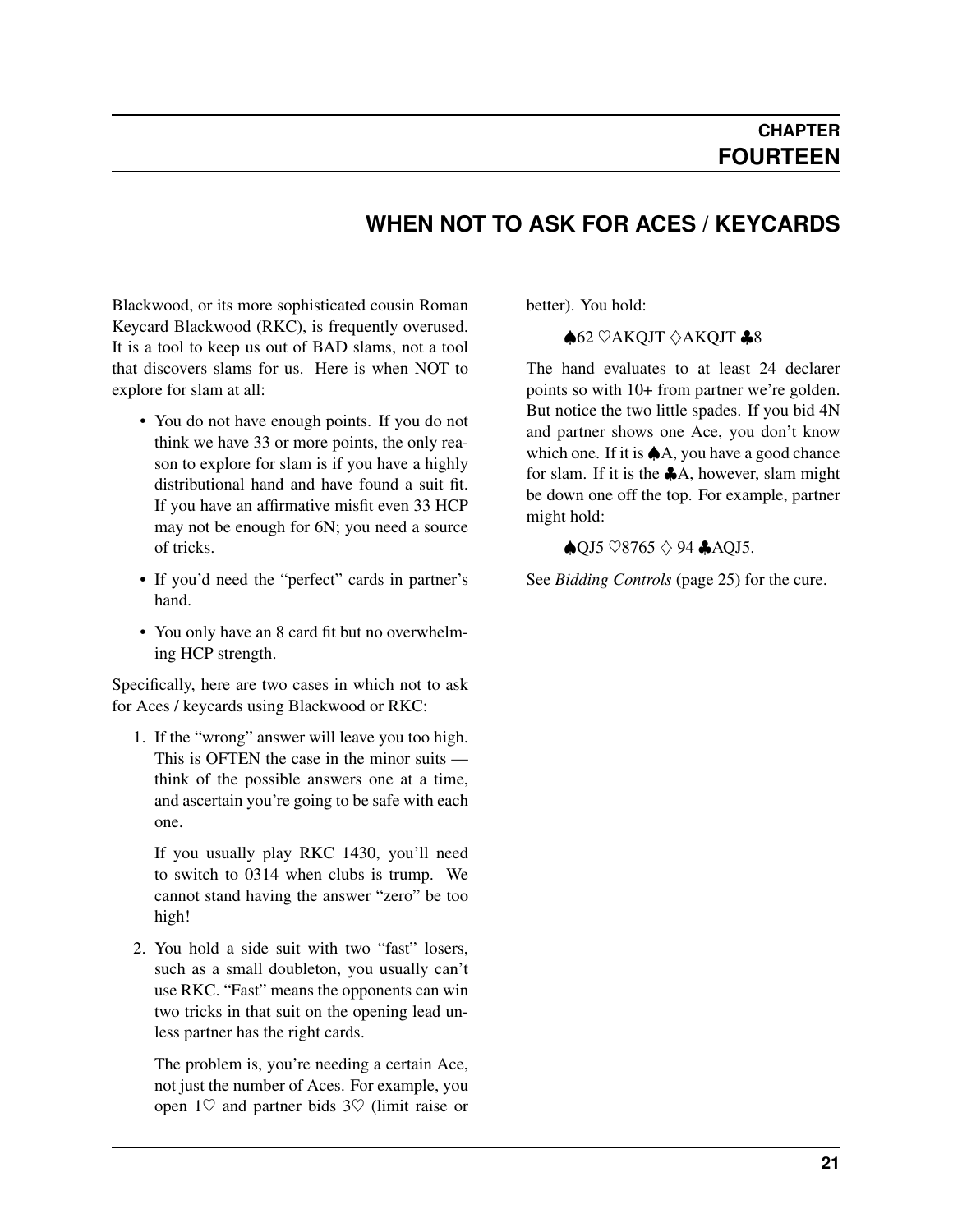<span id="page-25-0"></span>This chapter puts together a lot of material and might be best read again over time as you learn. It concerns two actual deals; I'll show just two hands.

#### <span id="page-25-1"></span>**15.1 Hand 1**

Both vulnerable, East Dealer.

| North (15) South (14)                                                       |  |                                      |                     |  |  |  |  |
|-----------------------------------------------------------------------------|--|--------------------------------------|---------------------|--|--|--|--|
| $\bullet$ AJ543<br>$\heartsuit$ KOT9<br>$\Diamond$ J63<br>$\bullet$ $\land$ |  | $\bullet$ 06<br>$\Diamond$ A7<br>KJ2 | $\heartsuit$ A87652 |  |  |  |  |

This makes  $7\heartsuit$  if the spade finesse works and spades split no worse than 4-2, which was the case. The fifth spade can be used to discard South's diamond loser. Otherwise it makes six. One should not spend a moment's thought about whether NS should have found a way to bid 7♡. There is no long-term percentage in bidding grand slams when you cannot really be confident of 13 tricks, much less hands with less than 30 points between them.

When the other side competes strongly and we have a stiff or void in their suit, so that all our points come from the other three suits, you get in a situation called a "thirty point deck". In that case, miracles sometimes happen. If we have almost all the points that matter, we may take all the tricks. It is good to aware of this idea, that it is best if we have no "wasted values", whether for slam or game bidding.

That is why it is a good thing when you have four little cards in a suit they have bid and raised. Our partner has a stiff or void, and is more likely to have extra trump length, than otherwise, leaving us with no wasted values. Three little cards, on the other hand,

#### **SLAM BIDDING: EXAMPLES**

is not good. It may mean we have two losers in that suit.

Now to our sample hand. East passes, and after South opens 1♡, the North hand re-evaluates to about 17-18 points. The value of the A♣ is unclear, since the Ace may not be contributing to setting up any long tricks, but at least it promises no club losers. Using Losing Trick Count, the LTC is 6. That is not as thrilling as 18 points sounds. The problem, of course, is those three diamond losers. Certainly we have game and must be careful not to make a bid that can be passed. The question is, how do we look for a slam without going too high?

#### <span id="page-25-2"></span>**15.1.1 Without Jacoby 2N**

Those who do not play Jacoby 2N will have to settle for a  $1$  reply, and South will bid  $2\heartsuit$ . The problem now will be that  $3\heartsuit$  is not forcing, and  $4\heartsuit$  will lose any chance for slam exploration. 4N is out of the question: if the answer would be one key-card, we would not know if that was the Ace of Diamonds or the Ace of Hearts. We could even be down at 5♡.

 $1\heartsuit$  - 4 $\clubsuit$ ! would be a "splinter" in support of hearts, showing zero or one clubs. South can cue bid  $4\diamondsuit$  to show the diamond Ace (or void), and thus alleviated of the fast-loser problem in diamonds, 4N can now be used to learn that South has both missing key-cards. The bid 5♡ shows those two Aces and denies the heart Queen, but North knows about that.

It is good technique to ask for Kings to show South that our side has all the key-cards, but when South shows just one King it seems best to stop at  $6\degree$ .

Note that without 2N being a forcing raise, things are very awkward, as you cannot show promptly that you have support.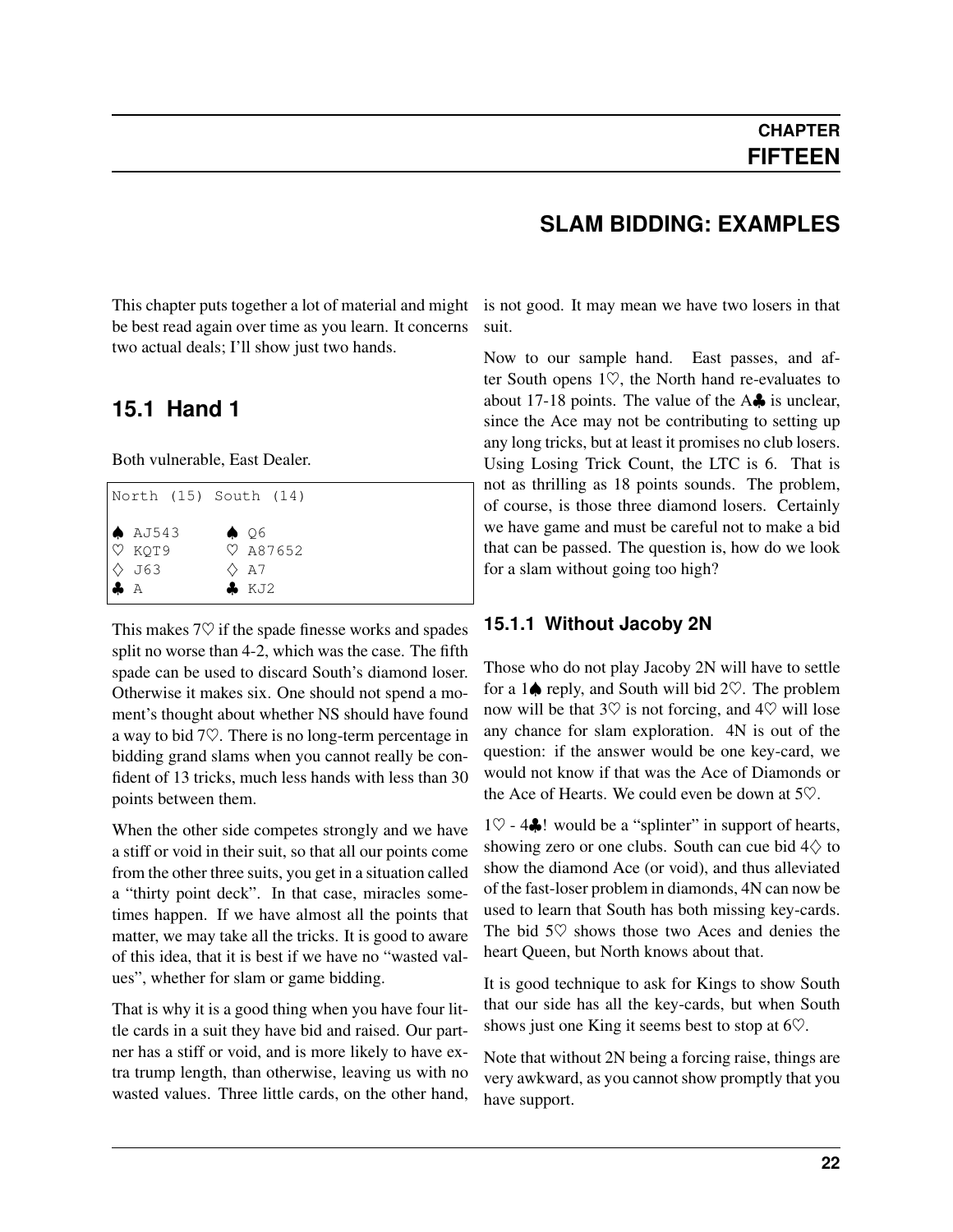Another alternative is to jump-shift to 2♠. That shows 19 HCP and five spades. This hand is not quite enough for it. Opener might bid 2N or 3♡.

#### <span id="page-26-0"></span>**15.1.2 With Jacoby 2N**

The normal second bid for North is 2N!, Jacoby 2NT (J2NT), showing 13+ HCP and a four-card raise. This is game forcing.

If opener has a purely minimal hand, he bids 4 of the major, in this case  $4\heartsuit$ . Otherwise, with something extra (say a King's worth or so):

- If opener has a singleton or a void then he usually bids that suit at the three level.
- If however he has another good five-card suit he bids that at the four level. The second fivecard suit means he also has shortness somewhere, so the decision is based on how good the second suit is.
- With no shortness but with extras, opener chooses between  $3\heartsuit$  (if the trump suit is good) or 3N! (balanced or semi-balanced, not minimal). 3N is not forcing.

In this case, South probably should choose  $3\heartsuit$  or 3N – he has extras, there is no shortness; the suit is not great but it has a extra card. That means that we may not need to worry so much about the  $Q\heartsuit$  since we have a ten-card fit. The hand looks a little too good for 4♡. I'd lean toward 3♡.

After either  $3\heartsuit$  or  $3N$ ,  $4\clubsuit$ ! starts cue-bidding, and hearing 4♢! from opener means that North need no longer fear two fast losers in diamonds, so can bid 4N. South should answer 5♠ (two keycards AND the trump Queen) because he has a sixth trump, which means we have a 10-card fit. North will know that South has six trump because he has the Queen already. North should bid 5N first to show that our side has all the key cards, but the resulting 6 $\clubsuit$  is not good enough to bid the grand slam, so he will settle for 6♡.

There is another way to continue after  $4\diamondsuit$  which is to cue-bid 4♠; then 5♣ (club King or singleton). But, it is really the trump Ace that North needs to know about so keycard-asking is better. On another hand, continuing cue-bidding might be better. You have to imagine the possible answers.

One note: J2NT is a HCP bid. You need 13 HCP, not counting distribution. The purpose is exploring for slam, so you want real points.

### <span id="page-26-1"></span>**15.2 Hand 2**

| West (21)              | East $(12)$        |
|------------------------|--------------------|
| $\bullet$ KQJ3         | ▲ A9764            |
| $ \heartsuit$ $\kappa$ | $\heartsuit$ AT542 |
| $\Diamond$ AKJ107      |                    |
| $\bullet$ AT9          | $\clubsuit$ 043    |

East dealt, both vulnerable, and opened 1♠. This is a Rule of 20 opener.

Even though you have game-forcing values and four trump, J2NT can be a mistake. A very strong responder hand, as this one is, should not bid J2NT so as to leave more room for slam exploration. Just be sure every bid is forcing.

Most of the time, if we bid J2NT as West, we're going to hear 4♠, as we will on this hand. We would like to know more before we get so high. Let's say we make a forcing bid of 2♢. Partner says 2♡.

We are a bit disappointed to be short in partner's heart suit. Still, we have to bid at least a game, so whatever we do next, we cannot make a bid my partner can pass!

In SAYC, that rules out 2♠, 3♠. 4♠, 2N, 3N, or  $3\diamondsuit$ . If we are playing 2/1, we are in a game forcing auction which changes everything.

#### <span id="page-26-2"></span>**15.2.1 Without 2/1**

If not playing  $2/1$ ,  $3\clubsuit$  is forcing since it is a new suit by responder. If playing Fourth Suit Forcing to game, it would be forcing but not promise a club stopper and partner would still think we have no fit. As it happens, partner will bid  $3\heartsuit$  showing 5-5 in the majors, and the auction is awkward. If we can bid 3♠ and have it be forcing, we're ok.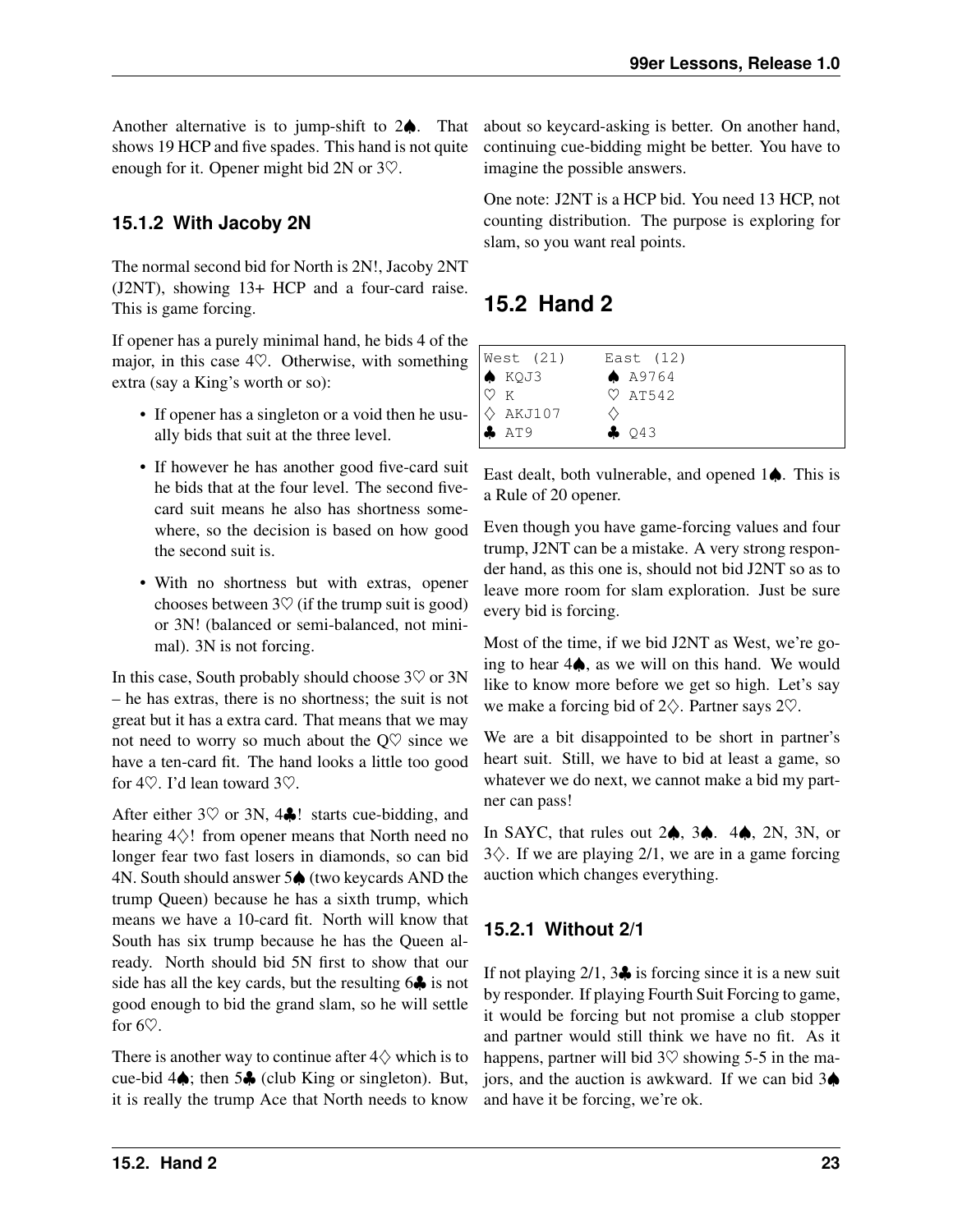#### <span id="page-27-0"></span>**15.2.2 With 2/1**

If we were playing that  $2\diamondsuit$  was game forcing, we bid 2**♦** next. That agrees on spade as trumps; 2**♦** is the strongest slam try we can make. Once we are in a game forcing auction, the stronger you are, the slower you go:

- 2♠ strong slam try, a grand slam not ruled out;
- 3♠ would be a mild slam try,
- 4 $\spadesuit$  would intend to end the auction.

The mnemonic for this is, "Slow Shows" – Shows strength, that is.

Note the difference with an auction like  $1\heartsuit - 1\spadesuit -$ 2♢ - 2♡. That is a weak "suit preference" bid and is intended to be passed usually. It might be just two hearts. The difference is that this auction is not game forcing.

After partner heard a slam try his obligation is to control-bid first round controls up the line. In that case a bid of  $3\diamondsuit!$  would tell us partner has a firstround diamond control but no first round control in clubs.

We have the  $A \Diamond$  so we know he has a void. Our hand feels a little worse. At this point we have to bid 4N, and the reply is 5♡. (Yes, he has a void, but it is not a "useful void", since it is in our suit; so he does not make one of the bids showing a void.)

Since we have all keycards we should bid 5N to tell partner that fact. That gives partner a chance to show Kings or jump to 7♠ if he knows we have the right stuff. He'll show no Kings and with potential problems in clubs and diamonds we want to stop at 6♠.

Some partners will feel that cue-bidding  $3\diamondsuit$  is not called for and just bid 4♠, feeling that with a void in partner's suit, which is not a plus, and having opened with only 10 HCP, that they should try to get partner to stop. However, I think West would still want to ask for key-cards.

This is another hand that made seven as the cards lay, but nobody bid it.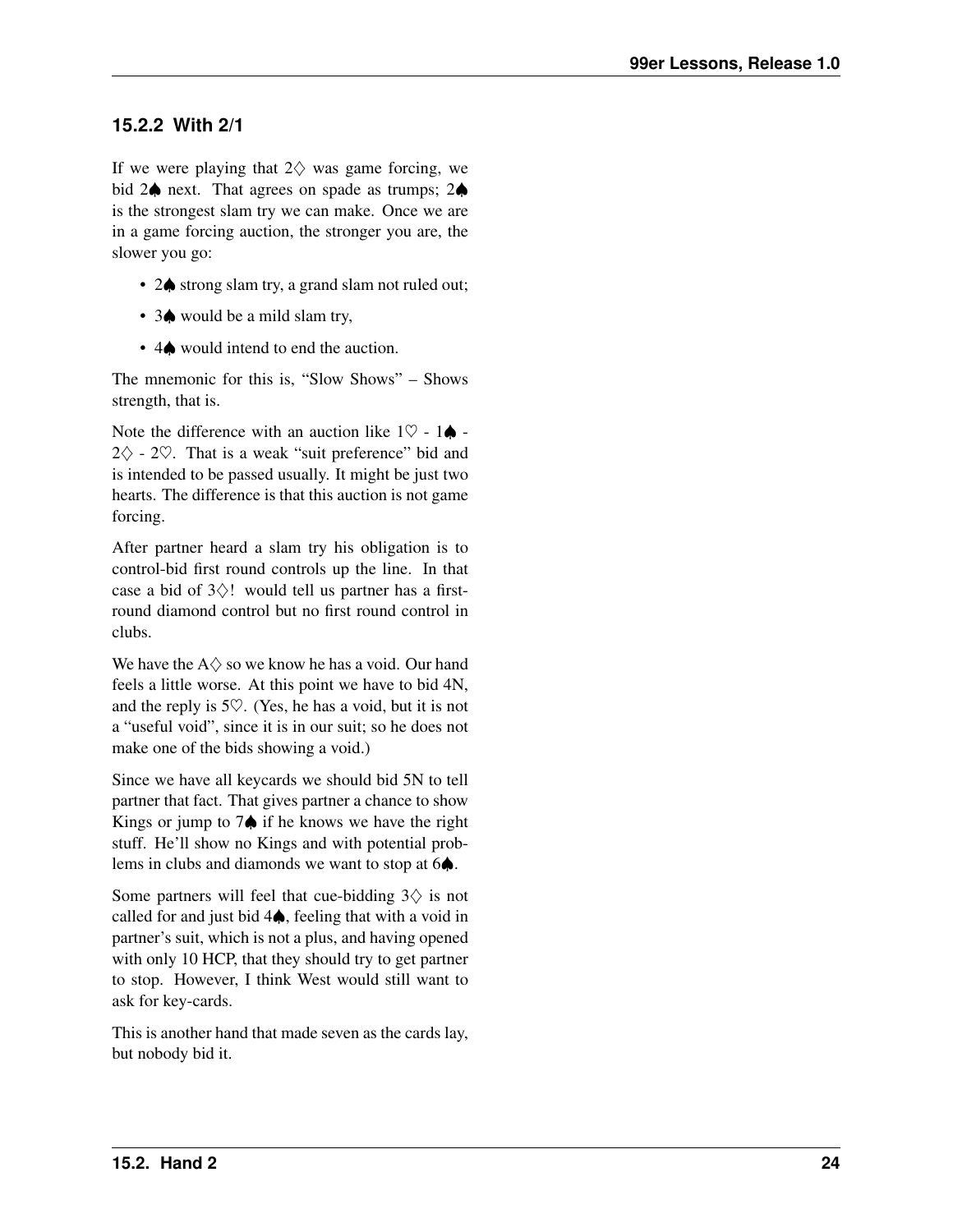#### <span id="page-28-6"></span><span id="page-28-0"></span>To make your life miserable, the expression "cue bid" is used in two different ways:

- A bid of the same suit as an opponent bid.
- A bid of a suit showing you have first round control in that suit, when trying for slam. In this usage, the opponents may or may not have bid that suit. I suggest using the more modern phrase "control bid" or "control-showing" bid for these.

Cue bids are ALWAYS forcing, and rarely alertable because it is obvious you do not mean it as a natural suit bid. Here are some of the purposes of bidding their suit.

#### <span id="page-28-1"></span>**16.1 Limit Raise**

You open, your left hand opponent overcalls, and your partner bids their suit. This is the most important and frequent case.

For example,  $1\heartsuit - (1\spadesuit) - 2\spadesuit$  shows a limit raise or better in hearts (10+ points, 3+ hearts)

#### <span id="page-28-2"></span>**16.2 Western Cue**

The second most common use of a cue bid is to bid their suit (usually at the 3-level), saying to partner that we ought to be in a notrump game, but you have no stopper, so partner should bid 3N if he has one.

#### <span id="page-28-3"></span>**16.3 Michael's Cue Bid**

If your RHO opens a suit and you immediately bid 2 of their suit, you are showing a two-suited hand.

#### **INTRODUCTION TO CUE BIDS**

In a minor, it shows 5-5 or better in the majors. In a major, it shows 5 of the OTHER major and a minor.

Your partner bids 2N to ask you to name that minor because he hates the other major.

Be aware: advanced players have variations that are not Michael's Cue Bid, and they do not have to alert it because it is a cue bid. You can ask them about their agreement either right away, if you might bid, or at the end of the auction.

#### <span id="page-28-4"></span>**16.4 Powerful Hand**

A cue bid can be the most powerful bid you can make. When every bid you can think of is an underbid, bid their suit. Perhaps the most frequent case is when you make what looks like a takeout double, but you are actually doubling because you have too many points to overcall (a good 17+). After partner bids, a cue bid shows a huge hand:

$$
(1\heartsuit) - X - (P) - 2\clubsuit
$$
  
(P) - 2\spadesuit big hand with spades  
vs.  

$$
(1\heartsuit) - X - (P) - 2\clubsuit
$$
  
(P) - 2\heartsuit huge hand

<span id="page-28-5"></span>Doubling and bidding again is big; doubling and then cue bidding is huge.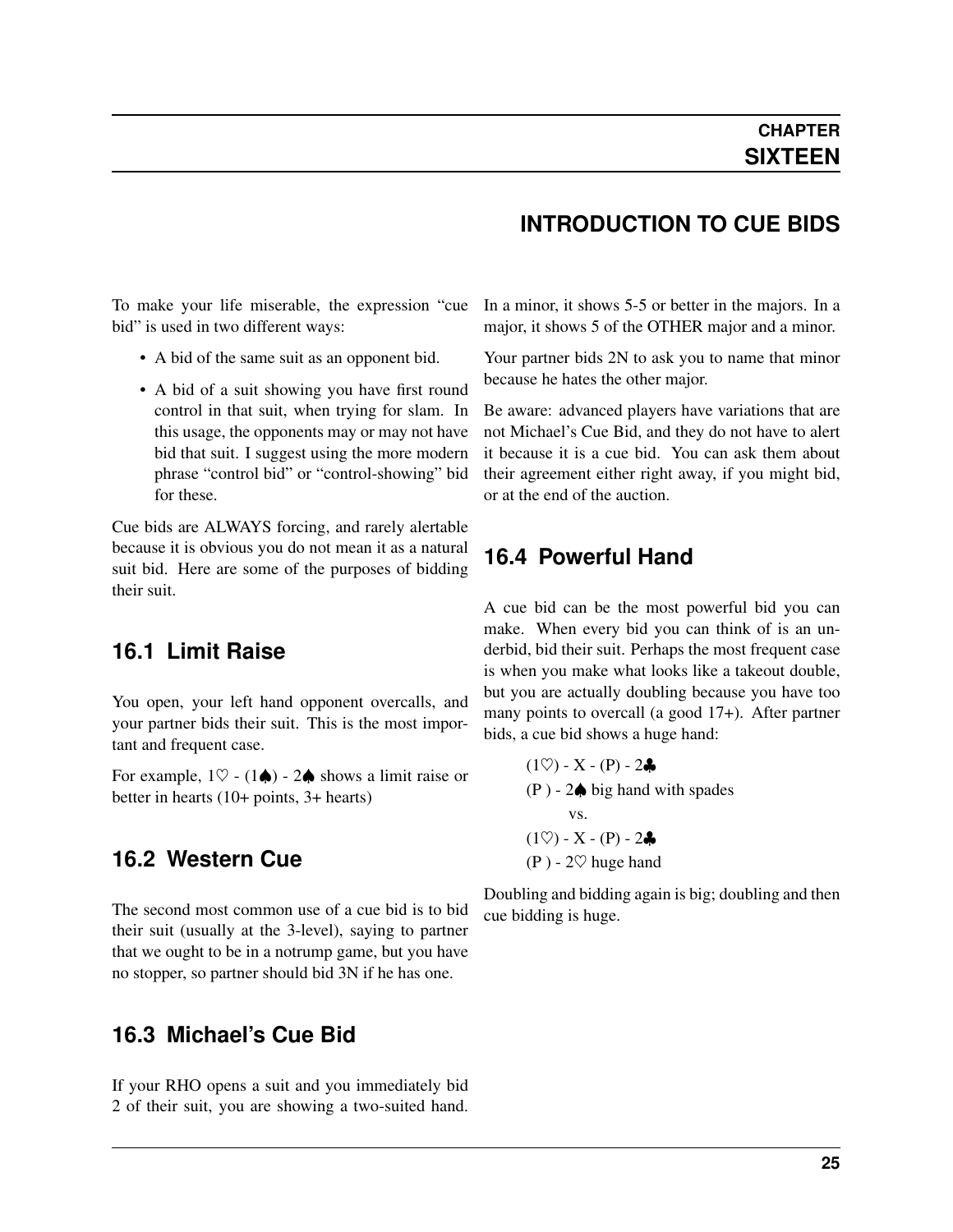### **BIDDING CONTROLS**

<span id="page-29-1"></span><span id="page-29-0"></span>When we've agreed on trump at the 3-level, a new suit shows a first-round control, and that that suit is the cheapest such suit to bid. It suggests the possibility of slam. For example:

$$
1\spadesuit - 3\spadesuit \text{ (limit raise)}
$$
  
4\diamondsuit

This 4♢ bid shows an Ace or void in diamonds, and denies such control in the suit or suits skipped over, in this case clubs. It cannot be a *[help-suit game try](#page-15-0)* (page 12) because it is past the point of no return for that, 3♠.

Responder should just bid trump if he has no control in a suit that was skipped over. Making a bid in a non-trump suit promises a control in every suit that was skipped, plus the suit named.

Responder should take a control-bid to mean, "We may have enough points for a slam, perhaps, but I have a suit with two fast losers or I have some other problem, such as a void, and knowing how MANY Aces you have doesn't help me by itself."

If there is a suit where the partnership has already established first-round control, bidding it again shows a second-round control. Bidding no-trump shows no more controls, but control of any suit that was skipped, and extras enough that you have slam interest.

Example, South opens the bidding with  $1\heartsuit$  and North makes a limit raise with 3♡. South holds:

#### $\triangle$ KO5  $\heartsuit$ AKO764  $\triangle$ A  $\triangle$ 89

Suppose South bids 4N and learns that North has one Ace. If it is the Ace of Clubs,  $6\heartsuit$  seems like a great bet. If it is the Ace of Spades, there are possibly two fast losers in clubs. Asking for Aces doesn't work if you have a suit with two fast losers, unless those are your only losers.

If, however, South control-bids  $4\diamondsuit$  after  $3\heartsuit$ , he simultaneously lets North know he is interested in slam, is missing a first round control in spades and in clubs, but has one in diamonds.

If North now replies 5♣ it would show the club Ace or a void but no Ace of Spades. On the other hand, if North replies 4**♦**, it does not deny a control in clubs.

South can ask for Aces if the bidding has not passed 4N. It is often useful to cue bid and then ask for Aces. In our case, if North replies 4♠, asking for Aces will find out if he has the other one.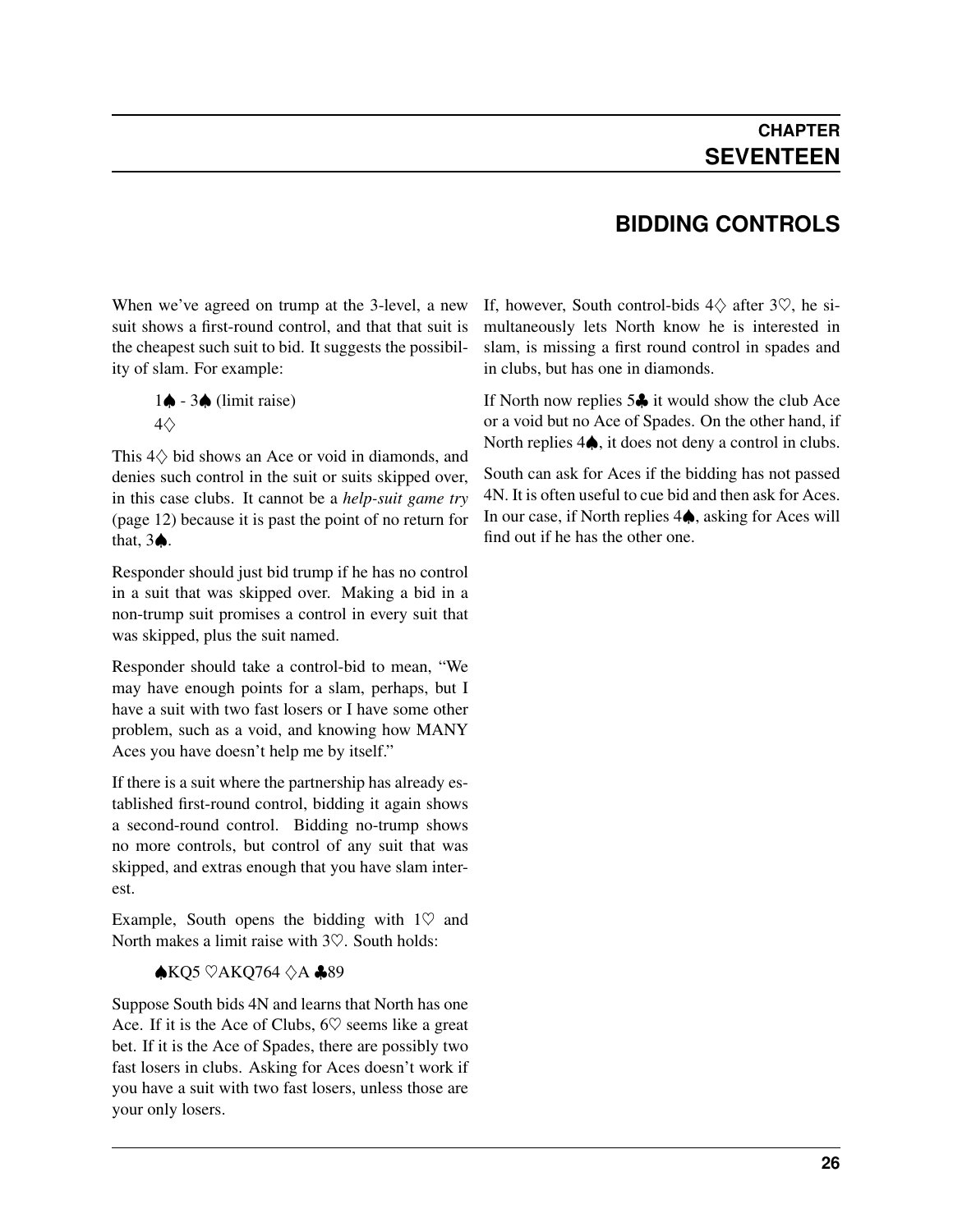#### **DEFENSIVE BASICS**

<span id="page-30-0"></span>You will defend half of the time. You will declare only a quarter of the time — but books about declarer play are a lot more popular than books about defense. Yet, as any good player will tell you, games are won and lost mostly on defense, especially at matchpoints.

#### <span id="page-30-1"></span>**18.1 Key Ideas**

Here are some things you can do to play good defense:

- Count, count, count. Your goal (eventually, I haven't gotten there yet!) is to count:
	- The shape of each hand
	- The points in each hand
	- The number of tricks the Declarer has to cash if he gets the chance

Start by being sure you make an estimate of Declarers shape and points from the bidding. Make sure you count trumps accurately. As you get better, pick what other suit you think will be important and count that one.

- Take the setting trick. You have to be aware of how many tricks you have so far.
- Guess how many points partner may have. You have some idea about the opponents' holdings from their bidding. You can see yours. Subtract yours plus theirs from 40 and that gives you some idea of what partner may have. The more the opponents seemed to get all excited about their shape, the fewer high-card points they may have, but you can estimate. When partner has played high cards you'll have a

pretty good idea if he does or does not have some key missing honor.

- Learn which card to lead from a given holding. There is a table of them on the convention card.
- If you never lead their suit, you'll be much better off. Even if you think partner can ruff it, setting their suit up will usually cost tricks. (But of course, take the setting trick, right?)
- Identify the kind of dummy you have, or expect to see, using the *[LSD method](#page-31-1)* (page 28). Plan your defense accordingly.
- Don't break new suits without a reason. Being the first to lead a suit often costs a trick. You have to decide if you're in a hurry or not. If not, you can always just give the Declarer tricks he's going to win anyway.
- Try to take your tricks before Declarer can set up and run a long suit in the dummy, but don't be too anxious to take them before that.

Here's an example of the last point. The dummy has a ♠K52 and Declarer leads a small one past your Ace in a heart contract. Do you take the Ace?

You don't want to take a little card with your Ace. You'd like to wait until he leads back and catch his Queen with it. Are you worried that the little one is a singleton? Even if you know it for a fact, realize you may not gain a trick by taking the Ace. After you take the Ace, Declarer will go to the dummy in another suit, play that King, and throw a loser in another suit on it.

One reason to take it right away is if it is the setting trick. Another is that you are aware that he can take enough tricks to make the contract without leading the suit again. For example, there is a  $\Diamond$ AQJT98 in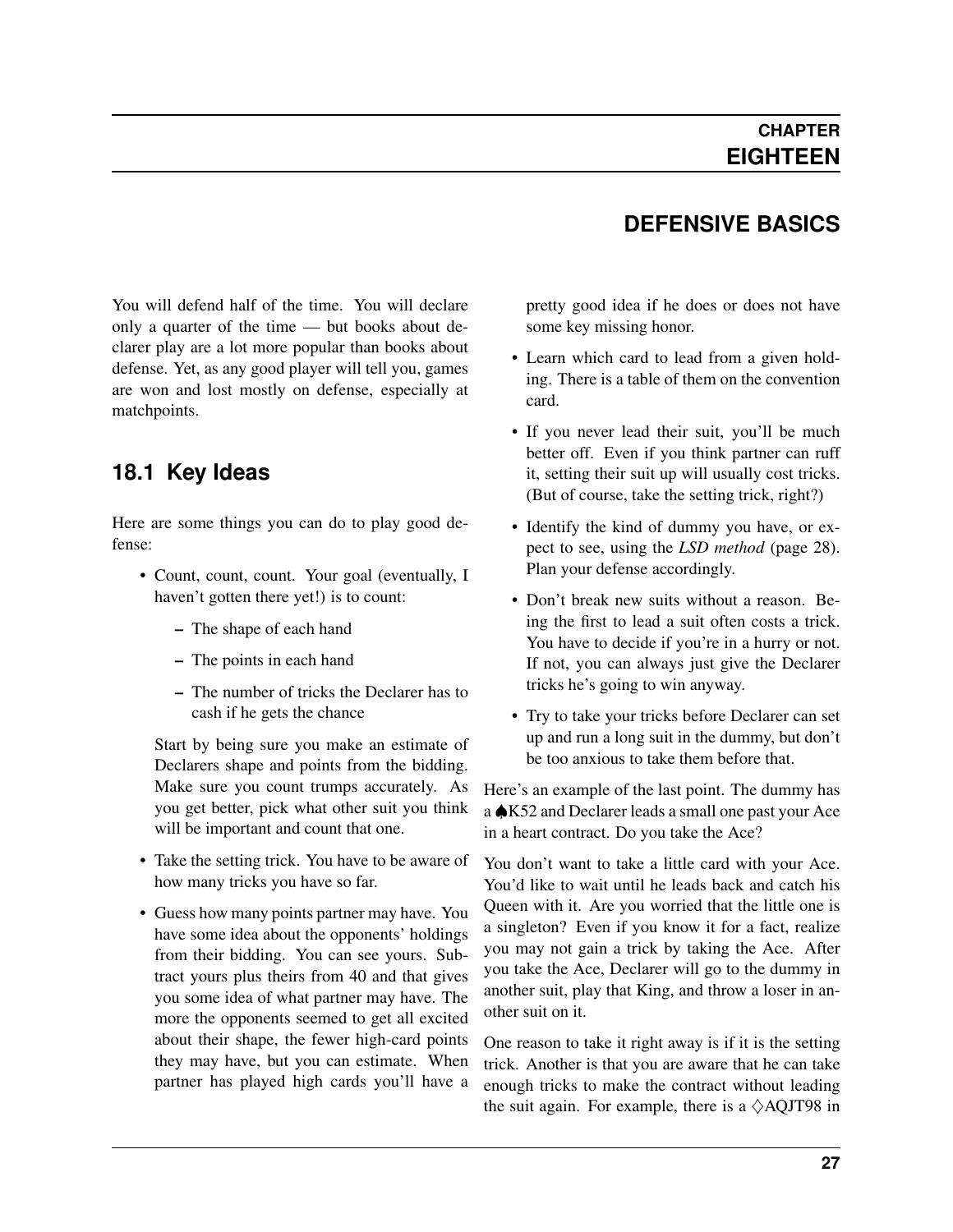<span id="page-31-2"></span>the dummy and you have  $\Diamond$ K6. You know the finesse is going to work. Declarer will draw trump, make his finesse(s) and run that long suit, and his spade losers will disappear as discards. It is time to take what you can get.

### <span id="page-31-0"></span>**18.2 Signals**

• Signal attitude on partner's lead. When partner leads a suit, and you are not needing to play high, you can choose a higher spot card to tell partner you want to continue that suit, or a low one show you don't.

Making a discouraging signal, especially on opening lead, does not deny some honor in the suit led. It is simply telling partner that you want to switch to a different suit, such as when your AQ is behind dummy's KJ.

After the first lead of the suit, if you've had a chance to show your "attitude" (like / don't like) then next you show your count — high for an even number REMAINING, low for an odd number.

If your attitude is already clear you can signal suit preference. A high card indicates you want a lead of a higher suit, a low card, a lower suit.

• If declarer leads a suit, you give count rather than attitude. If the declarer wants to play the suit, you don't, usually. Believe partner's signals — but with a grain of salt. Keep in mind that sometimes people have no suitable signal card, or they don't want to scream, "Hey, Declarer, you can finesse me!".

I recommend that you do not try to play anything like Lavinthal or Odd / Even at first. Just get good at normal signals, and knowing when it is count and when it is attitude or suit preference.

<span id="page-31-1"></span>Signals are just indications to partner. They still have to use their judgement.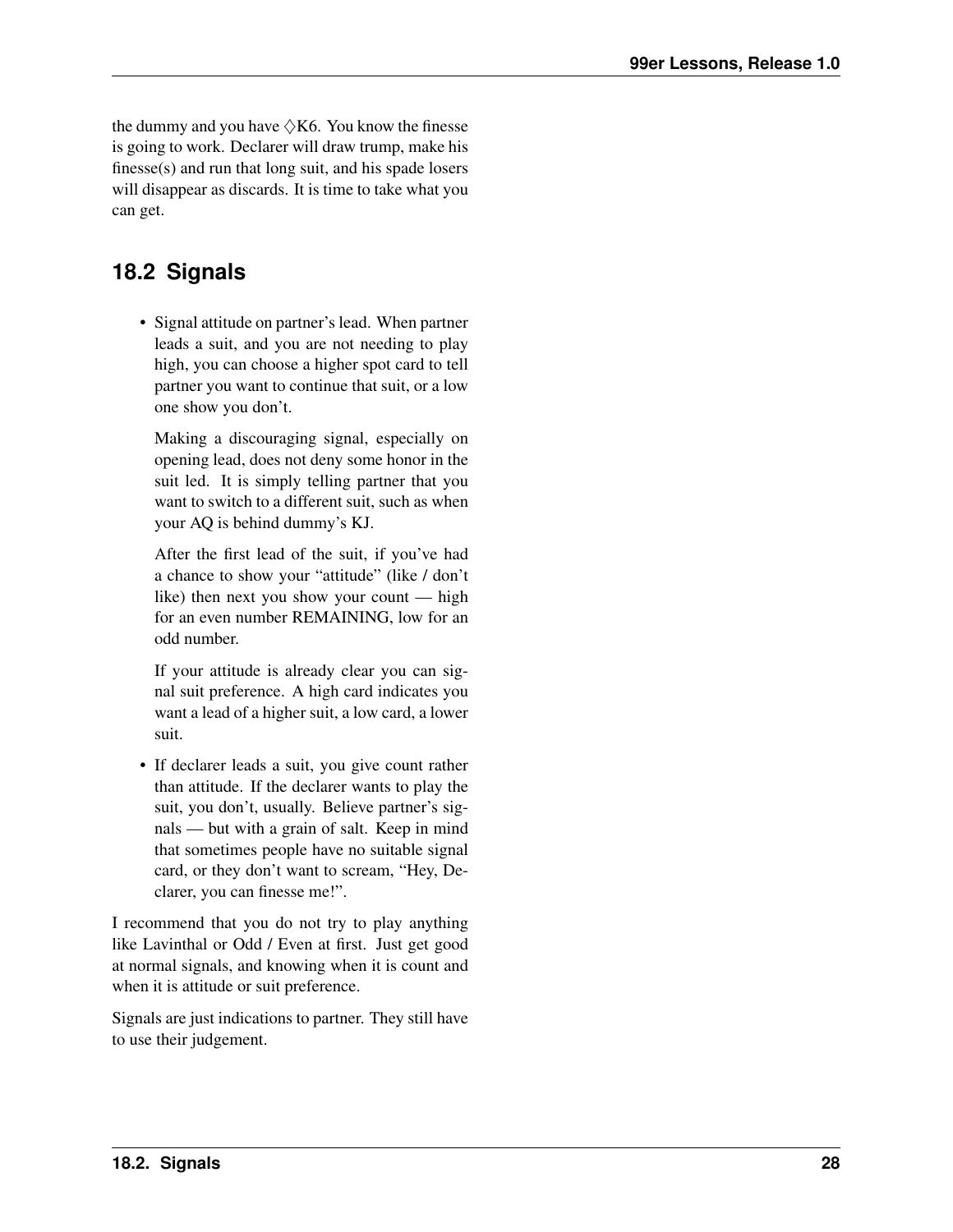#### **THE DUMMY IS ON LSD?**

<span id="page-32-0"></span>When you see the dummy, either literally or in your mind's eye before the opening lead, it will be either Long, Short, or Dead. LSD!

*Long* means the dummy has a long suit that is dangerous, either in and of itself or because you know finesses will work and it will run. We must be aggressive and take tricks or set them up quickly. Break suits to take tricks or set them up.

*Short* means the dummy is short in a suit and declarer will be trumping those. Lead trump if you can cut the ruffing power. Or perhaps you know a cross-ruff is coming, time to get our tricks if we can't strip some trump. And finally,

*Dead* means the dummy has only HCP to contribute, and we can be patient and wait for our tricks. Play passively. Don't idly switch suits.

Classify the dummy and decide your strategy accordingly.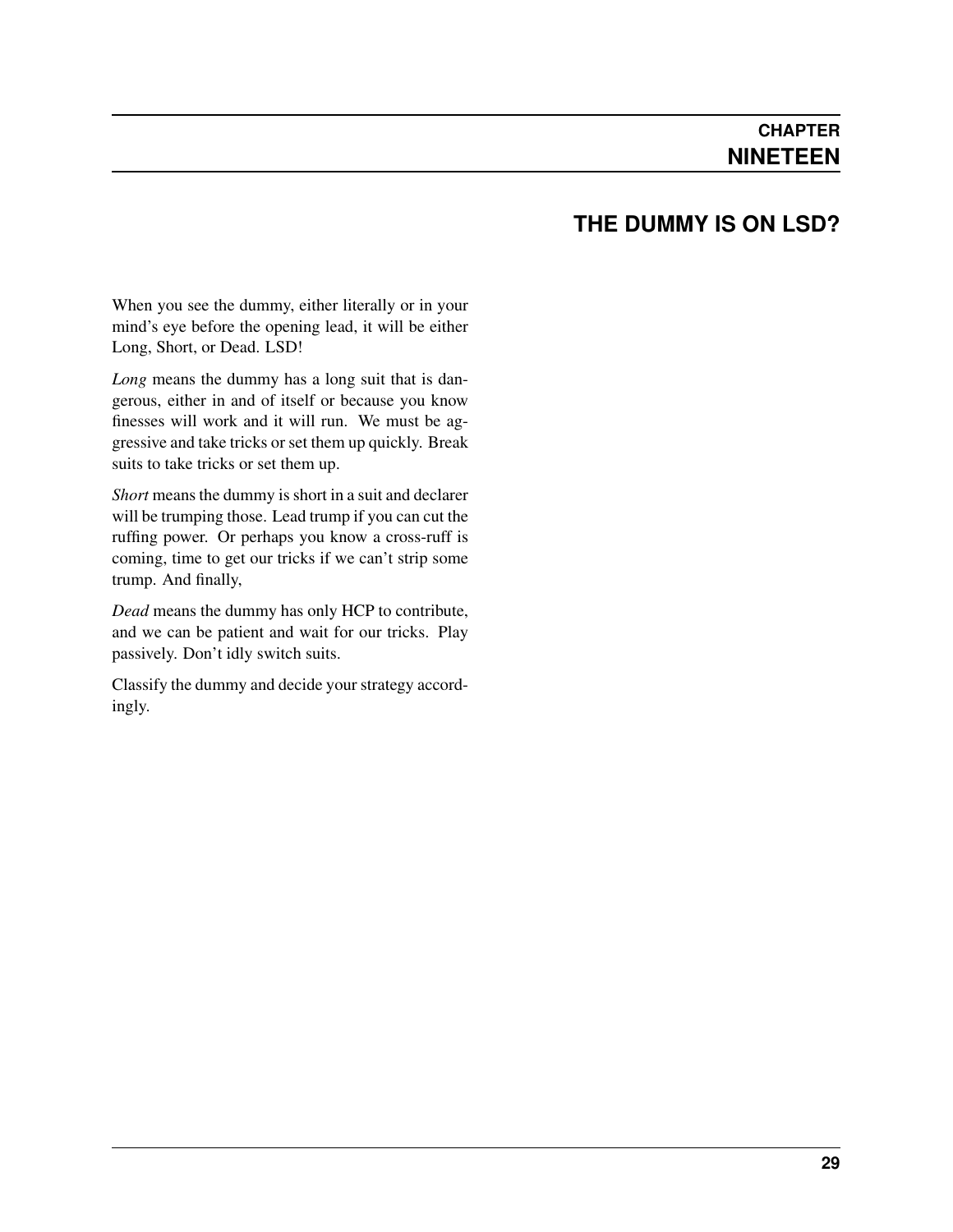#### **INTERFERING WITH THEIR NOTRUMP**

<span id="page-33-4"></span><span id="page-33-0"></span>When they open 1N, they will get to a good contract a great deal of the time if left to their own devices. The reason we say "systems on" is that it is indeed a *system*. It is a machine designed to work very precisely. We need to throw some sand in their gears.

In *Bidding Notes* and *Defensive Bidding* I give a great number of choices for interfering conventions and that's out of an even greater number that exist! If you want to learn one of the more standard defenses, D.O.N.T is what I would recommend, because it is oriented toward interference as often as possible, which is what 99ers need to learn to do, and is not excessively complicated.

The requirements to bid are pretty much the same for all these methods. You should have 8+ HCP concentrated in your suit(s), or maybe 10 HCP if vulnerable. There are no hard and fast rules, but better shape is an excuse for more bidding. They have the high cards, you need the shape. For two-suited bids, 5-5 is best, and six cards for one-suiters. Depending on the intermediate cards, concentration of honors, vulnerability (in short, all the usual suspects), you can go to 5-4 for two-suited and 5 cards for long suits.

#### <span id="page-33-1"></span>**20.1 Meckwell**

A slightly more difficult version of D.O.N.T. is "Meckwell". This is what I recommend you work towards with a regular partner. Also learn Cappelletti so that you know what it is when people use it against you. These are covered in *Defensive Bidding*.

#### <span id="page-33-2"></span>**20.2 What About Weak NT?**

If they are playing an opening NT weaker than 15- 17, you simply up your aggression level. The double means a hand as good as theirs; and you can also lighten up on your shape requirements, perhaps considering two good four-card suits as worth bidding. It is now much less likely that this is their hand than when they open 15-17.

Advancer must adjust his behavior after a double. Partner no longer is promising a big hand. If he has a bigger one than promised, he can bid on.

#### <span id="page-33-3"></span>**20.3 In Fourth Seat**

If they opened 1N and your partner in second seat was unable to interfere, then it takes a little extra for you to come in because the big hand is behind you. However, it is often possible to double an artificial response to the 1N, such as a transfer. This double is lead-directing so you want to do it when you want the lead in the suit bid. You have to have a good enough hand and especially good enough suit so that you could survive it if opener decides to sit for the double. You don't have to make, but you'd want to be close. Most of the time the opponents are going to go on, but your partner will know what to lead.

Remember, and double of an artificial bid is leaddirecting. The same applies to artificial replies to Ace-asking bids, for example.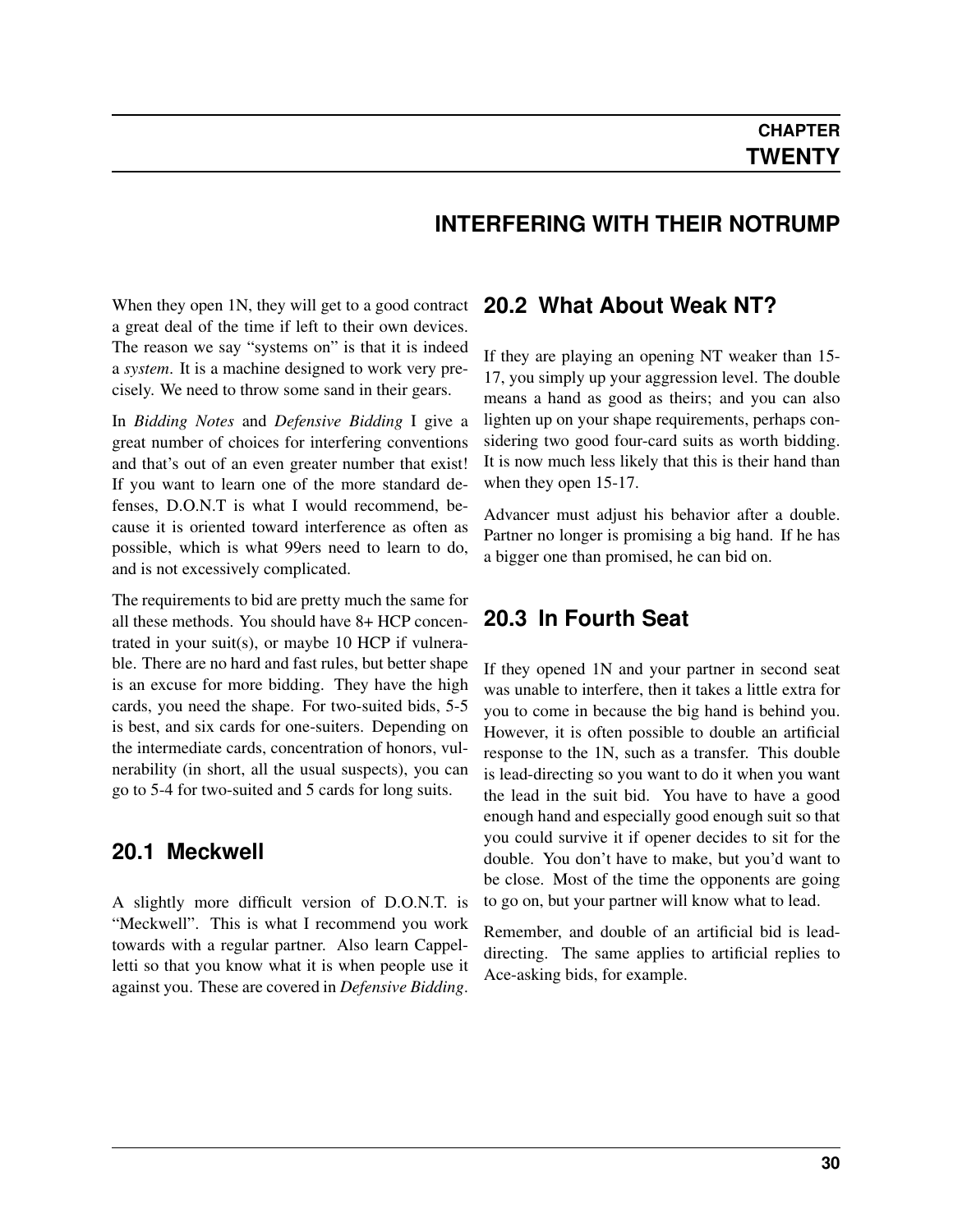#### **LEADS**

<span id="page-34-0"></span>There are some pretty hard and fast rules for deciding what card to lead from a suit. Which suit to lead from is, however, a matter of judgment. The factors you have to consider in choosing a suit include the auction (and what you learned from it) and then the availability or not of an attractive card to lead in the suits you are considering.

Sometimes you do not have a good lead. Some times you have a good lead but it isn't one you'd be likely to choose. Sometimes you have what look like two good leads and one is great and the other one not great. Nobody is going to make a good lead every time.

Before we get into opening leads we should note that these suggestions for opening lead do not carry as much weight later in the hand. The most dramatic of these cases is mentioned in the section on leading Aces: you never underlead an Ace in a suit contract on opening lead, but it is quite common to do so later in the hand.

### <span id="page-34-1"></span>**21.1 Standard Opening Leads**

There is a table on your convention card in the bottom left that shows the card to lead from a variety of honor combinations. You should memorize these. As an example of how to read the chart, under "versus Suits" one line says K T 9 x. The bold T means, from a holding of King, Ten, Nine, and one or more small cards, lead the Ten.

If you and your partner agree to have a different lead from this holding, say the Nine, then you circle the Nine on your cards.

#### <span id="page-34-2"></span>**21.1.1 Lead The Queen? Really?**

Under "versus Notrump", there is one very odd entry. It says to lead the Queen from KQT9. Why lead the Queen? (Before you do, remember you need the 9.)

Let's say your partner leads a Queen against notrump. It is likely from a suit headed by the QJT or QJ9.

But say you look at your hand and find you are holding the Jack! How could he lead the Queen without the Jack? It must be that weird lead from KQT9. What do you do?

Without a moment's thought, play your Jack under the Queen. That's the whole purpose of leading Q from KQT9: it asks partner to drop the Jack if he has it. Let's say you have J653.

Suppose you mistakenly play the 6 (high to show you have an equal honor to his). Declarer plays low.

Now partner does not dare lead another card in this suit. For all he knows, Declarer has the Ace and the Jack. Leading again will make the Jack good. Declarer's ducking the first trick is a famous play called the Bath Coup. If the suit is continued he gets two tricks instead of one. Lay out the cards and try it.

If, however, you play the Jack under Queen on trick one, your partner knows he can continue the suit until declarer takes his ace, and thanks to his 9 he has three tricks in the suit, maybe more if he has a fifth card.

Once in a while you have the Ace, in which case you play it, and if you have both the Ace and the Jack your partner has made a desperation lead from Qx, I'd bet. He is hoping you're long in that suit.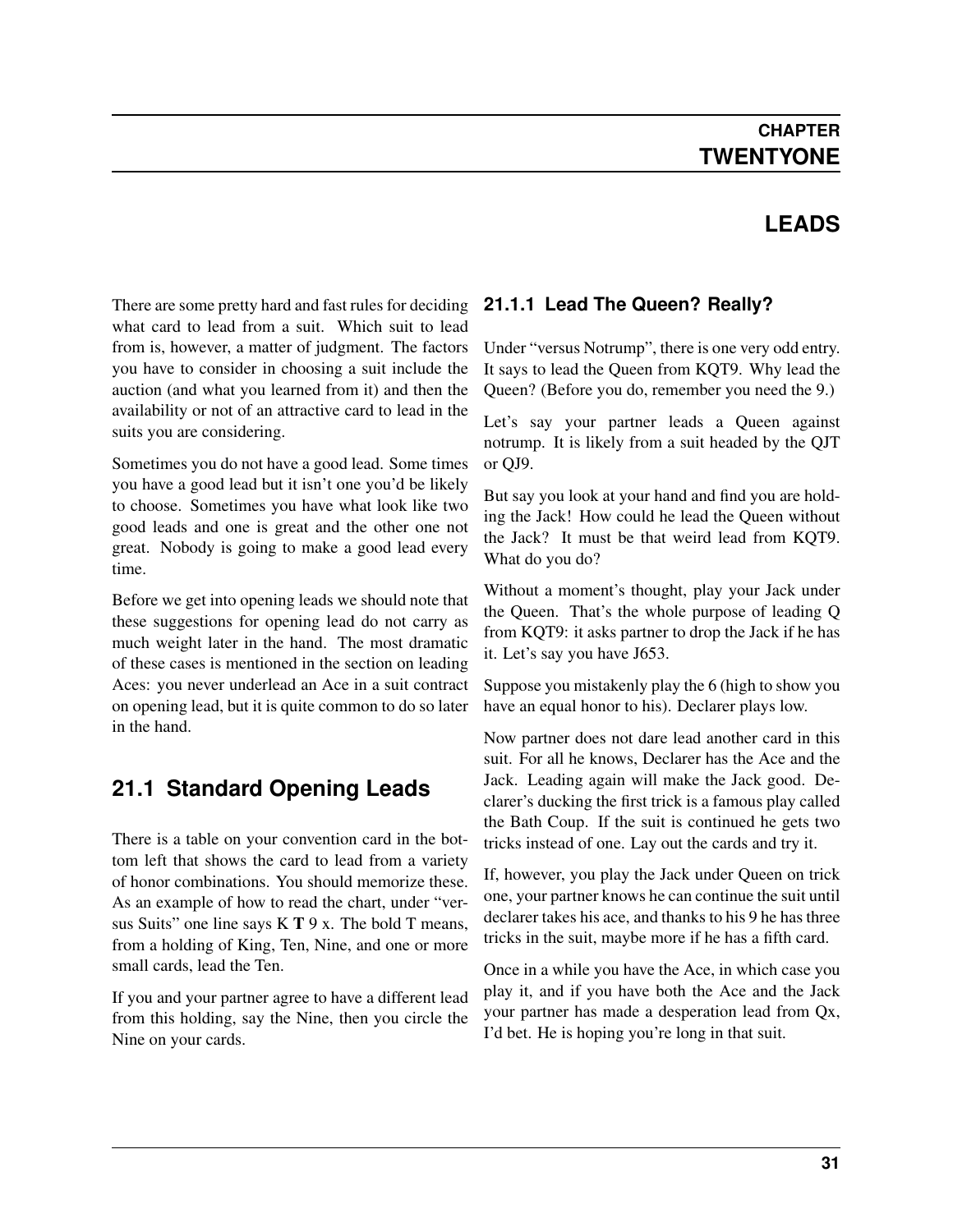#### **CHAPTER TWENTYTWO**

### **SIGNALS**

<span id="page-35-0"></span>We are on defense half the time. When we are on defense, we are at a disadvantage. The declarer can see 26 cards, while each of us can see only 13. We have to use a combination of looking at the dummy, remembering the auction, and using signals to each other, to help form a picture of the hands so that we can choose the proper defense.

Properly done, defense relies on:

- Making a good opening lead (not always possible)
- Estimating how many points partner and declarer have, and how many we know they have shown so far.
- Counting the suits in order to know the shape.
- Signaling to show both shape and our attitude in various suits.

Signals are of three types:

- Attitude do I want this suit continued, or not. We give attitude when partner leads a suit the first time, or when discarding a suit the first time. Some times you have to play third hand high but can clarify attitude on a subsequent trick.
- Count do I have an odd number or even number of cards remaining in this suit? We give count when the declarer leads the suit or in a suit where our attitude is known. You may wish to signal this again on a subsequent lead, to make it clear.
- Suit preference to which suit do I wish partner to switch. If the declarer is running a long suit and we're going to have to come up with discards, you can play your cards in the suit top down or bottom up, to show which of the remaining suits you plan to keep. There are

some other suit preference opportunities: if attitude is clear and count looks irrelevant, then it can be suit preference. You'll hear even well established partners disagreeing about whether a discard should have been, or been recognized as, suit preference; but it is better to be mistaken than to not try to convey information.

Standard signals are:

- Attitude: a high card shows a positive attitude to that suit; a low card is a negative attitude.
- Count: a high card shows an even number, a low card an odd number. The number is the CURRENT count (before you play the signal card) of cards you currently hold in that suit, NOT the number you had to start with.
- Suit preference is given when it is obvious we are not going to want to play this suit. For example, defending against 4 Spades, partner leads a small heart and the dummy plays the Queen from Qx. You can't beat the Queen. Clearly Declarer has the Ace. On the lead , we can play a high Heart to mean, "Diamonds preferred" and a lower one to mean, "Clubs preferred!".

On defense, play the lower of touching cards to a trick. Say you hold the QJ53, and partner leads the 2 covered by the 9. Play the Jack not the Queen. Your card DENIES the one above it. (Remember not to do this when declarer, however; the declarer would play the Queen to leave in doubt who has the Jack.)

Note that a signal is sometimes hard to come up with. For example, with K32 in a suit, not wanting to throw the King away, the 3 is "high". Sometimes partner can figure it out since he can't see the 2, but not usually. A smart declarer will not automatically discard his lowest card. And of course, you do not want to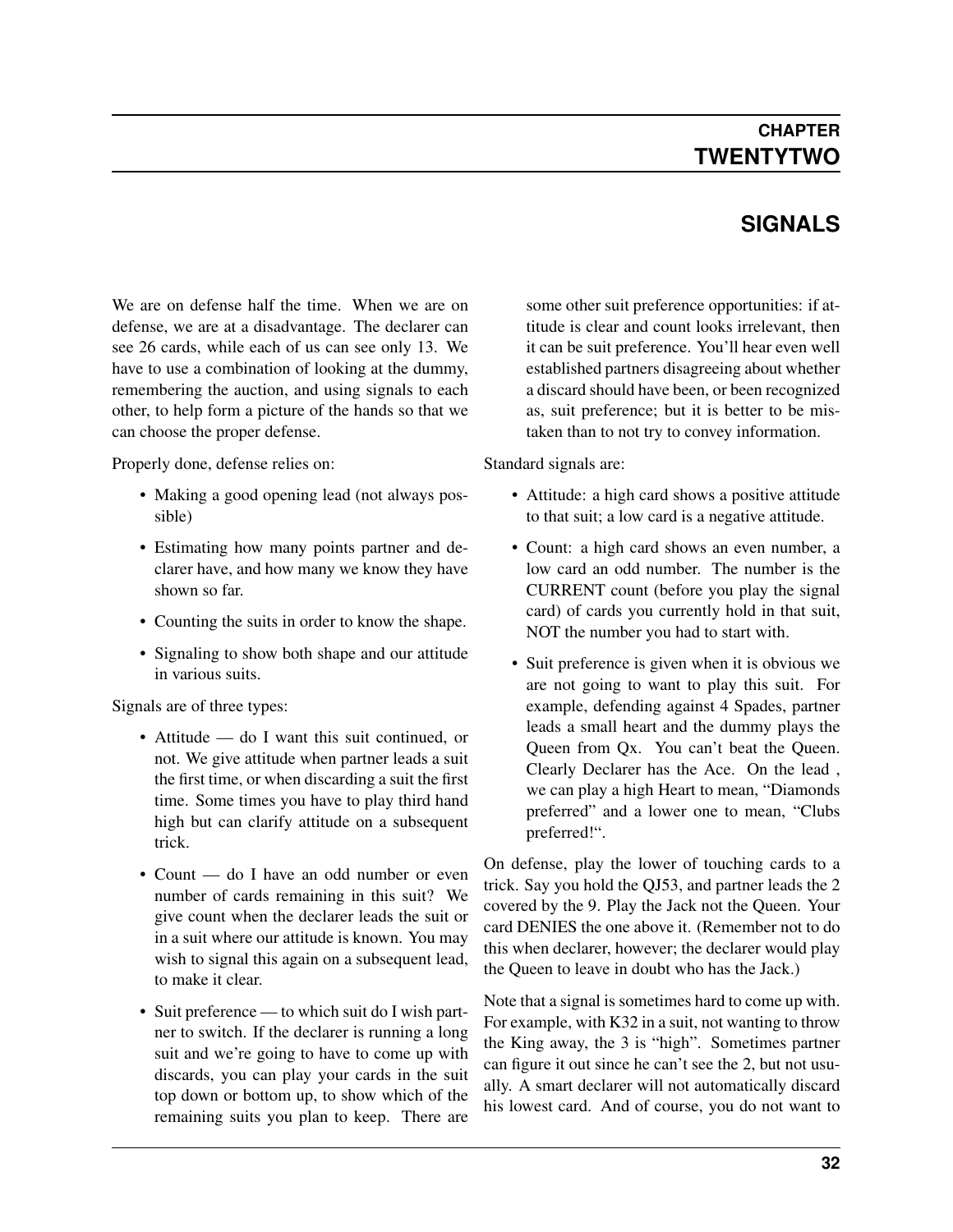waste something too valuable on a signal.

A signal that will always get partner's attention is a really big card. Declarer is playing a spade contract and when he draws trump you have to make a discard. You have ♣KQJ542. Seeing a 10x in the dummy, throw the KING. That tells partner that not only is that the suit you want, you have a top sequence (so you're not setting up the 10). If you throw the 5, partner may or may not read you.

#### <span id="page-36-0"></span>**22.1 Upside-Down Signals**

It is possible to play upside signals, reversing the meaning of high and low. A famous professional pair even play their suit preference upside-down, figuring I guess that consistency is a virtue. Granting that whatever method you use, you may not have a suitable card, there is something you should know about upside-down attitude, even if not playing it yourself.

When a player makes the opening lead of an Ace in a suit contract, his partner's attitude will reflect whether or not he wishes the suit continued and in particular usually shows whether that player has control of the third round in the suit by virtue of having the Queen or having a doubleton to start with.

When having a doubleton or Qxx, then, playing upside-down attitude, third hand will play the smallest card he has in the suit. In particular, then, with a doubleton, he will end up playing low-high. Although that is logical, it seems to bother people trained to signal high-low with a doubleton that they play the low card whether it is from xx or Qxx.

Remember, though, we're really telling partner if he should continue the suit he lead or not. Maybe you want a switch, to get a lead through the KJ on the board in another suit, into your juicy AQ. You win and can get back to partner in the led suit.

The flip side is when you've led your Ace from Ace-King, and partner makes a discouraging signal. You should listen. You should see if you can figure out what he might want. Sometimes, though, he does not mean it – particularly when his holding is shortish, he just might not have had a good card to signal with.

### <span id="page-36-1"></span>**22.2 Reading Signals As The Declarer**

Do you believe their signals? The early ones tend to be the truth. However, they may try their best to convince you a finesse will fail when it will work, and vice-versa. I also tend to believe early count signals, but not in trump. Check if they are using special trump signals of some sort. There is a section on the convention card.

The time I really tend to believe them is when, early on, one partner has shown interest in ruffing and then he leads a low card trying to get to his partner for the ruff. If I have a holding like AQJ53 in that suit, I will not want to take the finesse because if it loses I'm going to give them that ruff also.

A canny defender holding K42 may therefore lead the 2 knowing I will feel pressure to put up the Ace, rather than letting me draw trump and finesse him out of his King later. Sometimes bridge is like poker. Having listened to the bidding, and inferred the location of some high cards already from the play, I might know if he could have the King or not. And, I might also know that if the finesse doesn't work I'm going down anyway. At IMPS, making the contract is paramount. But then if it is matchpoints, is playing for down 1 instead of down 2 good bridge? The mind boggles.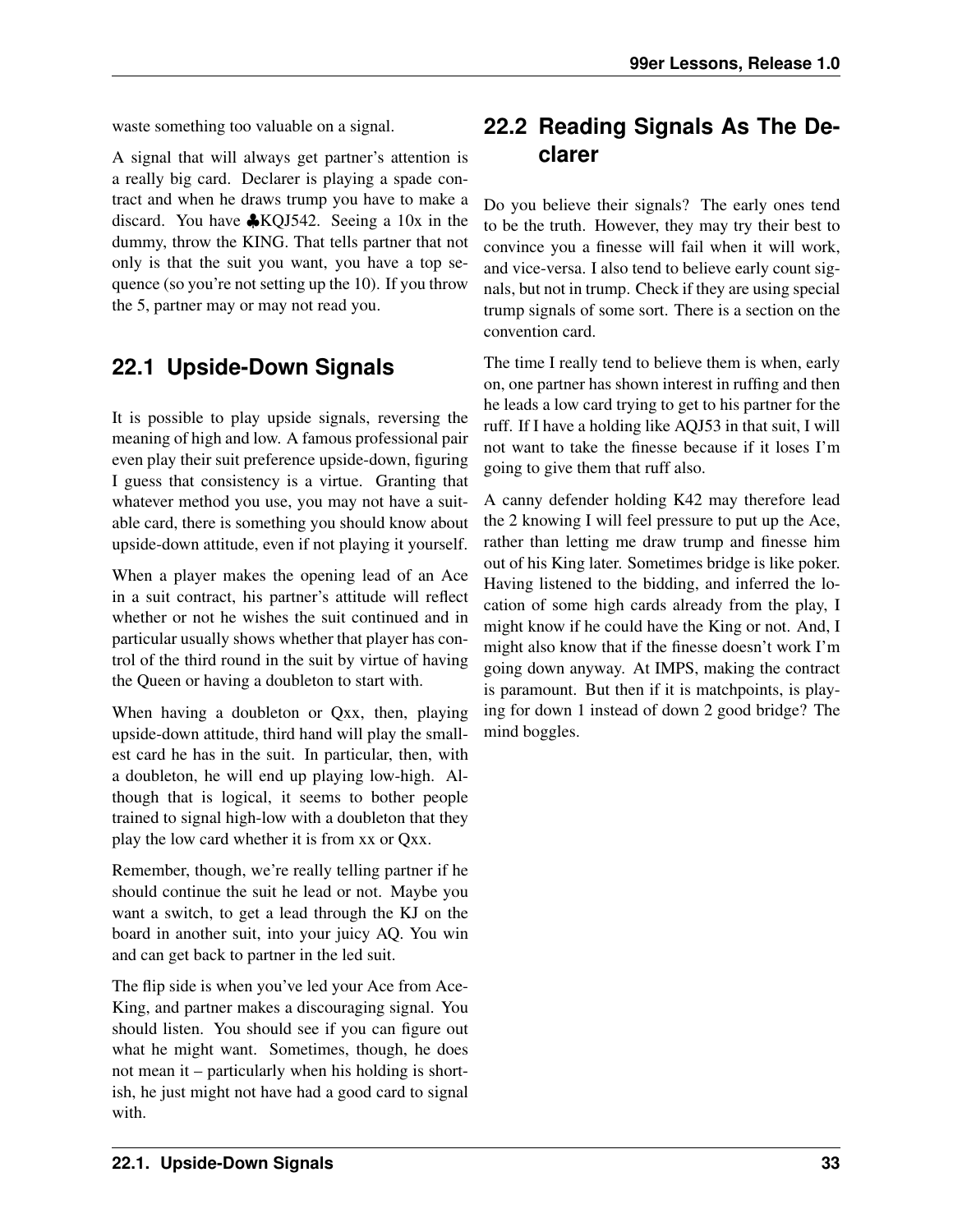#### **COUNT, COUNT, COUNT**

<span id="page-37-0"></span>If there is one single thing that will improve your bridge, it is to count. Some people are born with counters in their heads, but I wasn't. When I first started I could not count trump. If you're like me, counting trump is your first goal. Then move on to try to count what looks like the important side suit.

When on defense, the first rule is to defend against what you can see. If the dummy has a four-card suit, and you have four or five of those, you are "responsible" for defending that suit. Likewise for a suit the declarer bid; you can't literally see it, but you must see it in your mind. If this means having to throw some valuables in another suit, try to make it obvious to partner that you can't keep that other suit. You won't always get it right. One way to avoid the "squeeze" is to play high, even second hand, so that you no longer have the thing you would need to protect.

Counting can start with the auction. You hear the opponents bid  $1\spadesuit - 2\clubsuit - 2\heartsuit - 3N$ . You know a lot already! Opener has five spades, at least four hearts. Responder, now the declarer, probably has five or more clubs, does not have 3 spades, and does not have four hearts. So say five clubs. At most 2 spades and 3 hearts. That leaves 3 diamonds at least. On the other hand, he bid clubs not diamonds so probably not five diamonds. And he did go to notrump, which probably means 2 in each major (although maybe not in spades). As the play progresses you can improve your "count" on declarer's hand. At the end, you won't be so in the dark about what cards to keep.

You can also count some points: Opener has at least 12. Responder has an opening hand too — he didn't bother with 2N. Call it 26 for them put together. You have 9. Partner takes your opening lead with an Ace. That's it for partner, he can't have more than a Jack or Queen left. Don't switch suits trying to "hit" a partner that has nothing to help you with.

It is better to count what you can rather than just beat yourself up because you can't do it all yet. I can't either.

I strongly recommend the two software packages from Mike Lawrence on counting. As opposed to reading a book, this gives you the chance to actually practice it.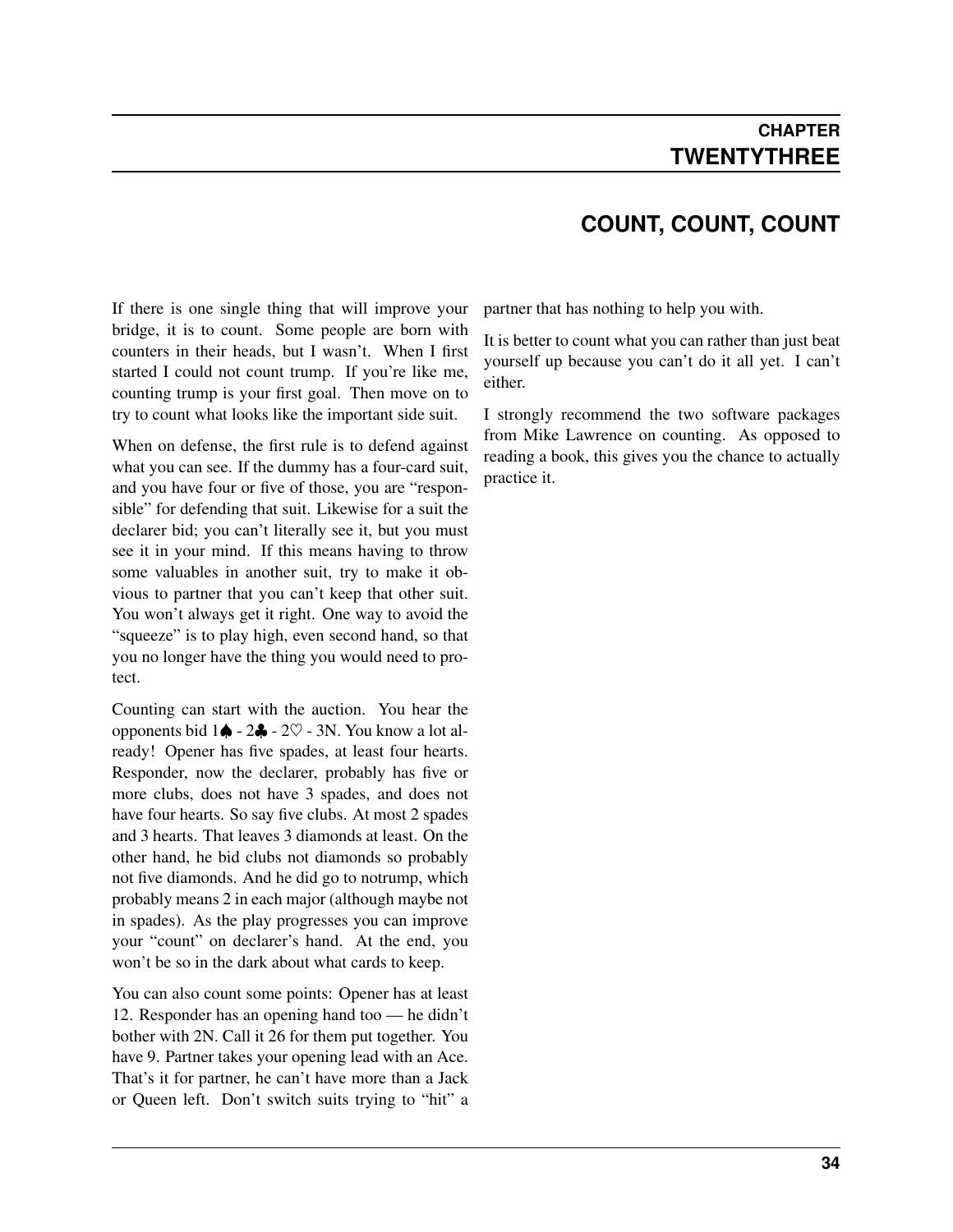### **LEADING ACES**

<span id="page-38-0"></span>About leading Aces: Just don't lead an Ace if you don't have the King. Such an Ace is called an *unsupported* Ace. The most common error in bridge is getting overly anxious to cash an Ace when you don't have the King, especially early in the hand.

That said, there is a worse error.

Warning: Never underlead an Ace in a suit contract on opening lead

Note that does not say "try not to" or "prefer not to". There is a weird case where it is right. It comes up once every five years, and you're better off not knowing it. Never means never.

So, you can lead the Ace without the King if the only alternative would be to lead a low one in a suit contract. In notrump it is not only ok it is common to underlead an Ace. You're investing in some longsuit tricks later. In a suit contract, those tricks are unlikely to cash.

Later in the hand, this rule does not apply. It is sometimes right to underlead an Ace. For example, you need to get the lead in your partner's hand and believe he might have the King.

So, back to leading unsupported Aces. Just don't do it.

Don't do it even if your side bid the suit. I swear to God the King will be in the dummy and the declarer will be void. He ruffs it, gets to the dummy, and pitches a loser on the King. On another day, Declarer has Qxx and you just gave him a trick later. Don't lead that Ace and you will find Declarer has the King or Queen and you'll capture it with your Ace later.

Aces are meant to capture honors, not small cards.

The time to cash an Ace is when it is "trick taking time". I regret there is no big neon sign announcing that it is trick-taking time, but when you see or know that the declarer is ready to run a long suit, and will be able toss the losers in your Ace's suit, the bell rings and you start cashing.

In a slam contract it can be right to cash an Ace on opening lead. It can be horribly wrong. Don't ask me for help. They don't have TWO fast losers in your suit. Listen to the bidding. If it sounds like dummy has a long, strong suit, maybe this is the time to cash that outside Ace first.

Cash the setting trick, disregarding all other rules.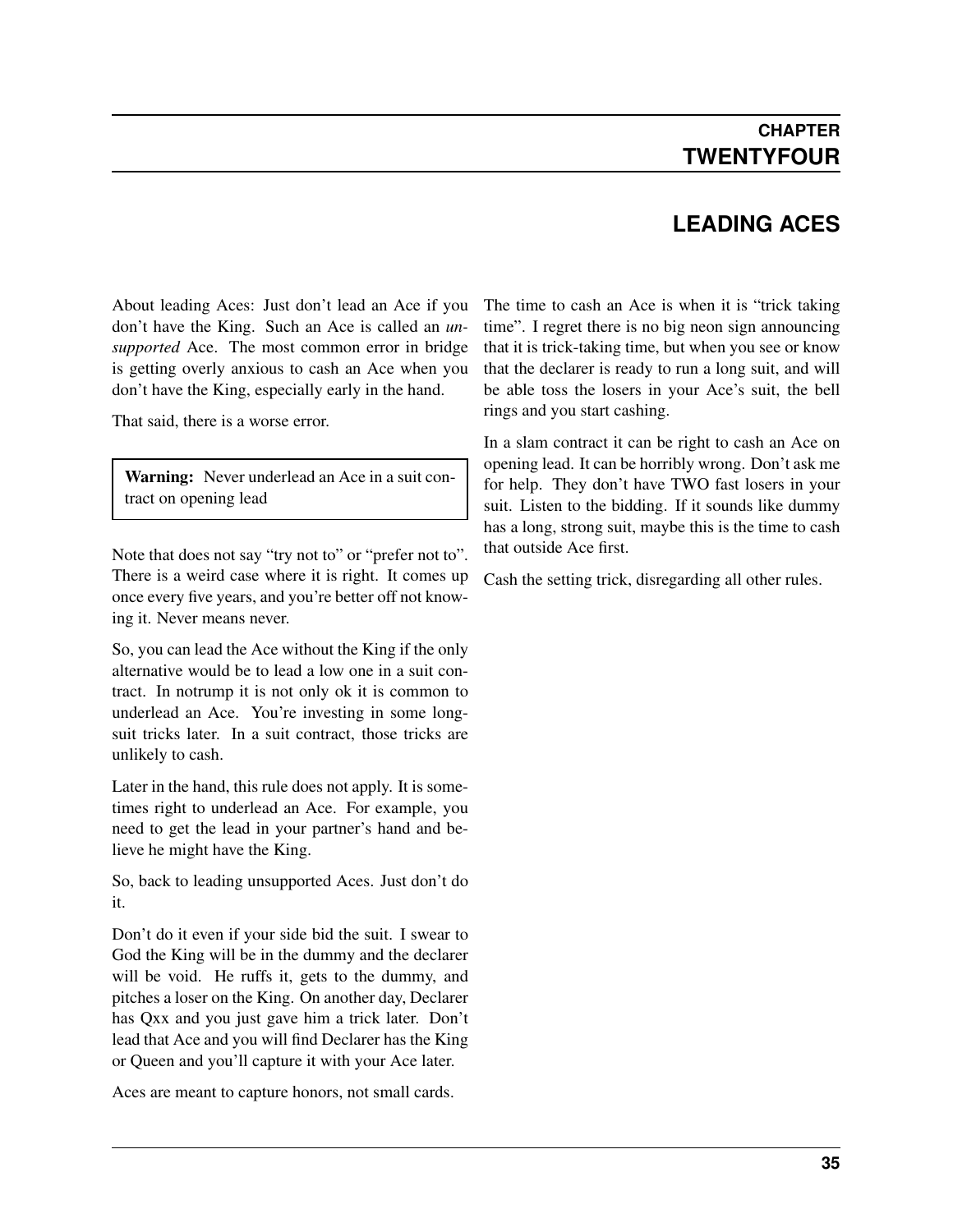#### **THE LAWS**

<span id="page-39-0"></span>When your opponent makes an irregularity, call the Director. Many 99ers hesitate to do that when they should, feeling that it is mean or tough-minded to do so, and that a nice player doesn't do it. This is not correct: as the Godfather said, "It isn't personal, it's just business."

Unlike the Godfather, however, when the Director makes you an offer, you often can refuse it. Particularly, the player after the offender often (BUT NOT ALWAYS) has the opportunity to accept the action taken and let the auction or play proceed normally. Examples are:

- A call out of turn.
- A lead out of turn.
- An insufficient bid unless the director rules it inadvertent.

For example, you are the dealer but before you can bid, your RHO opens 1♡. The director will ask you if you want to accept this bid. If so, it will be your turn to bid and there is no further penalty. If you don't accept it, the bid will be taken off the table, and it will be your bid. The director will explain that if you do this, your LHO must pass for the rest of the auction. (The penalty is different when the person is the LHO of the correct bidder, and different when it is a pass not a bid out of turn.)

Causing the offender's partner to be forced to pass is called "barring" them.

One case when this choice is not available: You open 1♡, LHO doubles, your partner passes, and RHO doubles. Oops. The director cannot let you accept this, it has to be removed.

#### <span id="page-39-1"></span>**25.1 Barring Only Sounds Like Fun**

Anne Lindl was playing a hand when she opened 1N. Unfortunately her LHO was the dealer, not Anne.

Anne's LHO, excited by the chance to bar Anne's partner, refused to accept the bid, so, the 1N was picked up, and the bid reverted to him.

He passed. Anne's partner passed, perforce. Third hand passed. Back to Anne. Anne bid 3N!

This is actually a good idea. If she has 16 HCP, the average for the other 3 players is eight points each. The fact that both opponents passed must up that a little. There is a very decent chance that partner has some points. And if not, they may have a good partscore or game.

Anne made 3N.

That's the problem with barring. It sounds like fun, but really you are putting their back up against the wall and they may lash out  $-$  a top score for them can be a possibility, as well as a bottom score.

If, on the other hand, you accept an action out of turn, it is much more likely to turn out "normally". It is the same hand as everyone else plays but with a different dealer, and many times that will make no difference.

#### <span id="page-39-2"></span>**25.2 Interference With Your Conventions**

On another day, Anne barred her partner again!

Anne's RHO opened 1N with a weak range, 10-12 HCP. Anne passed and the responder bid Stayman, 2 $\clubsuit$ . I was Anne's partner and I doubled – I had five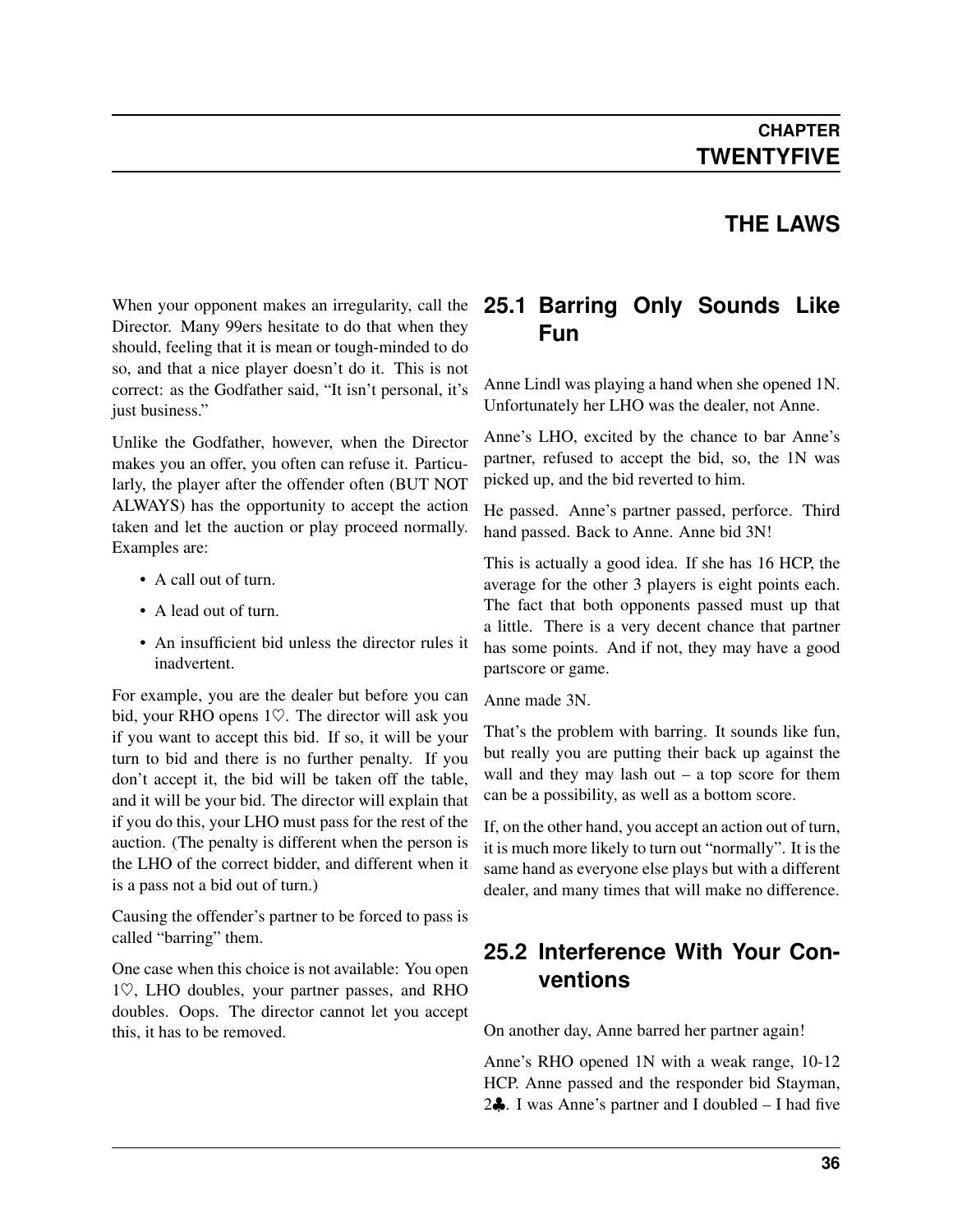good clubs and some points, and the double of an order to get the lead they want. If you don't lead it, artificial bid asks for a lead of that suit. Since it was a weak NT, I could be more aggressive than usual.

The opener passed, and Anne doubled me! The director of course had to tell her that she had to take that back, bid anything she liked, and that I would be barred.

Anne passed. After all, when I doubled the Stayman bid, I knew having to play 2♣X was a possibility. She had to trust me, and she didn't have any obvious suit of her own.

Now the responder had a problem. Like most of us, He and his partner had never discussed what to do if someone doubled Stayman. He probably guessed that if opener had a major she would have bid it, and that passing meant she wanted to actually play it there. He passed.

Unfortunately, Anne had doubled me out of enthusiasm for her five good clubs. They went down 5, minus 1100.

If you play a convention, you need to agree what to do about doubles of artificial bids. If the opponents ask, you should be able to explain your agreement.

Do you remember what to do if your partner transfers and that bid is doubled? Pass shows you only have two in the suit; completing the transfer shows three or more. Redouble means you think you can beat it, typically because you have five quite good trump. (Remember, partner has promised zero or more points). If you pass, partner must take action if it gets to him. He can bid the suit, re-transfer, or do something else.

The same idea can apply to Stayman. Make a normal Stayman response with a four-card major, redouble if you think you can beat 2♣, and pass if, in addition to no four-card major, you have five diamonds. That lets responder decide what to do. If you're 3=3=3=4, for example, you'd bid  $2\diamondsuit$ . The pass would be more like a  $3=3=5=2$  or  $3=2=5=3$ .

One more thought: when your partner makes a leaddirecting double, they are taking a chance. They could get nailed with that redouble and have no way out. So in a way they are investing with that risk in

they took that risk for nothing.